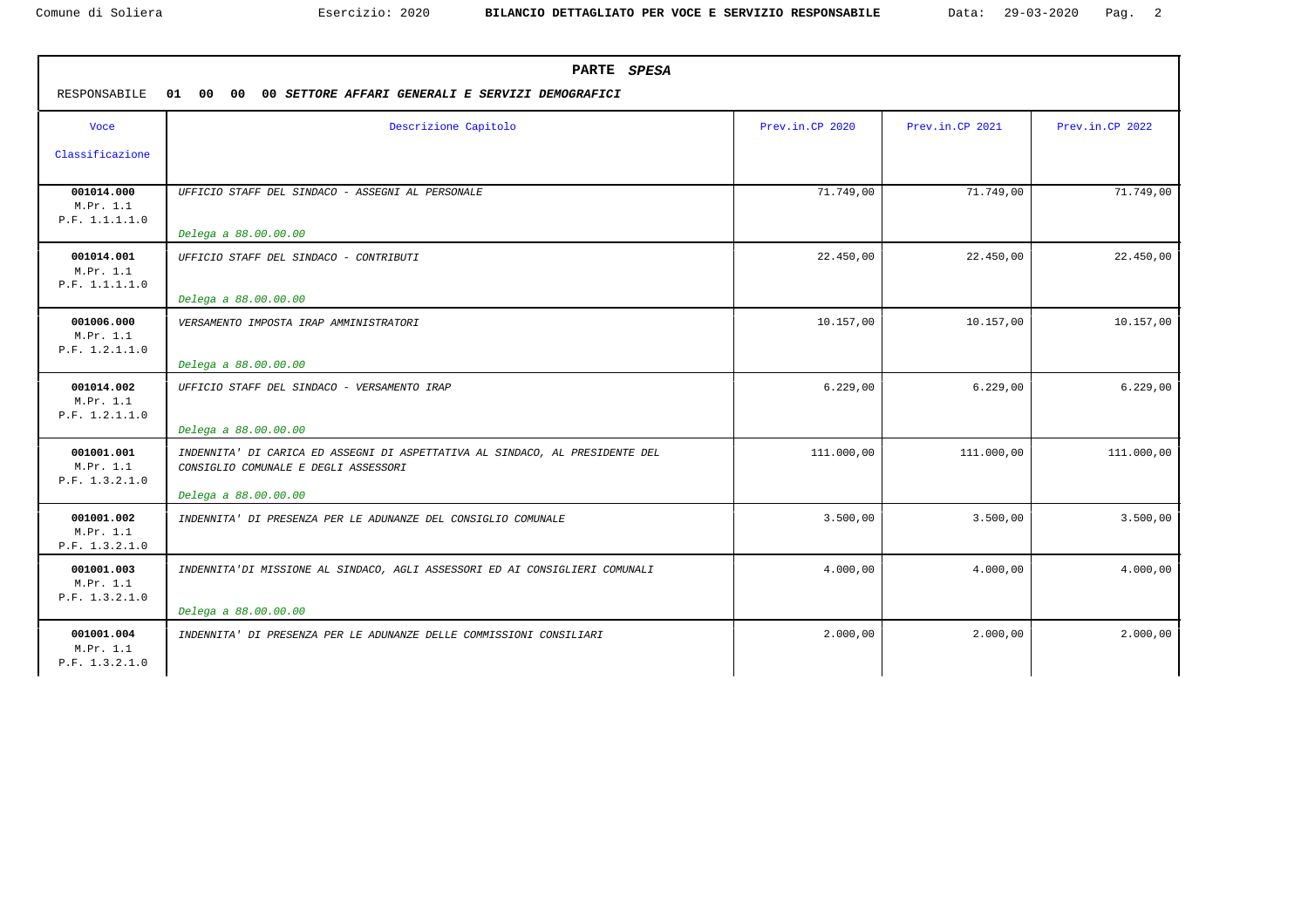| PARTE SPESA<br>RESPONSABILE<br>01 00<br>00<br>00 SETTORE AFFARI GENERALI E SERVIZI DEMOGRAFICI |                                                              |                 |                 |                 |
|------------------------------------------------------------------------------------------------|--------------------------------------------------------------|-----------------|-----------------|-----------------|
| <b>Voce</b>                                                                                    | Descrizione Capitolo                                         | Prev.in.CP 2020 | Prev.in.CP 2021 | Prev.in.CP 2022 |
| Classificazione                                                                                |                                                              |                 |                 |                 |
| 001001.005<br>M.Pr. 1.1<br>P.F. 1.3.2.1.0                                                      | SPESE PER RIMBORSO DATORI DI LAVORO                          | 4.230,40        | 4.230,40        | 4.230,40        |
|                                                                                                | Delega a 88.00.00.00                                         |                 |                 |                 |
| 001001.007<br>M.Pr. 1.1<br>P.F. 1.3.2.1.0                                                      | FONDO INDENNITA' FINE RAPPORTO SINDACO                       | 2.900,00        | 2.900,00        | 2.900,00        |
|                                                                                                | Delega a 88.00.00.00                                         |                 |                 |                 |
| 001048.044<br>M.Pr. 1.1<br>P.F. 1.3.2.2.0                                                      | SPESE PER FESTE NAZIONALI -CONVEGNI E CONGRESSI.             | 2.000,00        | 2.000,00        | 2.000,00        |
|                                                                                                | Delega a 01.04.00.00                                         |                 |                 |                 |
| 001071.002<br>M.Pr. 1.1<br>P.F. 1.3.2.2.0                                                      | SPESE PER PRODUZIONE E DISTRIBUZIONE PERIODICO               | 11.000,00       | 11.000,00       | 11.000,00       |
|                                                                                                | Delega a 01.04.00.00                                         |                 |                 |                 |
| 001071.004<br>M.Pr. 1.1<br>P.F. 1.3.2.2.0                                                      | SPESE PER LA DISTRIBUZIONE MATERIALE INFORMATIVO             | 2.000,00        | 2.000,00        | 2.000,00        |
|                                                                                                | Delega a 01.04.00.00                                         |                 |                 |                 |
| 001349.000<br>M.Pr. 1.1<br>P.F. 1.3.2.99.0                                                     | SERVIZI PER ATTIVITA' DI RAPPRESENTANZA                      | 500,00          | 500,00          | 500,00          |
|                                                                                                | Delega a 01.04.00.00                                         |                 |                 |                 |
| 001021.000<br>M.Pr. 1.2<br>P.F. 1.1.1.1.0                                                      | UFFICIO SEGRETERIA - STIPENDI ED ALTRI ASSEGNI FISSI         | 101.127,00      | 101.127,00      | 101.127,00      |
|                                                                                                | Delega a 88.00.00.00                                         |                 |                 |                 |
| 001038.000<br>M.Pr. 1.2<br>P.F. 1.1.1.1.0                                                      | OUOTA DEI DIRITTI DI ROGITO SPETTANTE AL SEGRETARIO COMUNALE | 12.904,00       | 12.904,00       | 12.904,00       |
|                                                                                                | Delega a 88.00.00.00                                         |                 |                 |                 |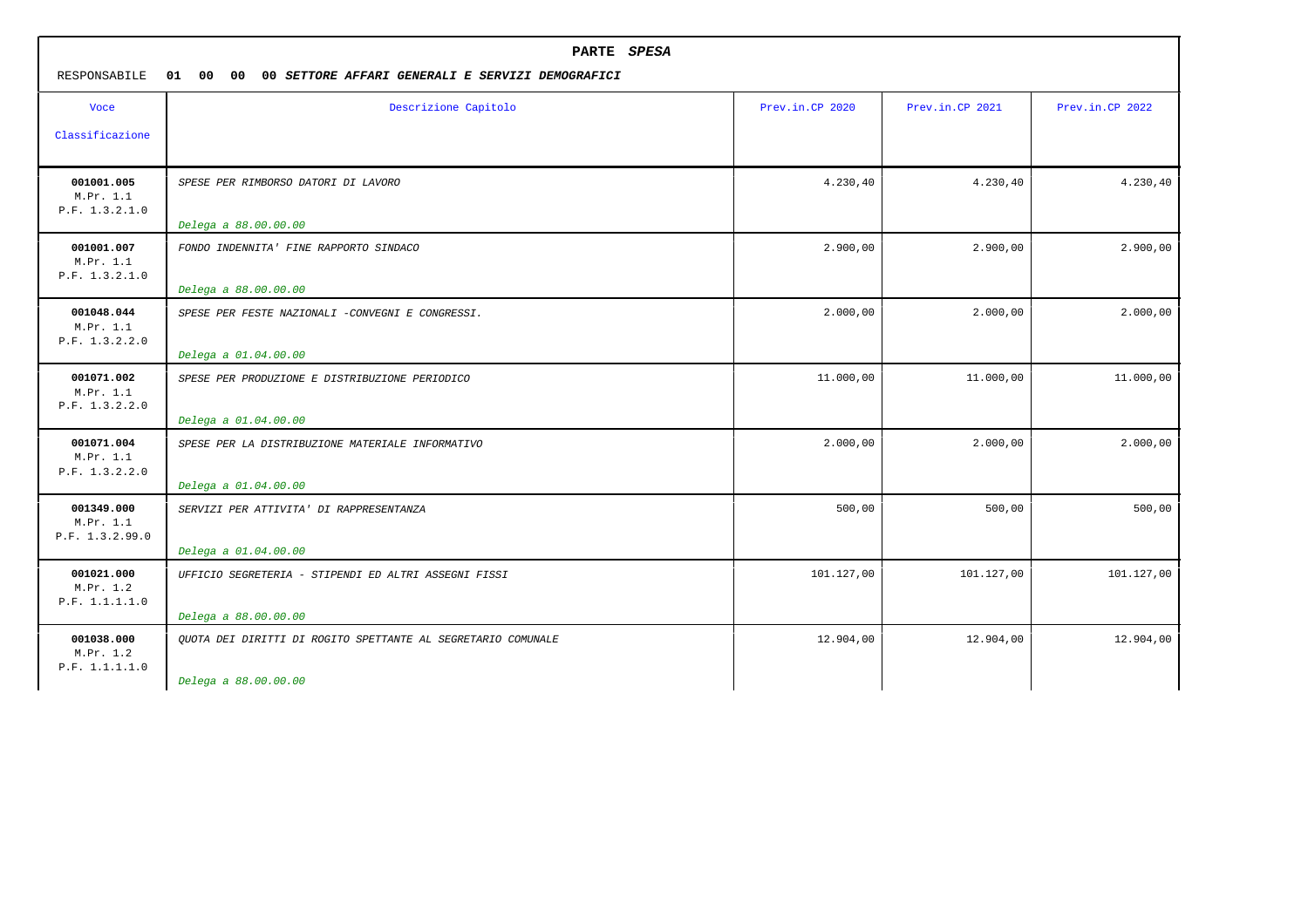| PARTE SPESA<br>RESPONSABILE<br>01 00 00<br>00 SETTORE AFFARI GENERALI E SERVIZI DEMOGRAFICI |                                                              |                 |                 |                 |
|---------------------------------------------------------------------------------------------|--------------------------------------------------------------|-----------------|-----------------|-----------------|
| <b>Voce</b>                                                                                 | Descrizione Capitolo                                         | Prev.in.CP 2020 | Prev.in.CP 2021 | Prev.in.CP 2022 |
| Classificazione                                                                             |                                                              |                 |                 |                 |
| 001022.000<br>M.Pr. 1.2<br>P.F. 1.1.2.1.0                                                   | ONERI PREVIDENZIALI UFFICIO SEGRETERIA                       | 26.696,00       | 26.696,00       | 26.696,00       |
|                                                                                             | Delega a 88.00.00.00                                         |                 |                 |                 |
| 001038.002<br>M.Pr. 1.2<br>P.F. 1.1.2.1.1                                                   | DIRITTI DI SEGRETERIA AL SEGRETARIO - CONTRIBUTI OBBLIGATORI | 3.071,00        | 3.071,00        | 3.071,00        |
|                                                                                             | Delega a 88.00.00.00                                         |                 |                 |                 |
| 001020.000<br>M.Pr. 1.2<br>P.F. 1.2.1.1.0                                                   | VERSAMENTO IMPOSTA IRAP SERVIZIO SEGRETERIA                  | 8.627,00        | 8.627,00        | 8.627,00        |
|                                                                                             | Delega a 88.00.00.00                                         |                 |                 |                 |
| 001038.003<br>M.Pr. 1.2<br>P.F. 1.2.1.1.1                                                   | DIRITTI DI SEGETERIA AL SEGRETARIO - IMPOSTA IRAP            | 1.097,00        | 1.097,00        | 1.097,00        |
|                                                                                             | Delega a 88.00.00.00                                         |                 |                 |                 |
| 001059.000<br>M.Pr. 1.2<br>P.F. 1.2.1.99.0                                                  | SPESE CONTRATTUALI A CARICO DEL COMUNE                       | 1.500,00        | 1.500,00        | 1.500,00        |
|                                                                                             | Delega a 01.01.00.00                                         |                 |                 |                 |
| 001011.000<br>M.Pr. 1.2<br>P.F. 1.3.1.2.0                                                   | SPESE ECONOMALI SETTORE AFFARI GENERALI                      | 2.300,00        | 2.300,00        | 2.300,00        |
|                                                                                             | Delega a 02.03.00.00                                         |                 |                 |                 |
| 001056.000<br>M.Pr. 1.2<br>P.F. 1.3.1.2.0                                                   | ACQUISTO MATERIALE DI CONSUMO PER ARCHIVIO                   | 1.500,00        | 1.500,00        | 1.500,00        |
|                                                                                             | Delega a 01.05.00.00                                         |                 |                 |                 |
| 001039.003<br>M.Pr. 1.2<br>P.F. 1.3.2.5.0                                                   | SPESE ENERGIA ELETTRICA ARCHIVIO                             | 800,00          | 800,00          | 800,00          |
|                                                                                             | Delega a 02.01.00.00                                         |                 |                 |                 |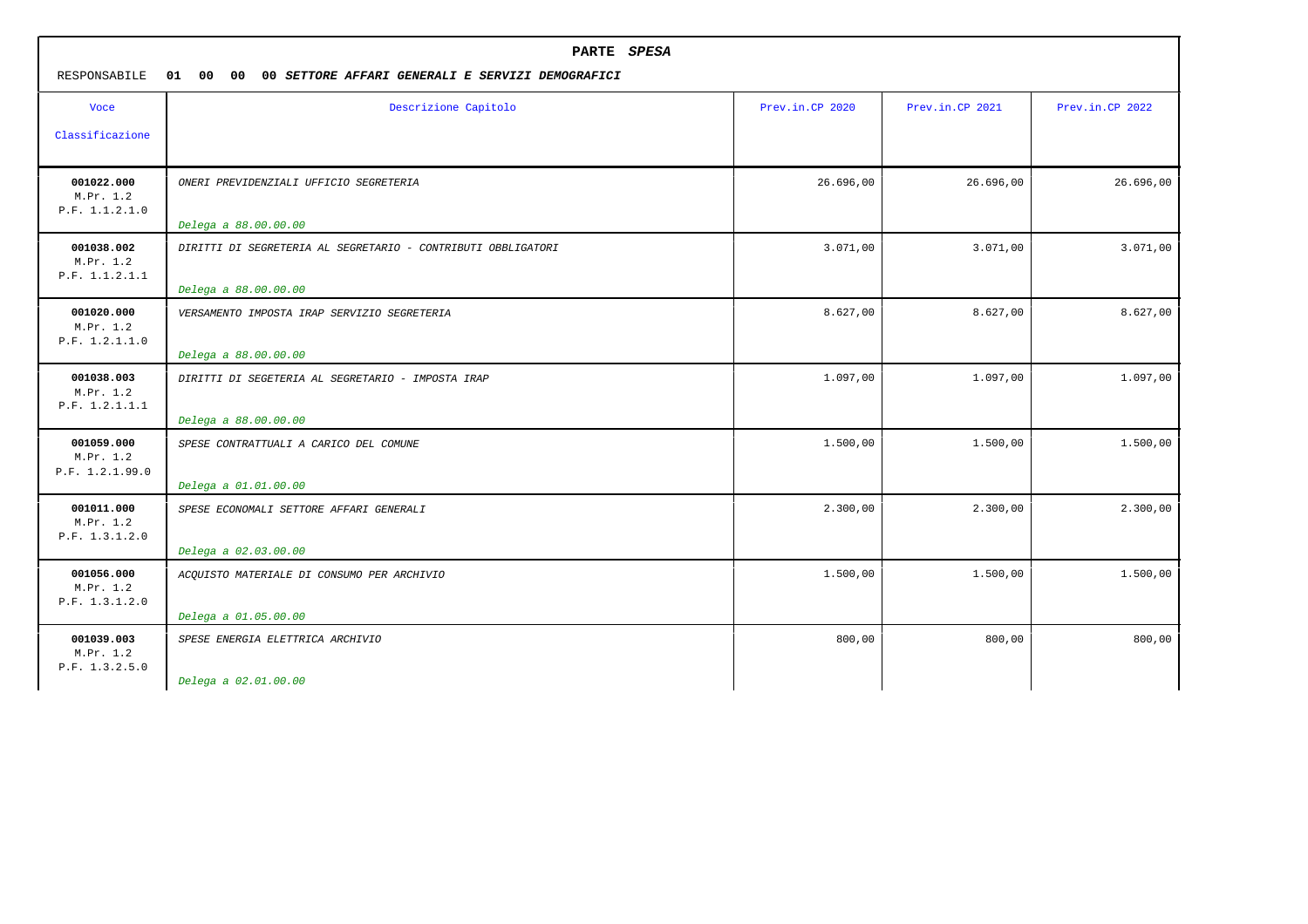| PARTE SPESA<br>RESPONSABILE<br>01<br>00<br>00<br>00 SETTORE AFFARI GENERALI E SERVIZI DEMOGRAFICI |                                                                 |                 |                 |                 |  |  |  |
|---------------------------------------------------------------------------------------------------|-----------------------------------------------------------------|-----------------|-----------------|-----------------|--|--|--|
| <b>Voce</b>                                                                                       | Descrizione Capitolo                                            | Prev.in.CP 2020 | Prev.in.CP 2021 | Prev.in.CP 2022 |  |  |  |
| Classificazione                                                                                   |                                                                 |                 |                 |                 |  |  |  |
| 001039.008<br>M.Pr. 1.2<br>P.F. 1.3.2.5.0                                                         | SPESE TELEFONICHE PER ARCHIVIO                                  | 800,00          | 800,00          | 800,00          |  |  |  |
|                                                                                                   | Delega a 02.01.00.00                                            |                 |                 |                 |  |  |  |
| 001070.000<br>M.Pr. 1.2<br>P.F. 1.3.2.9.0                                                         | SPESA RILEGATURA E CONSERVAZIONE ATTI                           | 2.100,00        | 2.100,00        | 2.100,00        |  |  |  |
|                                                                                                   | Delega a 01.01.00.00                                            |                 |                 |                 |  |  |  |
| 001039.004<br>M.Pr. 1.2<br>P.F. 1.3.2.13.0                                                        | SPESE PER SERVIZIO GESTIONE ARCHIVIO.<br>Delega a 01.05.00.00   | 13.000,00       | 13.000,00       | 13.000,00       |  |  |  |
| 001039.005<br>M.Pr. 1.2<br>P.F. 1.3.2.13.2                                                        | SPESE PULIZIE ARCHIVIO COMUNALE                                 | 830,00          | 830,00          | 830,00          |  |  |  |
|                                                                                                   | Delega a 02.01.00.00                                            |                 |                 |                 |  |  |  |
| 001002.000<br>M.Pr. 1.2<br>P.F. 1.3.2.99.0                                                        | SPESE DIVERSE AFFARI GENERALI<br>Delega a 01.04.00.00           | 2.500,00        | 2.500,00        | 2.500,00        |  |  |  |
| 001060.000<br>M.Pr. 1.2<br>P.F. 1.3.2.99.0                                                        | CONTRIBUTI ASSOCIATIVI ANNUALI                                  | 6.000,00        | 6.000,00        | 6.000,00        |  |  |  |
|                                                                                                   | Delega a 01.04.00.00                                            |                 |                 |                 |  |  |  |
| 001045.002<br>M.Pr. 1.3<br>P.F. 1.3.1.2.0                                                         | SPESE ECONOMALI SERVIZIO RAGIONERIA                             | 1.500,00        | 1.500,00        | 1.500,00        |  |  |  |
|                                                                                                   | Delega a 02.03.00.00                                            |                 |                 |                 |  |  |  |
| 001111.000<br>M.Pr. 1.7<br>P.F. 1.1.1.1.0                                                         | UFFICIO ANAGRAFE - STIPENDI ED ALTRI ASSEGNI FISSI AL PERSONALE | 99.534,00       | 99.534,00       | 99.534,00       |  |  |  |
|                                                                                                   | Delega a 88.00.00.00                                            |                 |                 |                 |  |  |  |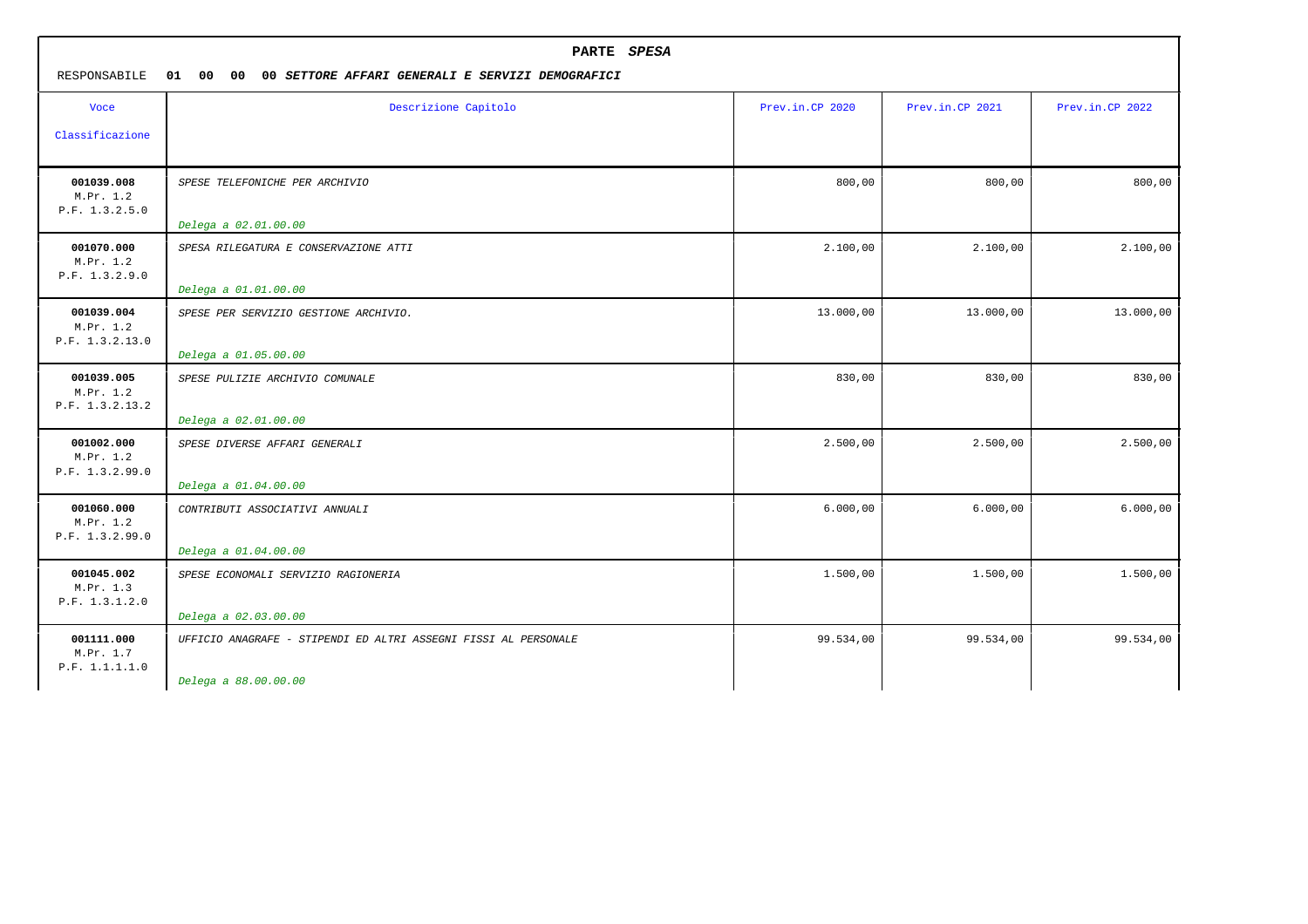| PARTE SPESA<br>RESPONSABILE<br>01<br>00<br>00<br>00 SETTORE AFFARI GENERALI E SERVIZI DEMOGRAFICI |                                                                                         |                 |                 |                 |
|---------------------------------------------------------------------------------------------------|-----------------------------------------------------------------------------------------|-----------------|-----------------|-----------------|
| <b>Voce</b><br>Classificazione                                                                    | Descrizione Capitolo                                                                    | Prev.in.CP 2020 | Prev.in.CP 2021 | Prev.in.CP 2022 |
| 001206.000<br>M.Pr. 1.7<br>P.F. 1.1.1.1.0                                                         | SPESE PER CONSULTAZIONI ELETTORALI - ASSEGNI FISSI AL PERSONALE<br>Delega a 88.00.00.00 | 37.000,00       | 37.000,00       | 37.000,00       |
| 001112.000<br>M.Pr. 1.7<br>P.F. 1.1.2.1.0                                                         | UFFICIO ANAGRAFE.- ONERI PREVIDENZIALI<br>Delega a 88.00.00.00                          | 28.615,00       | 28.615,00       | 28.615,00       |
| 001206.001<br>M.Pr. 1.7<br>P.F. 1.1.2.1.0                                                         | SPESE PER CONSULTAZIONI ELETTORALI - ONERI PREVIDENZIALI<br>Delega a 88.00.00.00        | 9.400,00        | 9.400,00        | 9.400,00        |
| 001110.000<br>M.Pr. 1.7<br>P.F. 1.2.1.1.0                                                         | VERSAMENTO IMPOSTA IRAP - UFFICIO ANAGRAFE<br>Delega a 88.00.00.00                      | 8.579,00        | 8.579,00        | 8.579,00        |
| 001206.002<br>M.Pr. 1.7<br>P.F. 1.2.1.1.0                                                         | SPESE PER CONSULTAZIONI ELETTORALI - CONTRIBUTI IRAP<br>Delega a 88.00.00.00            | 3.200,00        | 3.200,00        | 3.200,00        |
| 001117.002<br>M.Pr. 1.7<br>P.F. 1.3.1.2.0                                                         | SPESE PER STAMPATI E CANCELLERIA UFFICIO ANAGRAFE<br>Delega a 02.03.00.00               | 2.600,00        | 2.600,00        | 2.600,00        |
| 001117.003<br>M.Pr. 1.7<br>P.F. 1.3.1.2.0                                                         | ACQUISTO MATERIALE DI CONSUMO UFFICIO ANAGRAFE - STATO CIVILE<br>Delega a 01.02.00.00   | 2.000,00        | 2.000,00        | 2.000,00        |
| 001206.003<br>M.Pr. 1.7<br>P.F. 1.3.1.2.0                                                         | SPESE PER CONSULTAZIONI ELETTORALI - GESTIONE AMMINISTRATIVA<br>Delega a 01.02.00.00    | 15.000,00       | 15.000,00       | 15.000,00       |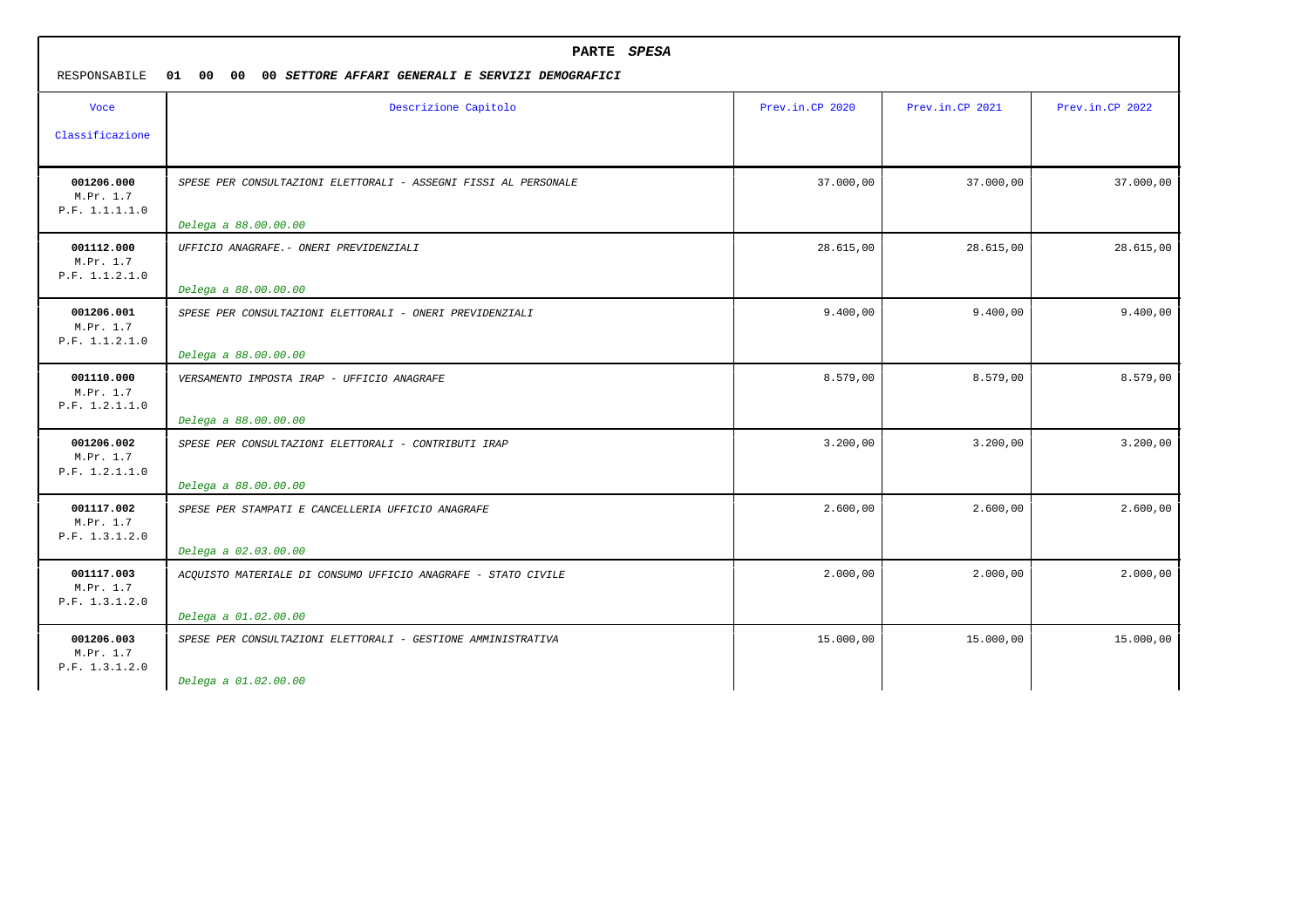| PARTE SPESA<br>01 00 00<br>RESPONSABILE<br>00 SETTORE AFFARI GENERALI E SERVIZI DEMOGRAFICI |                                                                                              |                 |                 |                 |  |  |  |  |
|---------------------------------------------------------------------------------------------|----------------------------------------------------------------------------------------------|-----------------|-----------------|-----------------|--|--|--|--|
| <b>Voce</b>                                                                                 | Descrizione Capitolo                                                                         | Prev.in.CP 2020 | Prev.in.CP 2021 | Prev.in.CP 2022 |  |  |  |  |
| Classificazione                                                                             |                                                                                              |                 |                 |                 |  |  |  |  |
| 001047.000<br>M.Pr. 1.7<br>P.F. 1.3.2.99.0                                                  | SPESE PER LA COMMISSIONE ELETTORALE CIRCONDARIALE                                            | 800,00          | 800,00          | 800,00          |  |  |  |  |
|                                                                                             | Delega a 01.02.00.00                                                                         |                 |                 |                 |  |  |  |  |
| 001204.000<br>M.Pr. 1.7<br>P.F. 1.3.2.99.0                                                  | SPESE PER CONSULTAZIONI ELETTORALI A CARICO COMUNE                                           | 3.000,00        | 3.000,00        | 3.000,00        |  |  |  |  |
|                                                                                             | Delega a 01.02.00.00                                                                         |                 |                 |                 |  |  |  |  |
| 001206.004<br>M.Pr. 1.7<br>P.F. 1.3.2.99.0                                                  | SPESE PER CONSULTAZIONI ELETTORALI - ONORARI AI COMPONENTI DEI SEGGI                         | 35.000,00       | 35.000,00       | 35.000,00       |  |  |  |  |
|                                                                                             | Delega a 01.02.00.00                                                                         |                 |                 |                 |  |  |  |  |
| 001206.005<br>M.Pr. 1.7<br>P.F. 1.4.1.2.0                                                   | SPESE PER CONSULTAZIONI ELETTORALI - TRASFERIMENTO PER RIMBORSO SOMMA PERSONALE<br>COMANDATO | 11.200,00       | 11.200,00       | 11.200,00       |  |  |  |  |
|                                                                                             | Delega a 88.00.00.00                                                                         |                 |                 |                 |  |  |  |  |
| 001040.044<br>M.Pr. 1.10<br>P.F. 1.3.2.4.0                                                  | SPESE PER LA FORMAZIONE DEL PERSONALE UFFICIO SEGRETERIA                                     | 1.200,00        | 1.200,00        | 1.200,00        |  |  |  |  |
|                                                                                             | Delega a 01.01.00.00                                                                         |                 |                 |                 |  |  |  |  |
| 001091.000<br>M.Pr. 1.11<br>P.F. 1.1.1.1.0                                                  | UFFICIO U.R.P. - STIPENDI ED ASSEGNI AL PERSONALE.                                           | 198.167,00      | 198.167,00      | 198.167,00      |  |  |  |  |
|                                                                                             | Delega a 88.00.00.00                                                                         |                 |                 |                 |  |  |  |  |
| 001092.000<br>M.Pr. 1.11<br>P.F. 1.1.2.1.0                                                  | UFFICIO U.R.P. ONERI PREVIDENZIALI                                                           | 56.788,00       | 56.788,00       | 56.788,00       |  |  |  |  |
|                                                                                             | Delega a 88.00.00.00                                                                         |                 |                 |                 |  |  |  |  |
| 001090.000<br>M.Pr. 1.11<br>P.F. 1.2.1.1.0                                                  | VERSAMENTO IMPOSTA IRAP-UFFICIO U.R.P.                                                       | 15.173,00       | 15.173,00       | 15.173,00       |  |  |  |  |
|                                                                                             | Delega a 88.00.00.00                                                                         |                 |                 |                 |  |  |  |  |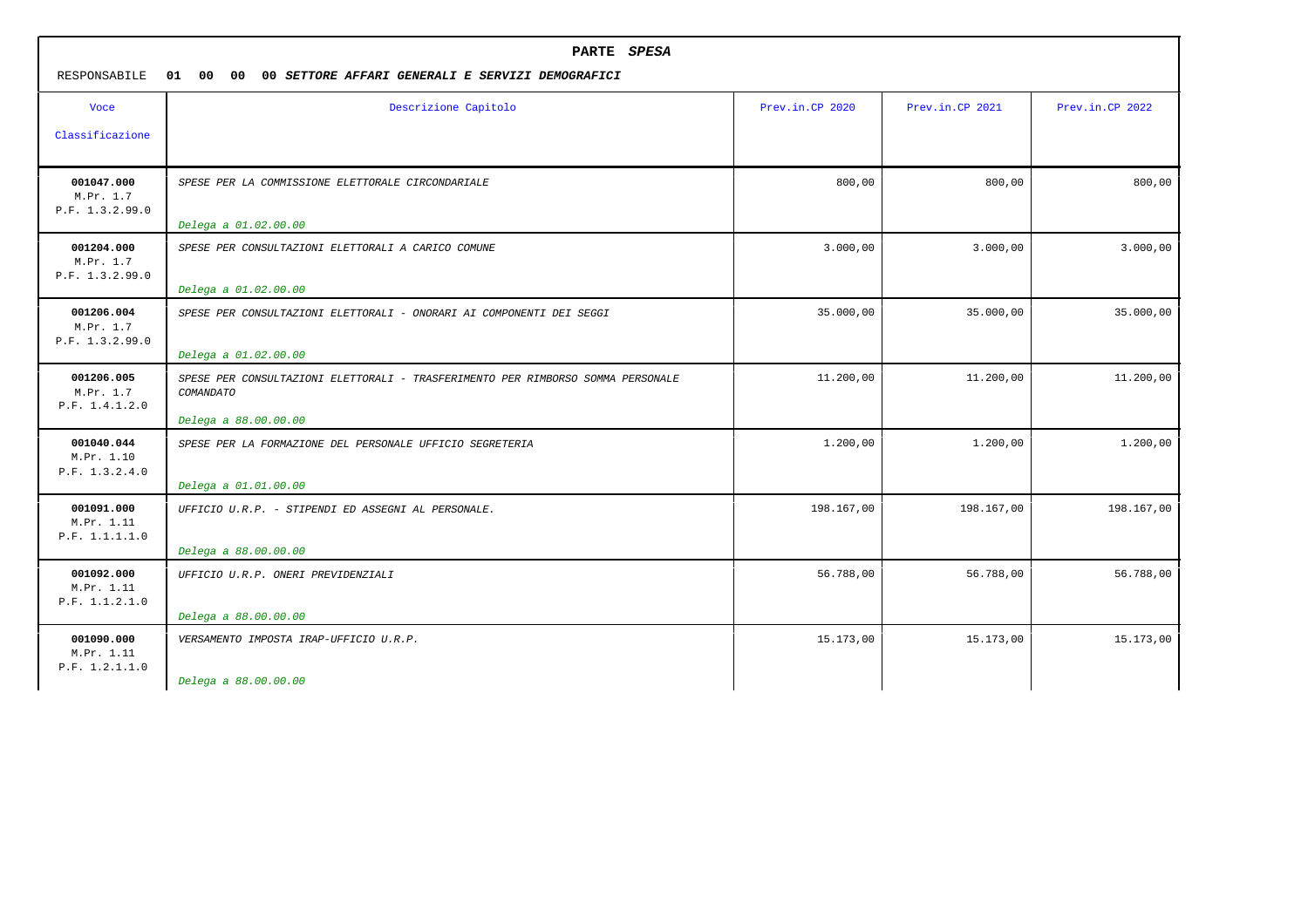| Descrizione Capitolo                                                                              | Prev.in.CP 2020                                                                                                      | Prev.in.CP 2021 |                 |
|---------------------------------------------------------------------------------------------------|----------------------------------------------------------------------------------------------------------------------|-----------------|-----------------|
|                                                                                                   |                                                                                                                      |                 | Prev.in.CP 2022 |
|                                                                                                   |                                                                                                                      |                 |                 |
| SPESA PER CENSIMENTO - IRAP                                                                       | 0,00                                                                                                                 | 0,00            | 0,00            |
| Delega a 01.02.00.00                                                                              |                                                                                                                      |                 |                 |
| VERSAMENTO UFFICIO DEL REGISTRO DI CARPI DELL'IMPOSTA DI BOLLO ASSOLTA IN MODO<br><b>VIRTUALE</b> | 20.000,00                                                                                                            | 20.000,00       | 20.000,00       |
| Delega a 01.05.00.00                                                                              |                                                                                                                      |                 |                 |
| CARTE D'IDENTITA' E MATERIALE DI CONSUMO UFFICIO U.R.P.                                           | 42.000,00                                                                                                            | 42.000,00       | 42.000,00       |
| SPESE RISCALDAMENTO SEDE COMUNALE                                                                 | 15.000,00                                                                                                            | 15.000,00       | 15.000,00       |
| SPESE ENERGIA ELETTRICA SEDE COMUNALE<br>Delega a 02.01.00.00                                     | 20.000,00                                                                                                            | 20.000,00       | 20.000,00       |
| SPESE TELEFONICHE PER CELLULARI                                                                   | 4.000,00                                                                                                             | 4.000,00        | 4.000,00        |
| SPESE TELEFONICHE UFFICI COMUNALI                                                                 | 5.300,00                                                                                                             | 5.300,00        | 5.300,00        |
| SPESE ACQUA SEDE COMUNALE                                                                         | 850,00                                                                                                               | 850,00          | 850,00          |
|                                                                                                   | Delega a 01.05.00.00<br>Delega a 02.01.00.00<br>Delega a 02.01.00.00<br>Delega a 02.01.00.00<br>Delega a 02.01.00.00 |                 |                 |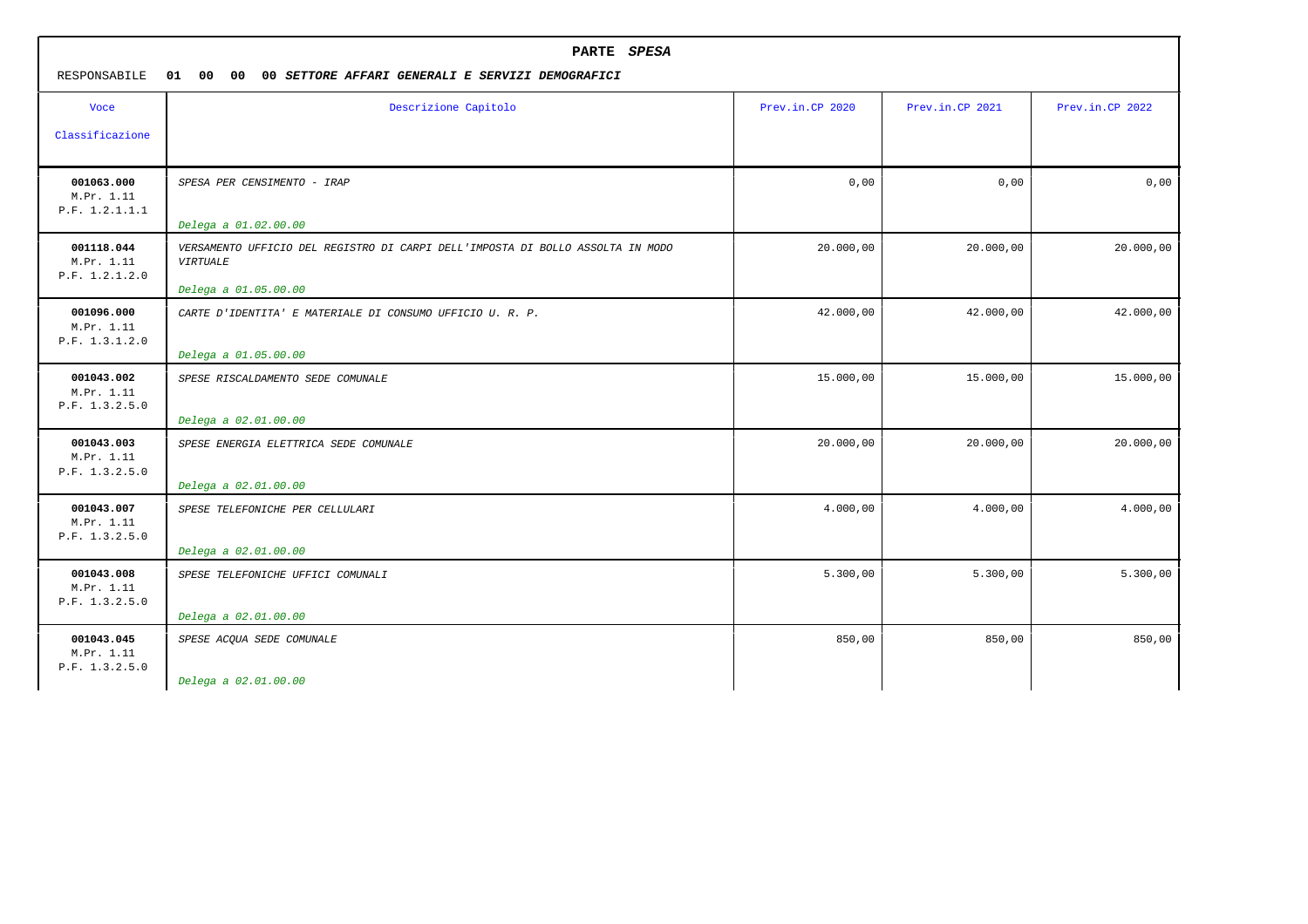| PARTE SPESA<br>RESPONSABILE<br>01<br>00<br>00 <sub>o</sub><br>00 SETTORE AFFARI GENERALI E SERVIZI DEMOGRAFICI |                                                            |                 |                 |                 |  |
|----------------------------------------------------------------------------------------------------------------|------------------------------------------------------------|-----------------|-----------------|-----------------|--|
| <b>Voce</b>                                                                                                    | Descrizione Capitolo                                       | Prev.in.CP 2020 | Prev.in.CP 2021 | Prev.in.CP 2022 |  |
| Classificazione                                                                                                |                                                            |                 |                 |                 |  |
| 001098.000<br>M.Pr. 1.11<br>P.F. 1.3.2.5.0                                                                     | SPESE GAS-VIA GARIBALDI                                    | 800,00          | 800,00          | 800,00          |  |
|                                                                                                                | Delega a 02.01.00.00                                       |                 |                 |                 |  |
| 001099.000<br>M.Pr. 1.11<br>P.F. 1.3.2.5.0                                                                     | SPESE ENERGIA ELETTRICA UFFICIO URP                        | 4.200,00        | 4.200,00        | 4.200,00        |  |
|                                                                                                                | Delega a 02.01.00.00                                       |                 |                 |                 |  |
| 001097.000<br>M.Pr. 1.11<br>P.F. 1.3.2.7.0                                                                     | SPESA PER LOCAZIONE UFFICI COMUNALI VIA GARIBALDI          | 31.110,00       | 31.110,00       | 31.110,00       |  |
|                                                                                                                | Delega a 01.05.00.00                                       |                 |                 |                 |  |
| 001041.000<br>M.Pr. 1.11<br>P.F. 1.3.2.11.0                                                                    | SPESE PER INCARCHI PROFESSIONALI E LEGALI SERVIZI GENERALI | 2.000,00        | 2.000,00        | 2.000,00        |  |
|                                                                                                                | Delega a 01.01.00.00                                       |                 |                 |                 |  |
| 001043.004<br>M.Pr. 1.11<br>P.F. 1.3.2.13.0                                                                    | SPESE PER PULIZIA SEDE MUNICIPALE                          | 32.400,00       | 32.400,00       | 32.400,00       |  |
|                                                                                                                | Delega a 02.01.00.00                                       |                 |                 |                 |  |
| 001088.000<br>M.Pr. 1.11<br>P.F. 1.3.2.13.2                                                                    | SPESE PER PULIZIE UFFICI URP                               | 6.700,00        | 6.700,00        | 6.700,00        |  |
|                                                                                                                | Delega a 02.01.00.00                                       |                 |                 |                 |  |
| 001043.009<br>M.Pr. 1.11<br>P.F. 1.3.2.16.0                                                                    | SPESE POSTALI                                              | 10.000,00       | 10.000,00       | 10.000,00       |  |
|                                                                                                                | Delega a 01.05.00.00                                       |                 |                 |                 |  |
| 001089.000<br>M.Pr. 1.11<br>P.F. 1.3.2.16.999                                                                  | PROGETTAZIONE ORGANIZZATIVA PER POTENZIAMENTO URP          | 0,00            | 0,00            | 0,00            |  |
|                                                                                                                | Delega a 01.05.00.00                                       |                 |                 |                 |  |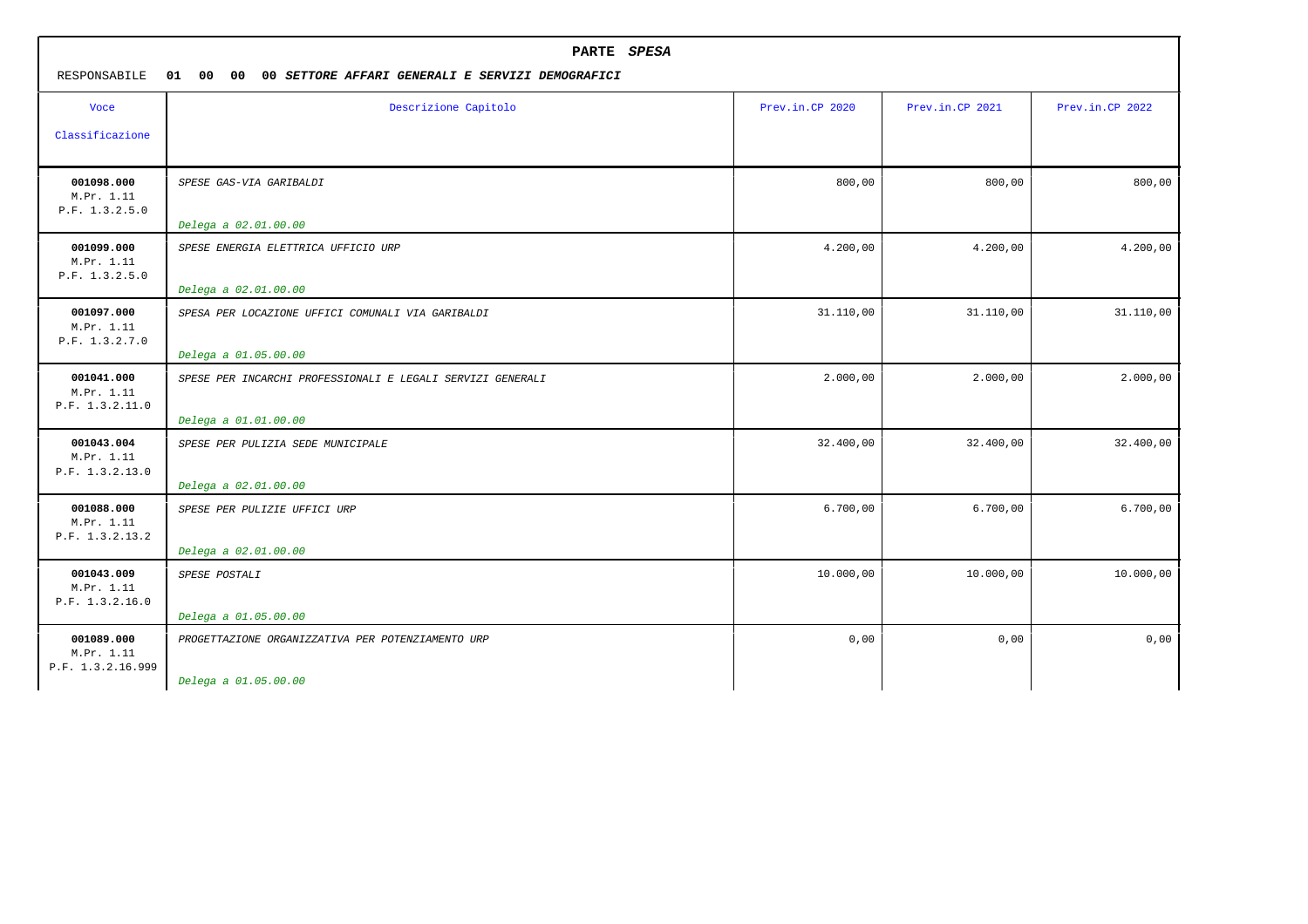| PARTE SPESA<br>RESPONSABILE<br>01<br>00<br>00<br>00 SETTORE AFFARI GENERALI E SERVIZI DEMOGRAFICI |                                                                                                   |                 |                 |                 |  |
|---------------------------------------------------------------------------------------------------|---------------------------------------------------------------------------------------------------|-----------------|-----------------|-----------------|--|
| <b>Voce</b>                                                                                       | Descrizione Capitolo                                                                              | Prev.in.CP 2020 | Prev.in.CP 2021 | Prev.in.CP 2022 |  |
| Classificazione                                                                                   |                                                                                                   |                 |                 |                 |  |
| 001043.010<br>M.Pr. 1.11<br>P.F. 1.3.2.19.0                                                       | SPESE PER SERVIZIO DI COMUNICAZIONE AI CITTADINI E GESTIONE DELLE SEGNALAZIONI<br><b>RICEVUTE</b> | 3.000,00        | 3.000,00        | 3.000,00        |  |
| 001240.000<br>M.Pr. 1.11<br>P.F. 1.3.2.99.0                                                       | Delega a 01.04.00.00<br>SPESE PER INIZIATIVE PROGETTUALI                                          | 12.000,00       | 12.000,00       | 12.000,00       |  |
|                                                                                                   | Delega a 01.04.00.00                                                                              |                 |                 |                 |  |
| 001062.000<br>M.Pr. 1.11<br>P.F. 1.3.2.99.999                                                     | SPESA PER CENSIMENTO                                                                              | 0,00            | 0,00            | 0,00            |  |
| 001719.000<br>M.Pr. 1.11<br>P.F. 1.4.4.1.1                                                        | Delega a 01.02.00.00<br>CONTRIBUTI PER INIZIATIVE DIVERSE                                         | 0,00            | 0,00            | 0,00            |  |
| 001043.015                                                                                        | Delega a 01.04.00.00<br>SPESE ENERGIA ELETTRICA CASTELLO                                          | 11.000,00       | 11.000,00       | 11.000,00       |  |
| M.Pr. 5.2<br>P.F. 1.3.2.5.4                                                                       | Delega a 02.01.00.00                                                                              |                 |                 |                 |  |
| 001043.018<br>M.Pr. 5.2<br>P.F. 1.3.2.5.5                                                         | SPESA PER ACQUA CASTELLO                                                                          | 1.320,00        | 1.320,00        | 1.320,00        |  |
|                                                                                                   | Delega a 02.01.00.00                                                                              |                 |                 |                 |  |
| 001043.016<br>M.Pr. 5.2<br>P.F. 1.3.2.5.6                                                         | SPESE PER GAS/RISCALDAMENTO CASTELLO                                                              | 13.000,00       | 13.000,00       | 13.000,00       |  |
|                                                                                                   | Delega a 02.01.00.00                                                                              |                 |                 |                 |  |
| 001043.020<br>M.Pr. 5.2<br>P.F. 1.3.2.13.2                                                        | SPESA PER PULIZIA CASTELLO                                                                        | 15.500,00       | 15.500,00       | 15.500,00       |  |
|                                                                                                   | Delega a 02.01.00.00                                                                              |                 |                 |                 |  |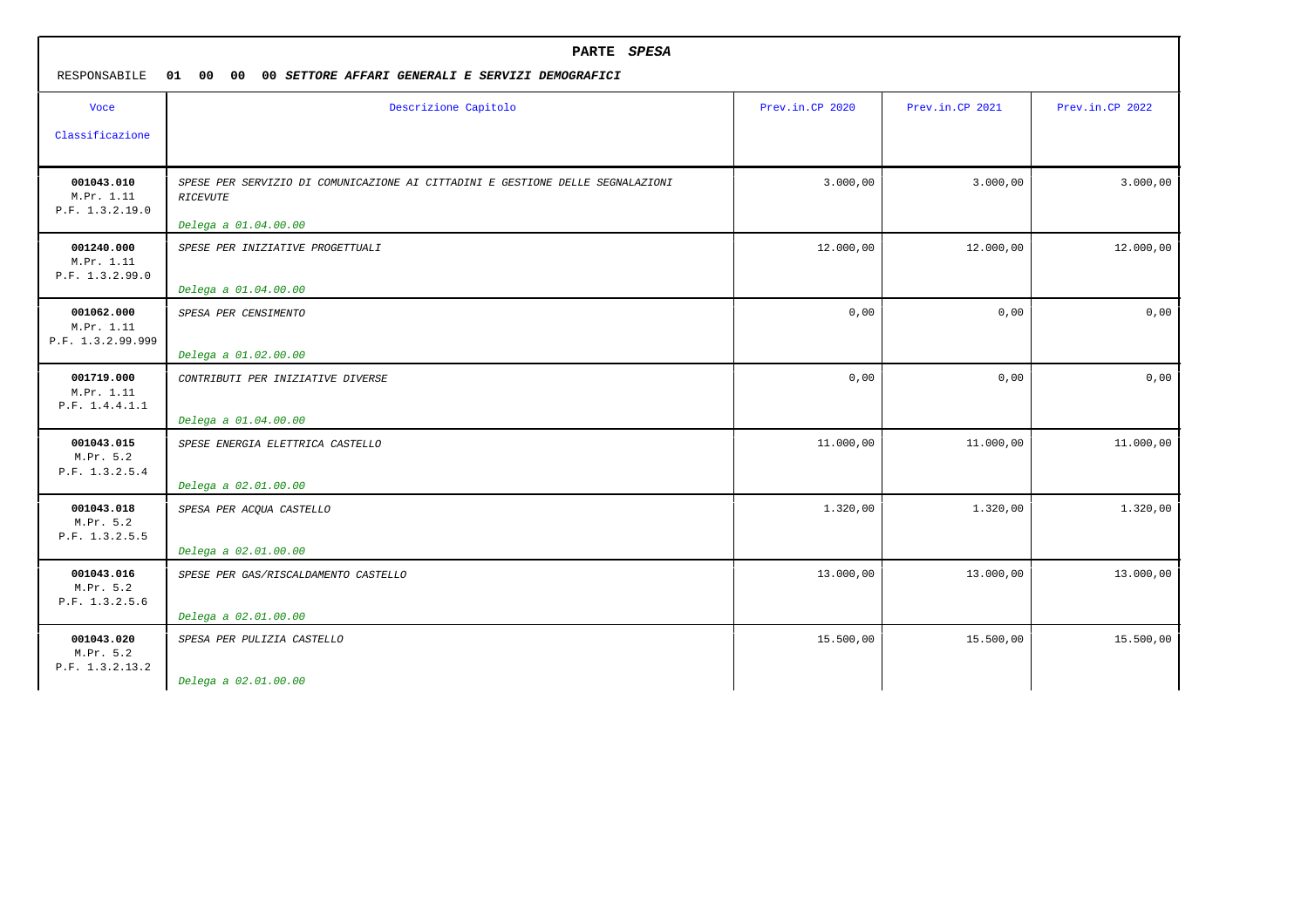| PARTE SPESA<br>RESPONSABILE<br>01<br>00<br>00<br>00 SETTORE AFFARI GENERALI E SERVIZI DEMOGRAFICI |                                                        |                 |                 |                 |  |
|---------------------------------------------------------------------------------------------------|--------------------------------------------------------|-----------------|-----------------|-----------------|--|
| <b>Voce</b>                                                                                       | Descrizione Capitolo                                   | Prev.in.CP 2020 | Prev.in.CP 2021 | Prev.in.CP 2022 |  |
| Classificazione                                                                                   |                                                        |                 |                 |                 |  |
| 001531.000<br>M.Pr. 5.2<br>P.F. 1.3.2.99.0                                                        | INIZIATIVE E PROGETTI "MEMORIA STORICA"                | 7.500,00        | 7.500,00        | 7.500,00        |  |
|                                                                                                   | Delega a 01.04.00.00                                   |                 |                 |                 |  |
| 001839.000<br>M.Pr. 6.1<br>P.F. 1.3.2.5.4                                                         | SPESE PER ENERGIA ELETTRICA PALESTRA "CENTO PASSI"     | 20.000,00       | 20.000,00       | 20.000,00       |  |
|                                                                                                   | Delega a 02.01.00.00                                   |                 |                 |                 |  |
| 001830.000<br>M.Pr. 6.1<br>P.F. 1.3.2.5.5                                                         | SPESA PER ACQUA PALESTRA "CENTO PASSI"                 | 1.300,00        | 1.300,00        | 1.300,00        |  |
|                                                                                                   | Delega a 02.01.00.00                                   |                 |                 |                 |  |
| 001833.000<br>M.Pr. 6.1<br>P.F. 1.3.2.7.0                                                         | SPESE PER LA GESTIONE IMPIANTI SPORTIVI IN CONVENZIONE | 133.468,00      | 133.468,00      | 133.468,00      |  |
|                                                                                                   | Delega a 01.03.00.00                                   |                 |                 |                 |  |
| 001831.000<br>M.Pr. 6.1<br>P.F. 1.4.1.4.0                                                         | CONTRIBUTI PER INIZIATIVE DI PROMOZIONE DELLO SPORT    | 17.000,00       | 17.000,00       | 17.000,00       |  |
|                                                                                                   | Delega a 01.03.00.00                                   |                 |                 |                 |  |
| 001834.000<br>M.Pr. 6.1<br>P.F. 1.4.2.5.0                                                         | PROGETTO SPORT OLTRE LA CRISI                          | 11.000,00       | 11.000,00       | 11.000,00       |  |
|                                                                                                   | Delega a 01.03.00.00                                   |                 |                 |                 |  |
| 001826.000<br>M.Pr. 6.1<br>P.F. 1.4.4.1.0                                                         | CONTRIBUTI CENTRI SPORTIVI PER MANUTENZIONE            | 10.000,00       | 10.000,00       | 10.000,00       |  |
|                                                                                                   | Delega a 01.03.00.00                                   |                 |                 |                 |  |
| 003137.000<br>M.Pr. 6.1<br>P.F. 2.4.24.1.1                                                        | CONTRIBUTI PER LAVORI SU IMPIANTI SPORTIVI             | 0,00            | 0,00            | 0,00            |  |
|                                                                                                   | Delega a 01.03.00.00                                   |                 |                 |                 |  |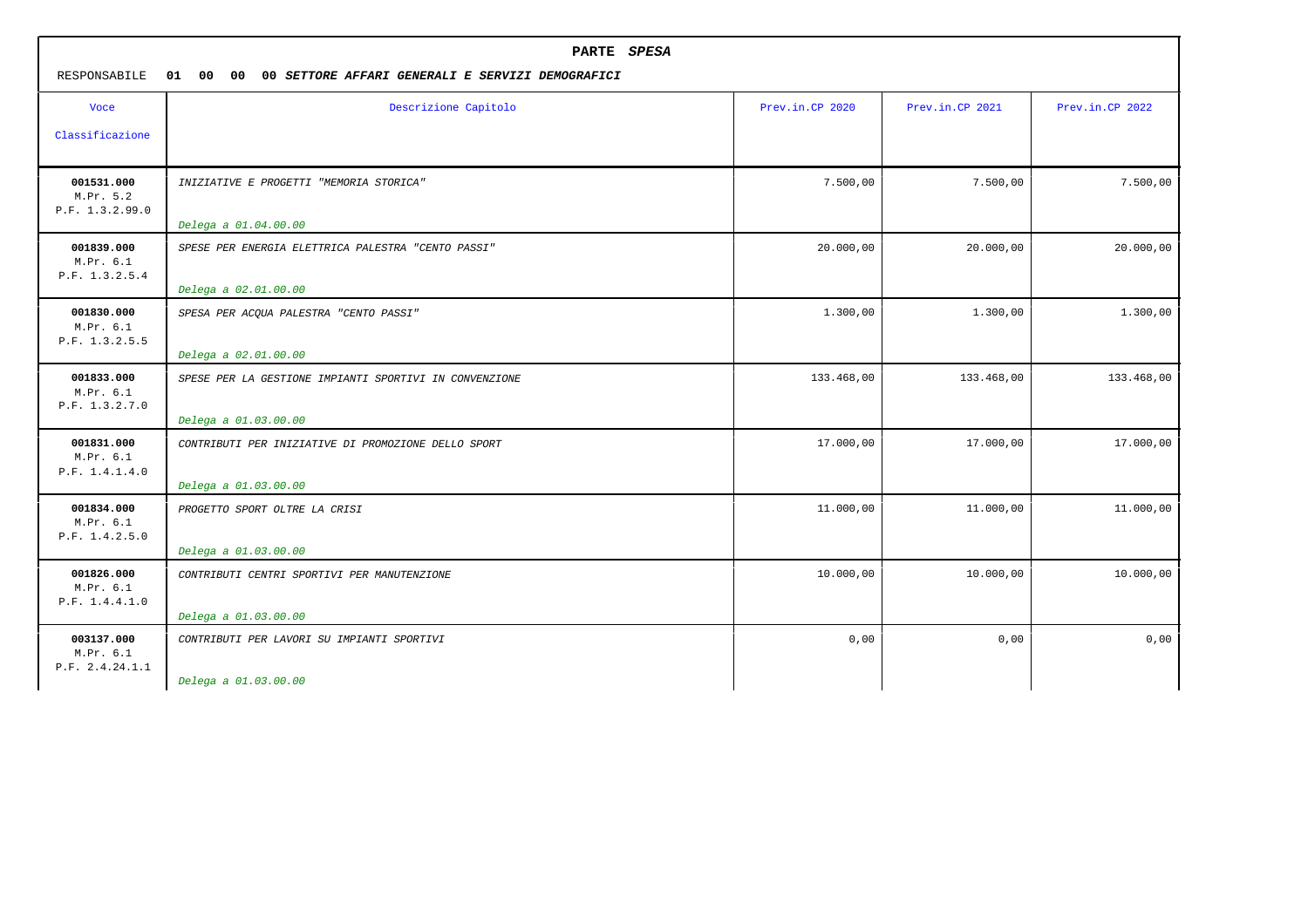| PARTE SPESA<br>RESPONSABILE<br>01 00<br>00 <sup>1</sup><br>00 SETTORE AFFARI GENERALI E SERVIZI DEMOGRAFICI |                                                                                                                  |                 |                 |                 |
|-------------------------------------------------------------------------------------------------------------|------------------------------------------------------------------------------------------------------------------|-----------------|-----------------|-----------------|
| <b>Voce</b><br>Classificazione                                                                              | Descrizione Capitolo                                                                                             | Prev.in.CP 2020 | Prev.in.CP 2021 | Prev.in.CP 2022 |
| 001859.002<br>M.Pr. 12.8<br>P.F. 1.3.2.5.4                                                                  | CENTRO CIVICO DI SOZZIGALLI - CONSUMO ENERGIA ELETTRICA<br>Delega a 02.00.00.00                                  | 7.000,00        | 7.000,00        | 7.000,00        |
| 001859.003<br>M.Pr. 12.8<br>P.F. 1.3.2.5.5                                                                  | CENTRO CIVICO DI SOZZIGALLI - CONSUMO ACQUA<br>Delega a 02.00.00.00                                              | 500,00          | 500,00          | 500,00          |
| 001859.001<br>M.Pr. 12.8<br>P.F. 1.3.2.5.6                                                                  | CENTRO CIVICO DI SOZZIGALLI - CONSUMO GAS<br>Delega a 02.00.00.00                                                | 3.500,00        | 3.500,00        | 3.500,00        |
| 001859.000<br>M.Pr. 12.8<br>P.F. 1.3.2.99.999                                                               | CORRISPETTIVI PER IL PROGETTO DI GESTIONE DEL CENTRO CIVICO AGGREGATIVO DI<br>SOZZIGALLI<br>Delega a 01.01.00.00 | 0,00            | 0,00            | 0,00            |
| 001315.000<br>M.Pr. 12.8<br>P.F. 1.4.4.1.0                                                                  | CONTRIBUTO AL COORDINAMENTO PROVINCIALE ENTI SERVIZIO CIVILE<br>Delega a 01.01.00.00                             | 938,00          | 938,00          | 938,00          |
| 001907.001<br>M.Pr. 12.8<br>P.F. 1.4.4.1.0                                                                  | CONTRIBUTO AD AVIS<br>Delega a 01.03.00.00                                                                       | 17.500,00       | 17.500,00       | 17.500,00       |
| 001651.000<br>M.Pr. 12.9<br>P.F. 1.1.1.1.0                                                                  | STIPENDI ED ALTRI ASSEGNI FISSI AL PERSONALE - SERVIZIO NECROSCOPICO<br>Delega a 88.00.00.00                     | 45.771,00       | 45.771,00       | 45.771,00       |
| 001652.000<br>M.Pr. 12.9<br>P.F. 1.1.2.1.0                                                                  | SERVIZIO NECROSCOPICO ONERI PREVIDENZIALI<br>Delega a 88.00.00.00                                                | 12.738,00       | 12.738,00       | 12.738,00       |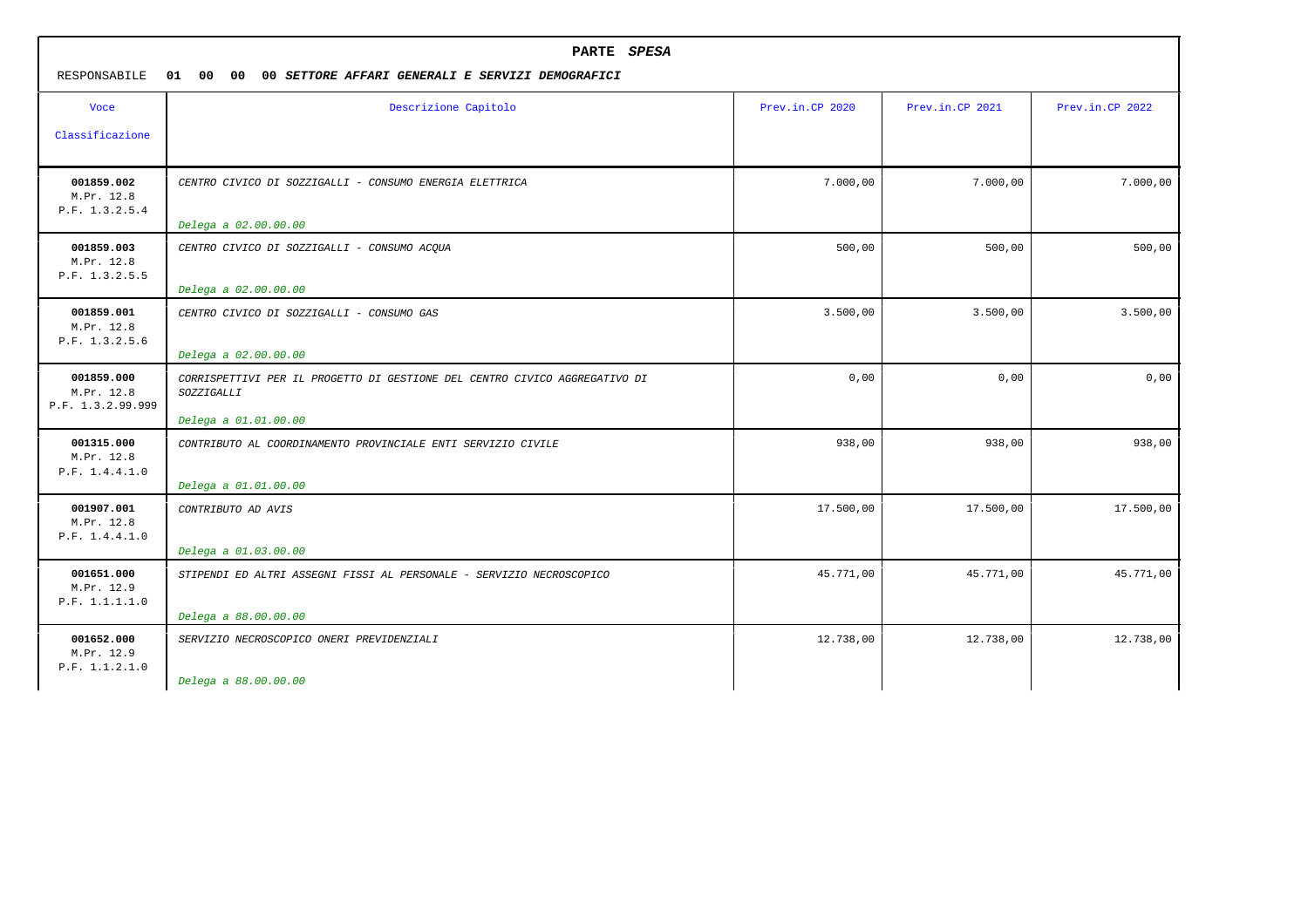| RESPONSABILE                               | PARTE SPESA<br>01 00 00<br>00 SETTORE AFFARI GENERALI E SERVIZI DEMOGRAFICI |                 |                 |                 |  |  |  |  |
|--------------------------------------------|-----------------------------------------------------------------------------|-----------------|-----------------|-----------------|--|--|--|--|
| Voce                                       | Descrizione Capitolo                                                        | Prev.in.CP 2020 | Prev.in.CP 2021 | Prev.in.CP 2022 |  |  |  |  |
| Classificazione                            |                                                                             |                 |                 |                 |  |  |  |  |
| 001650.000<br>M.Pr. 12.9<br>P.F. 1.2.1.1.0 | VERSAMENTO IMPOSTA IRAP SERVIZIO NECROSCOPICO                               | 3.906,00        | 3.906,00        | 3.906,00        |  |  |  |  |
|                                            | Delega a 88.00.00.00                                                        |                 |                 |                 |  |  |  |  |
| 001656.006<br>M.Pr. 12.9<br>P.F. 1.3.2.9.0 | SPESE GESTIONE DEI CIMITERI                                                 | 54.000,00       | 54.000,00       | 54.000,00       |  |  |  |  |
|                                            | Delega a 01.02.00.00                                                        |                 |                 |                 |  |  |  |  |
|                                            | TOTALE RESPONSABILE                                                         | 1.563.624,40    | 1.563.624,40    | 1.563.624,40    |  |  |  |  |
|                                            |                                                                             |                 |                 |                 |  |  |  |  |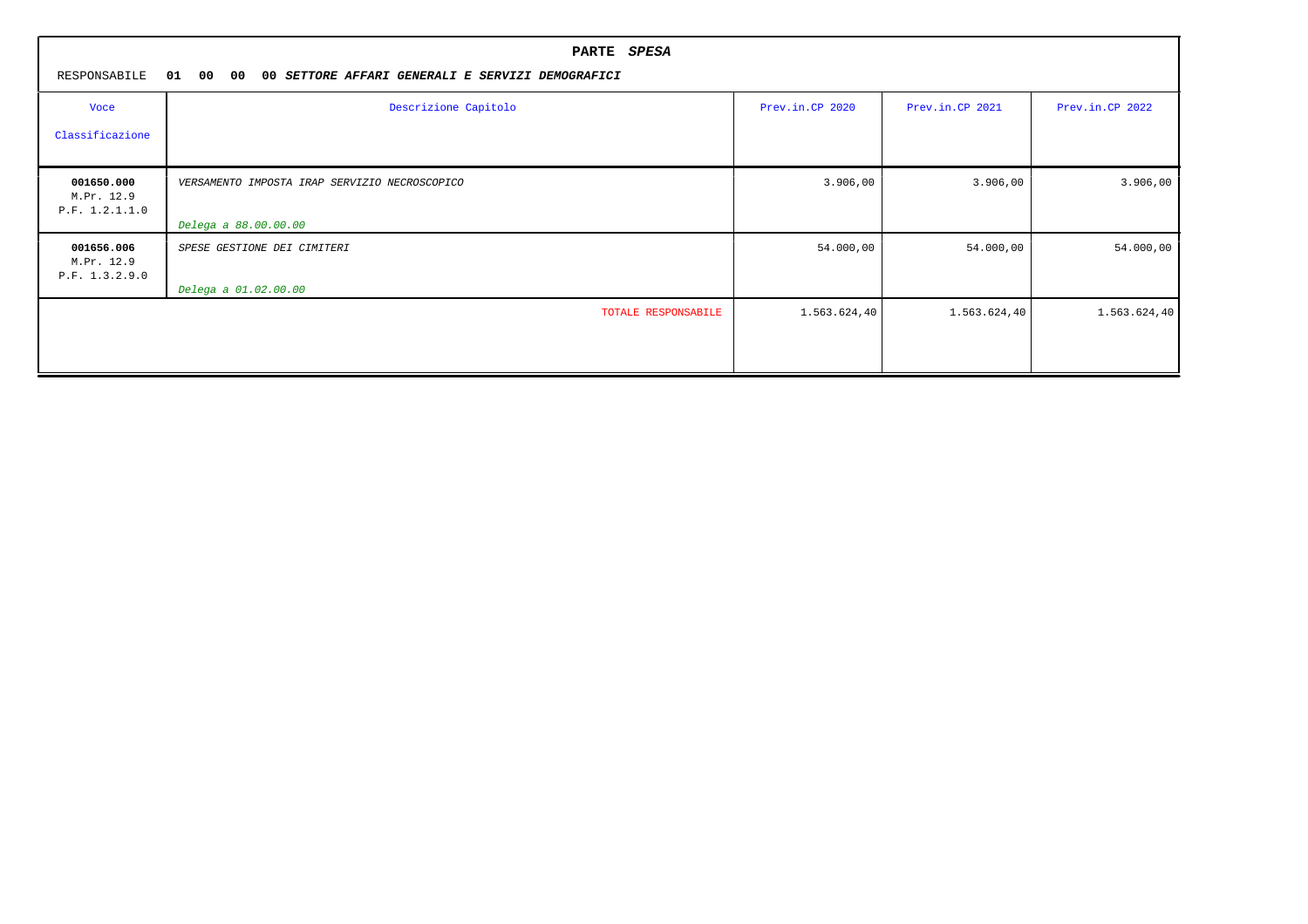|                                            | PARTE SPESA                                               |                 |                 |                 |  |
|--------------------------------------------|-----------------------------------------------------------|-----------------|-----------------|-----------------|--|
| RESPONSABILE                               | 02 00 00<br>00 SETTORE FINANZE E RISORSE                  |                 |                 |                 |  |
| <b>Voce</b>                                | Descrizione Capitolo                                      | Prev.in.CP 2020 | Prev.in.CP 2021 | Prev.in.CP 2022 |  |
| Classificazione                            |                                                           |                 |                 |                 |  |
| 001010.000<br>M.Pr. 1.3<br>P.F. 1.3.2.1.0  | INDENNITA' AI COMPONENTI COLLEGIO REVISORI DEI CONTI.-    | 29.000,00       | 29.000,00       | 29.000,00       |  |
|                                            | Delega a 02.01.00.00                                      |                 |                 |                 |  |
| 001661.000<br>M.Pr. 1.3<br>P.F. 1.3.2.17.2 | ONERI PER SERVIZIO TESORERIA                              | 10.000,00       | 10.000,00       | 10.000,00       |  |
|                                            | Delega a 02.01.00.00                                      |                 |                 |                 |  |
| 001347.000<br>M.Pr. 1.3<br>P.F. 1.3.2.99.0 | SPESE CONTRATTUALI E VARIE SETTORE FINANZIARIO            | 3.000,00        | 3.660,00        | 3.660,00        |  |
|                                            | Delega a 02.01.00.00                                      |                 |                 |                 |  |
| 001297.000<br>M.Pr. 1.3<br>P.F. 1.4.1.2.0  | TRASFERIMENTO ALLE TERRE D'ARGINE PER SERVIZIO RAGIONERIA | 222.303,57      | 221.320,58      | 221.320,58      |  |
|                                            | Delega a 02.01.00.00                                      |                 |                 |                 |  |
| 001157.002<br>M.Pr. 1.4<br>P.F. 1.2.1.99.0 | IMPOSTE E TASSE A CARICO DEL COMUNE                       | 31.500,00       | 31.500,00       | 21.500,00       |  |
|                                            | Delega a 02.01.00.00                                      |                 |                 |                 |  |
| 001187.000<br>M.Pr. 1.4<br>P.F. 1.3.2.3.0  | SPESE PER RISCOSSIONE E GESTIONE DI TRIBUTI.              | 32.500,00       | 32.500,00       | 32.500,00       |  |
|                                            | Delega a 02.02.00.00                                      |                 |                 |                 |  |
| 001298.000<br>M.Pr. 1.4<br>P.F. 1.4.1.2.0  | TRASFERIMENTO ALLE TERRE D'ARGINE PER SERVIZIO TRIBUTI    | 60.501,93       | 57.864,24       | 57.864,24       |  |
|                                            | Delega a 02.01.00.00                                      |                 |                 |                 |  |
| 002157.000<br>M.Pr. 1.4<br>P.F. 1.9.2.1.0  | SGRAVI E RESTITUZIONE DI TRIBUTI.-                        | 5.000,00        | 5.000,00        | 5.000,00        |  |
|                                            | Delega a 02.02.00.00                                      |                 |                 |                 |  |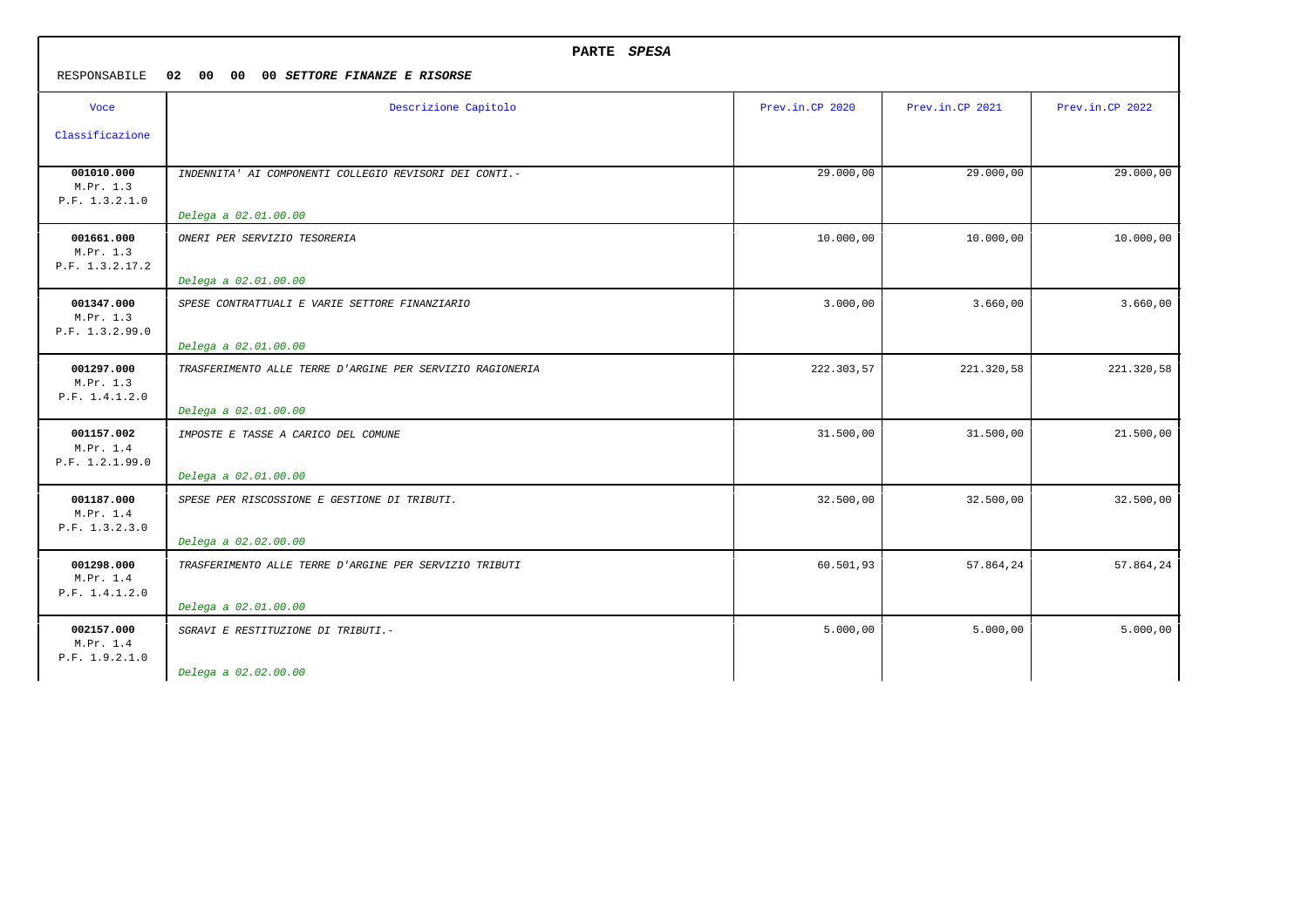| PARTE SPESA                                  |                                                                                   |                 |                 |                 |
|----------------------------------------------|-----------------------------------------------------------------------------------|-----------------|-----------------|-----------------|
| RESPONSABILE                                 | 02<br>00<br>00<br>00 SETTORE FINANZE E RISORSE                                    |                 |                 |                 |
| <b>Voce</b>                                  | Descrizione Capitolo                                                              | Prev.in.CP 2020 | Prev.in.CP 2021 | Prev.in.CP 2022 |
| Classificazione                              |                                                                                   |                 |                 |                 |
| 001267.000<br>M.Pr. 1.8<br>P.F. 1.4.1.2.0    | TRASFERIMENTO ALLE TERRE D'ARGINE SERVIZIO INFORMATICO.                           | 182.762,66      | 182.421,73      | 178.290,75      |
|                                              | Delega a 02.01.00.00                                                              |                 |                 |                 |
| 001077.000<br>M.Pr. 1.10<br>P.F. 1.1.1.2.999 | SPESE PER PERSONALE IN COMANDO PRESSO ALTRI ENTI                                  | 850,00          | 0,00            | 0,00            |
|                                              | Delega a 88.00.00.00                                                              |                 |                 |                 |
| 001035.044<br>M.Pr. 1.10<br>P.F. 1.3.2.4.0   | SPESE PER LA FORMAZIONE DEL PERSONALE UFFICIO RAGIONERIA<br>Delega a 02.01.00.00  | 500,00          | 500,00          | 500,00          |
| 001261.000<br>M.Pr. 1.10<br>P.F. 1.4.1.2.0   | TRASFERIMENTO ALLE TERRE D'ARGINE PER SERVIZIO PERSONALE.<br>Delega a 02.01.00.00 | 154.116,29      | 151.634,66      | 151.634,79      |
|                                              |                                                                                   |                 |                 |                 |
| 001106.000<br>M.Pr. 1.11<br>P.F. 1.1.1.2.0   | SPESA MENSA PER RISTORAZIONE DIPENDENTI<br>Delega a 02.03.00.00                   | 20.000,00       | 20.000,00       | 20.000,00       |
| 001045.001<br>M.Pr. 1.11<br>P.F. 1.3.1.2.0   | SPESE VARIE UFFICI E SERVIZI                                                      | 4.200,00        | 4.200,00        | 4.200,00        |
|                                              | Delega a 02.03.00.00                                                              |                 |                 |                 |
| 001045.003<br>M.Pr. 1.11<br>P.F. 1.3.1.2.0   | SPESE PER MATERIALE DI PULIZIA UFFICI COMUNALI                                    | 3.000,00        | 3.000,00        | 3.000,00        |
|                                              | Delega a 02.03.00.00                                                              |                 |                 |                 |
| 001045.004<br>M.Pr. 1.11<br>P.F. 1.3.1.2.0   | SPESE STAMPATI E CANCELLERIA                                                      | 3.000,00        | 3.000,00        | 3.000,00        |
|                                              | Delega a 02.03.00.00                                                              |                 |                 |                 |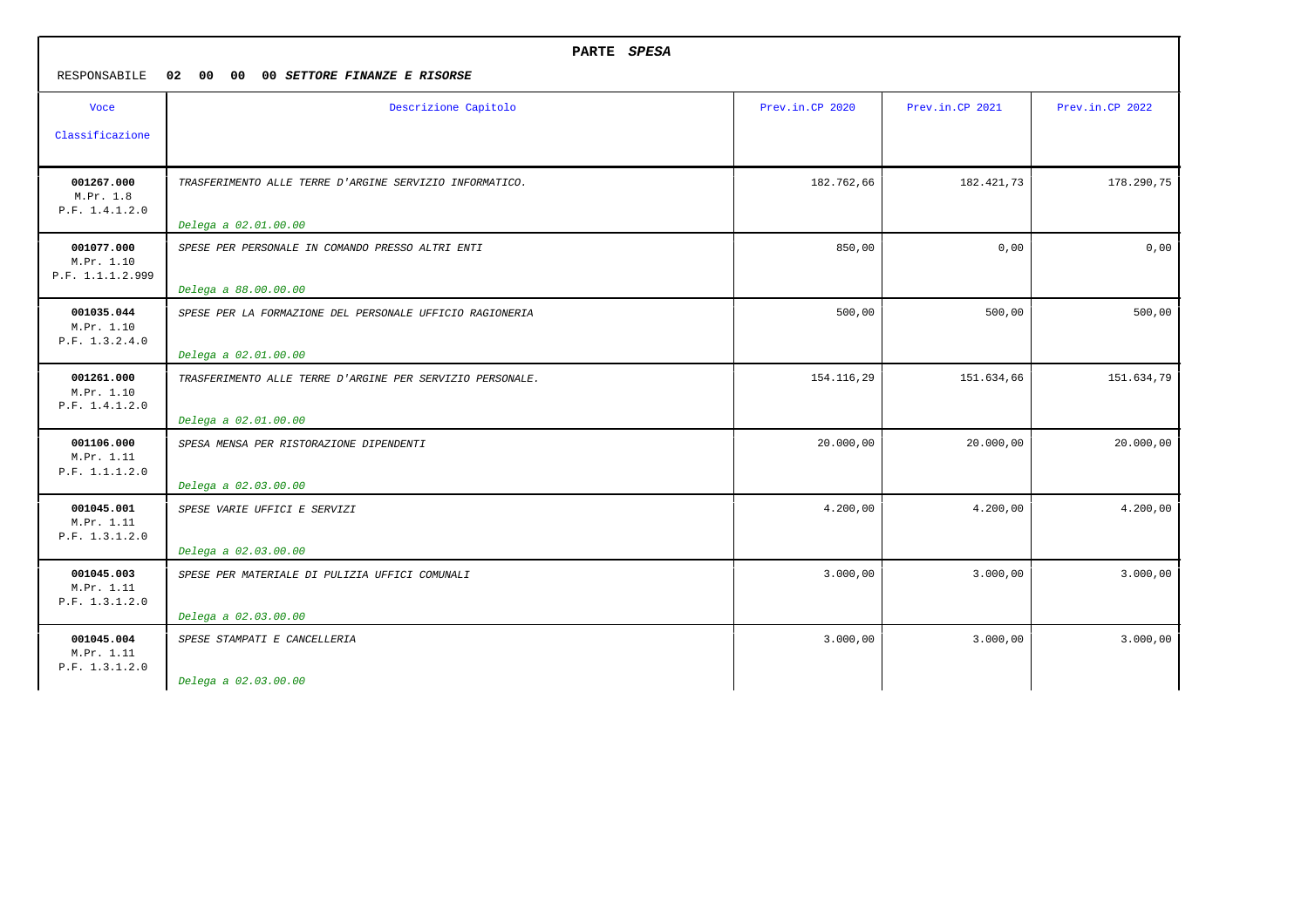| PARTE SPESA<br>RESPONSABILE<br>02 00<br>00<br>00 SETTORE FINANZE E RISORSE |                                                                                                     |                 |                 |                 |
|----------------------------------------------------------------------------|-----------------------------------------------------------------------------------------------------|-----------------|-----------------|-----------------|
| <b>Voce</b><br>Classificazione                                             | Descrizione Capitolo                                                                                | Prev.in.CP 2020 | Prev.in.CP 2021 | Prev.in.CP 2022 |
| 001045.005<br>M.Pr. 1.11<br>P.F. 1.3.1.2.999                               | SPESE PER EMERGENZE DI PROTEZIONE CIVILE<br>Delega a 02.03.00.00                                    | 3.000,00        | 3.000,00        | 3.000,00        |
| 001058.000<br>M.Pr. 1.11<br>P.F. 1.4.1.2.0                                 | TRASFERIMENTO ALLE TERRE D'ARGINE PER SERVIZI GENERALI.<br>Delega a 02.01.00.00                     | 344.473,82      | 391.543,55      | 392.523,25      |
| 001268.000<br>M.Pr. 1.11<br>P.F. 1.4.1.2.0                                 | TRASFERIMENTO ALLE TERRE D'ARGINE PER RIMBORSO QUOTA AMMORTAMENTO PRESTITI.<br>Delega a 02.01.00.00 | 88.199,97       | 89.996,23       | 91.845,17       |
| 001219.000<br>M.Pr. 1.11<br>P.F. 1.4.3.1.1                                 | TRASFERIMENTO QUOTE CANONE AIMAG<br>Delega a 02.01.00.00                                            | 0,00            | 0,00            | 0,00            |
| 001158.000<br>M.Pr. 1.11<br>P.F. 1.10.3.1.1                                | VERSAMENTO IVA ALL'ERARIO<br>Delega a 02.01.00.00                                                   | 160.000,00      | 160.000,00      | 130.000,00      |
| 001044.000<br>M.Pr. 1.11<br>P.F. 1.10.4.1.0                                | ONERI PER LE ASSICURAZIONI.-<br>Delega a 02.01.00.00                                                | 55.000,00       | 55.000,00       | 55.000,00       |
| 001998.000<br>M.Pr. 1.11<br>P.F. 1.10.99.99.999                            | FONDO SPESE VINCOLATE A CHIUSURA SOCIETA<br>Delega a 02.01.00.00                                    | 112.836,00      | 0,00            | 0,00            |
| 003130.044<br>M.Pr. 1.11<br>P.F. 2.2.1.4.0                                 | TRASFERIMENTI ALL'UNIONE DELLE TERRE DARGINE PER INVESTIMENTI<br>Delega a 02.01.00.00               | 0,00            | 109.755,00      | 98.128,00       |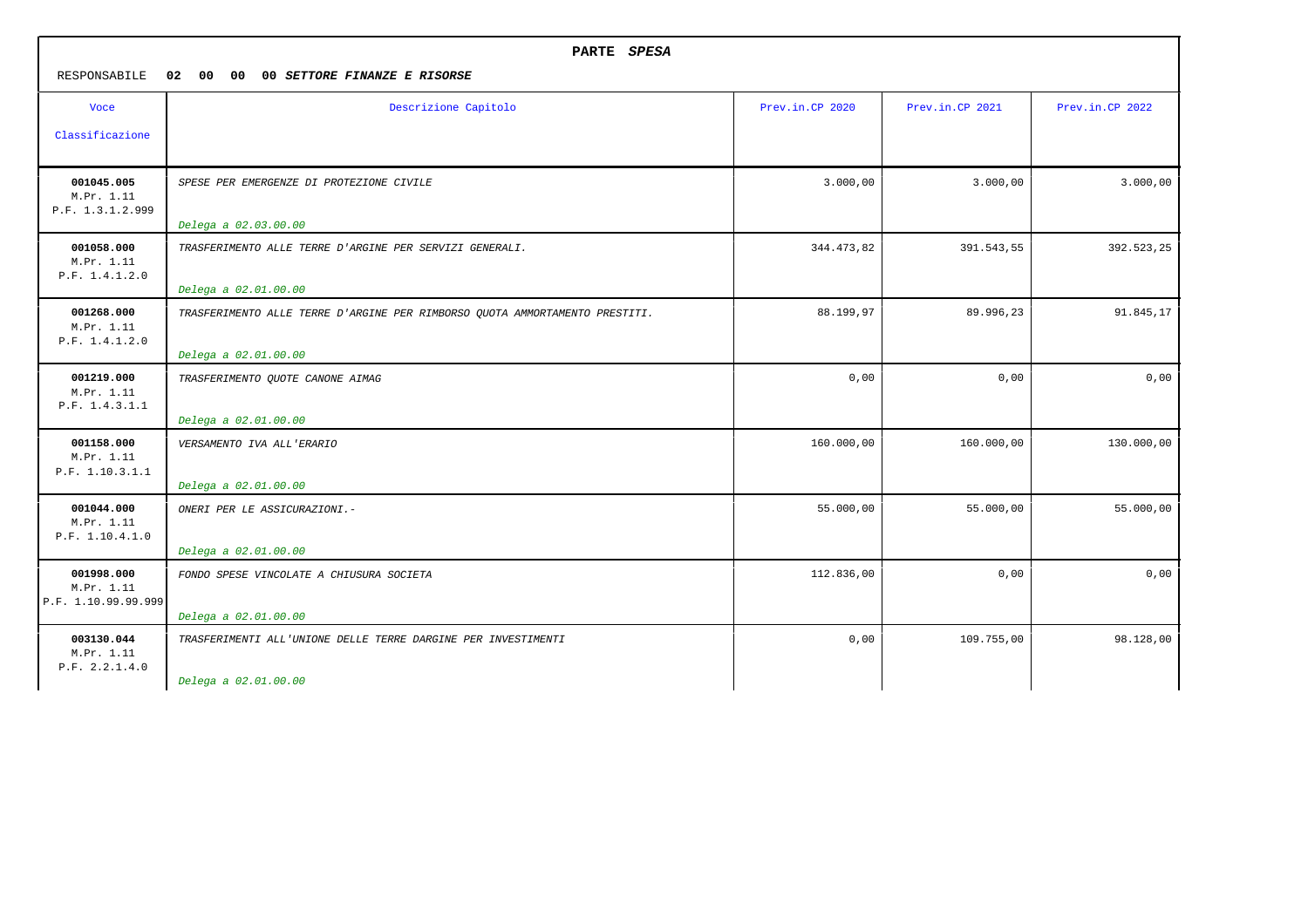| RESPONSABILE                               | PARTE SPESA<br>02<br>00 00<br>00 SETTORE FINANZE E RISORSE                                                                                   |                 |                 |                 |  |
|--------------------------------------------|----------------------------------------------------------------------------------------------------------------------------------------------|-----------------|-----------------|-----------------|--|
| <b>Voce</b><br>Classificazione             | Descrizione Capitolo                                                                                                                         | Prev.in.CP 2020 | Prev.in.CP 2021 | Prev.in.CP 2022 |  |
| 001260.000<br>M.Pr. 3.1<br>P.F. 1.4.1.2.0  | 39TRASFERIMENTO ALLE TERRE D'ARGINE PER POLIZIA MUNICIPALE-<br>Delega a 02.01.00.00                                                          | 395.915,64      | 355.685,36      | 353.028,51      |  |
| 001155.004<br>M.Pr. 4.2<br>P.F. 1.3.2.5.0  | SPESA PER ACQUA PER EDIFICI SCOLASTICI<br>Delega a 02.01.00.00                                                                               | 1.300,00        | 1.300,00        | 1,300,00        |  |
| 001266.044<br>M.Pr. 4.2<br>P.F. 1.4.1.2.0  | TRASFERIMENTO ALLE TERRE D'ARGINE SERVIZIO ASSISTENZA SCOLASTICA-<br>Delega a 02.01.00.00                                                    | 1.911.104,07    | 2.115.469,30    | 2.116.629,88    |  |
| 001340.000<br>M.Pr. 4.6<br>P.F. 1.4.1.2.0  | TRASFERIMENTI CORRENTI AD UNIONE DELLE TERRE D'ARGINE A SEGUITO TRASFERIMENTI DA<br>AMIINISTRAZIONI STATALI E LOCALI<br>Delega a 02.01.00.00 | 60.000,00       | 60.000,00       | 60.000,00       |  |
| 003058.000<br>M.Pr. 5.1<br>P.F. 2.2.1.10.0 | EROGAZIONE DEI PROVENTI DA ONERI DI URBANIZZAZIONE SECONDARIA PER OPERE<br>DESTINATE AL CULTO<br>Delega a 02.01.00.00                        | 8.000,00        | 8.000,00        | 8.000,00        |  |
| 001264.000<br>M.Pr. 5.2<br>P.F. 1.4.1.2.0  | TRASFERIMENTO ALLE TERRE D'ARGINE PER SERVIZIO CULTURA.<br>Delega a 02.01.00.00                                                              | 13.264,18       | 13.264,18       | 13.264,18       |  |
| 001509.006<br>M.Pr. 5.2<br>P.F. 1.4.1.2.0  | ALTRI CONTRIBUTI ALLA FONDAZIONE CAMPORI.<br>Delega a 02.01.00.00                                                                            | 15.000,00       | 15.000,00       | 15.000,00       |  |
| 001509.007<br>M.Pr. 5.2<br>P.F. 1.4.1.2.0  | TRASFERIMENTO ALLA FONDAZIONE CULTURALE.<br>Delega a 02.01.00.00                                                                             | 620.000,00      | 620.000,00      | 620.000,00      |  |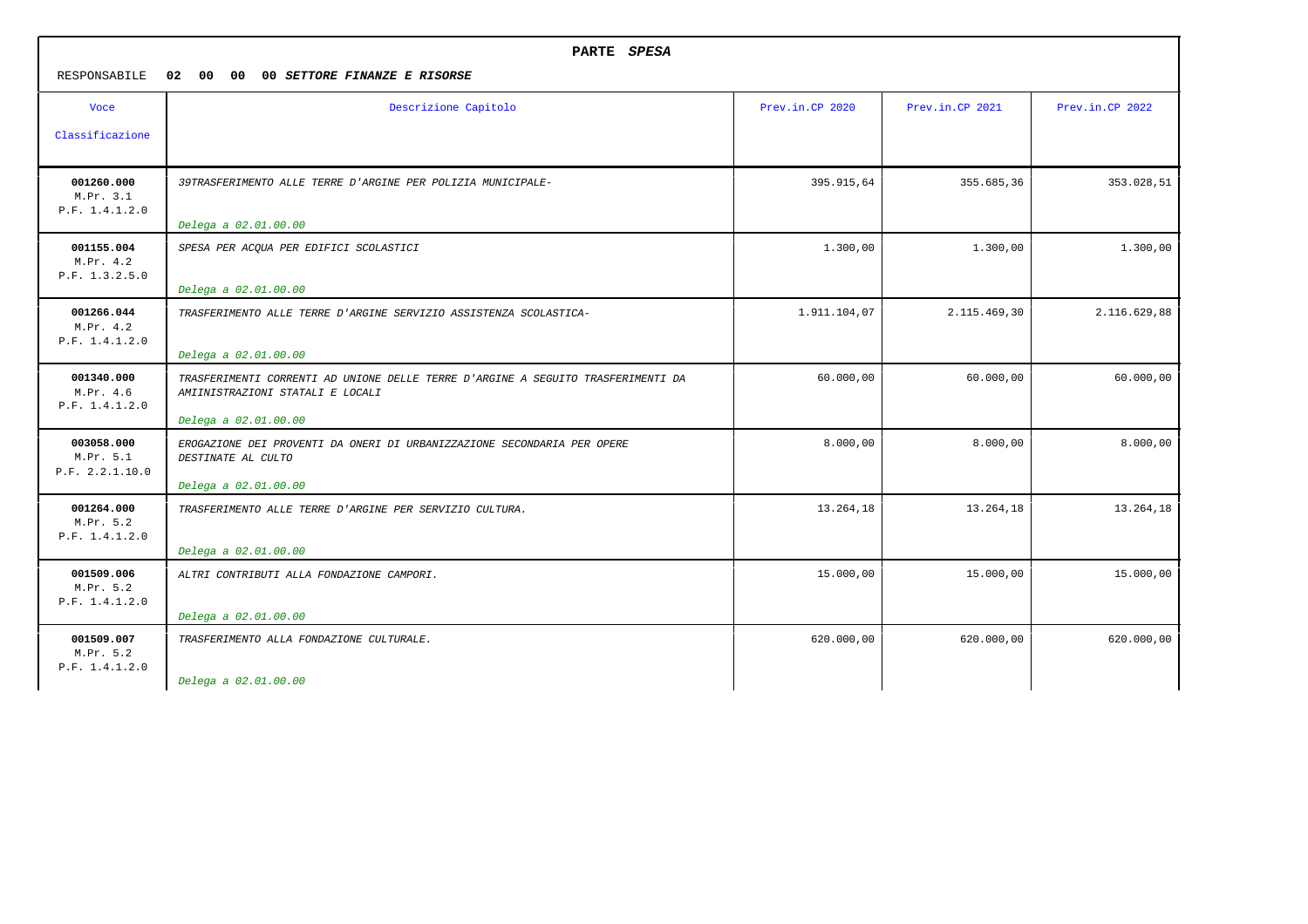| PARTE SPESA<br>RESPONSABILE<br>02 00<br>00<br>00 SETTORE FINANZE E RISORSE |                                                                                    |                 |                 |                 |
|----------------------------------------------------------------------------|------------------------------------------------------------------------------------|-----------------|-----------------|-----------------|
| <b>Voce</b>                                                                | Descrizione Capitolo                                                               | Prev.in.CP 2020 | Prev.in.CP 2021 | Prev.in.CP 2022 |
| Classificazione                                                            |                                                                                    |                 |                 |                 |
| 001509.008<br>M.Pr. 5.2<br>P.F. 1.4.3.99.0                                 | CONTRIBUTO STRAORDINARIO ALLA FONDAZIONE CAMPORI<br>Delega a 02.01.00.00           | 0,00            | 0,00            | 0,00            |
| 001265.000<br>M.Pr. 8.2<br>P.F. 1.4.1.2.0                                  | TRASFERIMENTO ALLE TERRE D'ARGINEPER SERVIZIO URBANISTICA.<br>Delega a 02.01.00.00 | 10.856,44       | 7.516,64        | 8.457,85        |
| 001263.000<br>M.Pr. 9.2<br>P.F. 1.4.1.2.0                                  | TRASFERIMENTO ALLE TERRE D'ARGINE PER SERVIZIO AMBIENTALE.<br>Delega a 02.01.00.00 | 39.377,36       | 39.386,66       | 39.386,66       |
| 001575.000<br>M.Pr. 9.3<br>P.F. 1.3.2.15.0                                 | SPESA TARIFFA AMBIENTALE<br>Delega a 02.01.00.00                                   | 13.000,00       | 13.000,00       | 13.000,00       |
| 001562.000<br>M.Pr. 9.3<br>P.F. 1.4.3.2.1                                  | TRASFERIMENTI AD AIMAG<br>Delega a 02.01.00.00                                     | 20.000,00       | 20.000,00       | 20.000,00       |
| 001958.044<br>M.Pr. 10.2<br>P.F. 1.4.3.99.0                                | CONTRIBUTI AD AMO PER TRASPORTI<br>Delega a 02.01.00.00                            | 10.600,00       | 10.600,00       | 10.600,00       |
| 001890.000<br>M.Pr. 12.4<br>P.F. 1.4.4.1.1                                 | CONTRIBUTO AD "IL PANE E LE ROSE"<br>Delega a 02.01.00.00                          | 5.000,00        | 5.000,00        | 5.000,00        |
| 001876.002<br>M.Pr. 12.7<br>P.F. 1.3.2.5.0                                 | SPESE RISCALDAMENTO PER IMMOBILE DI VIA 25 APRILE, 30<br>Delega a 02.01.00.00      | 11.000,00       | 11.000,00       | 11.000,00       |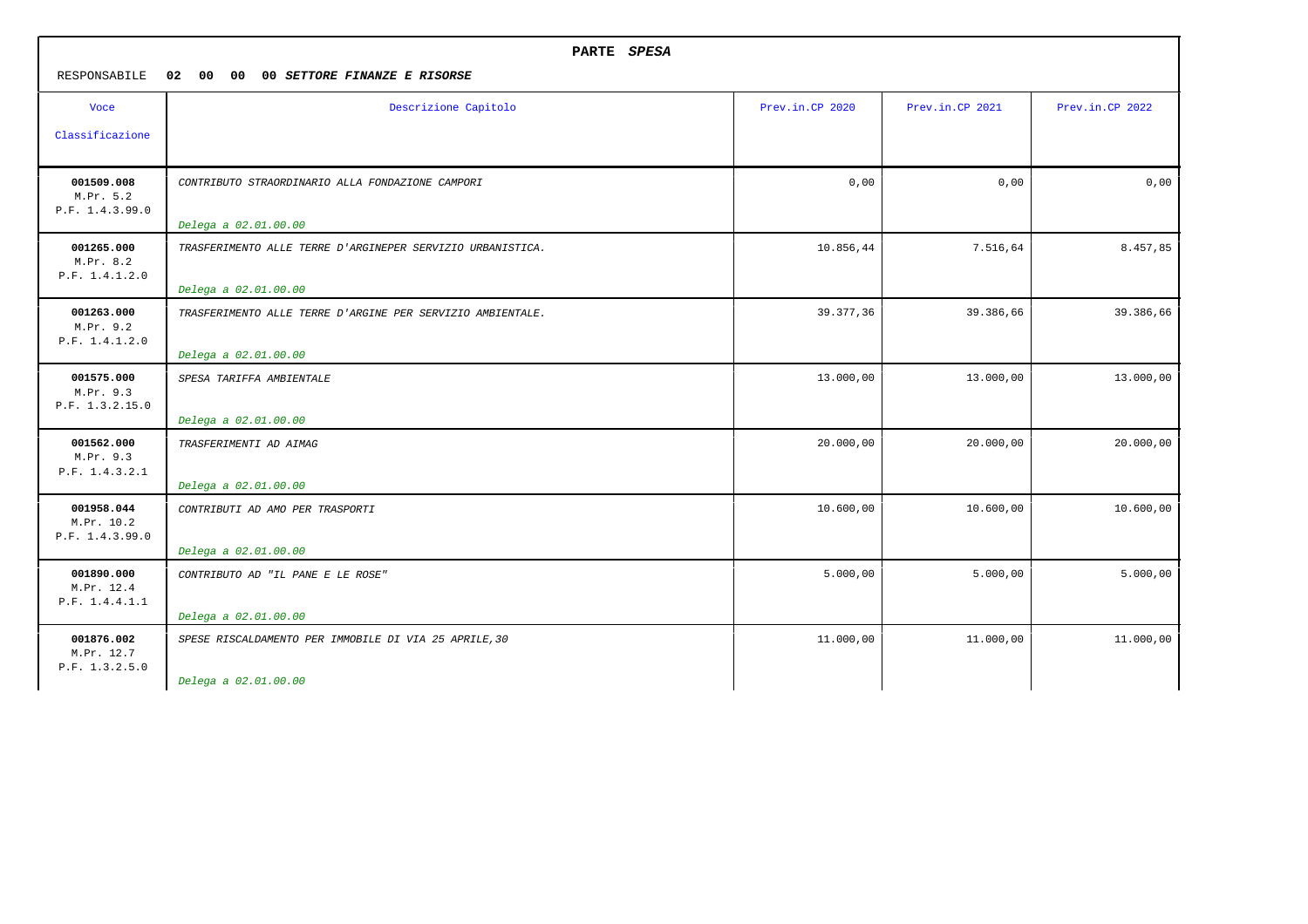| PARTE SPESA                                   |                                                           |                 |                 |                 |
|-----------------------------------------------|-----------------------------------------------------------|-----------------|-----------------|-----------------|
| RESPONSABILE                                  | 02 00<br>00<br>00 SETTORE FINANZE E RISORSE               |                 |                 |                 |
| <b>Voce</b>                                   | Descrizione Capitolo                                      | Prev.in.CP 2020 | Prev.in.CP 2021 | Prev.in.CP 2022 |
| Classificazione                               |                                                           |                 |                 |                 |
| 001876.003<br>M.Pr. 12.7<br>P.F. 1.3.2.5.0    | SPESE ENERGIA ELETTRICA PER IMMOBILE DI VIA 25 APRILE, 30 | 9.000,00        | 9.000,00        | 9.000,00        |
|                                               | Delega a 02.01.00.00                                      |                 |                 |                 |
| 001876.008<br>M.Pr. 12.7<br>P.F. 1.3.2.5.0    | SPESE TELEFONICHE IMMOBILE VIA XXV APRILE                 | 800,00          | 800,00          | 800,00          |
|                                               | Delega a 02.01.00.00                                      |                 |                 |                 |
| 001876.004<br>M.Pr. 12.7<br>P.F. 1.3.2.5.5    | SPESA PER ACQUA IMMOBILE DI VIA XXV APRILE                | 450,00          | 450,00          | 450,00          |
|                                               | Delega a 02.01.00.00                                      |                 |                 |                 |
| 001876.005<br>M.Pr. 12.7<br>P.F. 1.3.2.13.2   | SPESE PER PULIZIE IMMOBILE VIA XXV APRILE                 | 6.500,00        | 6.500,00        | 6.500,00        |
|                                               | Delega a 02.01.00.00                                      |                 |                 |                 |
| 001262.000<br>M.Pr. 12.7<br>P.F. 1.4.1.2.0    | TRASFERIMENTO ALLE TERRE D'ARGINE PER SERVIZI SOCIALI.    | 1.101.545,90    | 1.056.332,06    | 1.050.616,06    |
|                                               | Delega a 02.01.00.00                                      |                 |                 |                 |
| 001884.000<br>M.Pr. 12.7<br>P.F. 1.4.1.2.0    | TRASFERIMENTI AD ALTRE AMMINISTRAZIONI LOCALI             | 0,00            | 0,00            | 0,00            |
|                                               | Delega a 02.01.00.00                                      |                 |                 |                 |
| 001579.000<br>M.Pr. 17.1<br>P.F. 1.3.2.13.999 | SPESE E COMMISSIONI FOTOVOLTAICO                          | 1.000,00        | 1.000,00        | 1.000,00        |
|                                               | Delega a 02.01.00.00                                      |                 |                 |                 |
| 002151.000<br>M.Pr. 20.1<br>P.F. 1.10.1.1.0   | FONDO DI RISERVA                                          | 70.000,00       | 70.000,00       | 70.000,00       |
|                                               | Delega a 02.01.00.00                                      |                 |                 |                 |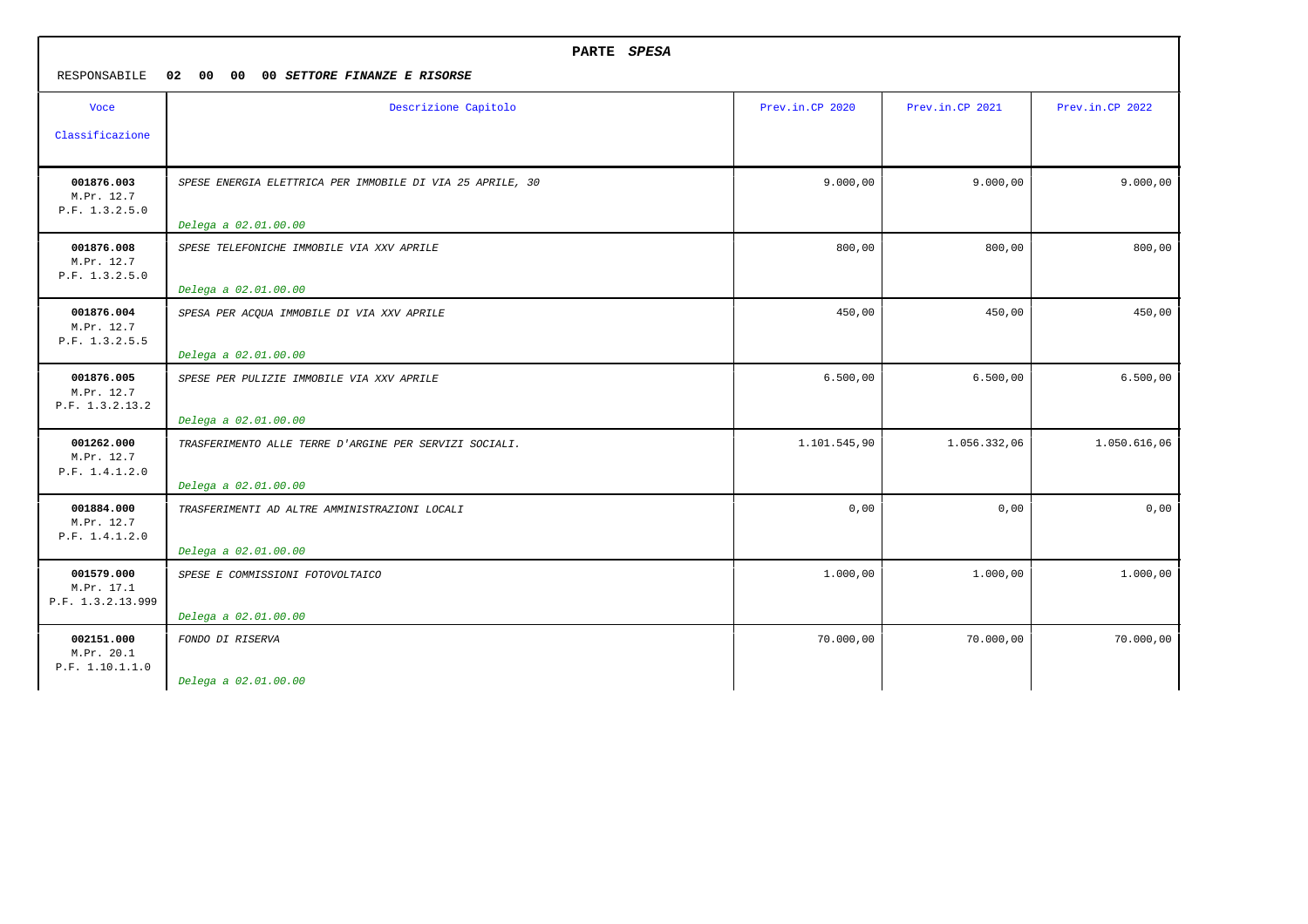| PARTE SPESA<br>RESPONSABILE<br>02 00<br>00<br>00 SETTORE FINANZE E RISORSE |                                                                                              |                 |                 |                 |
|----------------------------------------------------------------------------|----------------------------------------------------------------------------------------------|-----------------|-----------------|-----------------|
| <b>Voce</b><br>Classificazione                                             | Descrizione Capitolo                                                                         | Prev.in.CP 2020 | Prev.in.CP 2021 | Prev.in.CP 2022 |
| 002152.000<br>M.Pr. 20.2<br>P.F. 1.10.1.3.0                                | FONDO CREDITI DUBBIA ESIGIBILITA'<br>Delega a 02.01.00.00                                    | 320.000,00      | 336.500,00      | 336.500,00      |
| 001068.000<br>M.Pr. 50.1<br>P.F. 1.7.2.1.0                                 | QUOTA INTERESSI PER EMISSIONE BOC - SCUOLA MATERNA<br>Delega a 02.01.00.00                   | 17.565,00       | 12.500,00       | 12.500,00       |
| 001903.000<br>M.Pr. 50.1<br>P.F. 1.7.5.1.0                                 | INTERESSI PASSIVI PER MUTUI RELATIVI A REALIZZAZIONE PARCHI PUBBLICI<br>Delega a 02.01.00.00 | 1.410,00        | 1,500,00        | 1,600,00        |
| 001164.000<br>M.Pr. 50.1<br>P.F. 1.7.5.3.0                                 | INTERESSI PASSIVI PER MUTUI IMPIANTI SPORTIVI.<br>Delega a 02.01.00.00                       | 20.400,00       | 2.500,00        | 1.600,00        |
| 001396.000<br>M.Pr. 50.1<br>P.F. 1.7.5.3.0                                 | INTERESSI PASSIVI PER MUTUI ED INDEBITAMENTI PATRIMONIALI<br>Delega a 02.01.00.00            | 0,00            | 19.596,52       | 0,00            |
| 001659.000<br>M.Pr. 50.1<br>P.F. 1.7.5.3.0                                 | INTERESSI PASSIVI PER AMPLIAMENTO CIMITERO<br>Delega a 02.01.00.00                           | 13.300,00       | 13.300,00       | 11.000,00       |
| 001901.000<br>M.Pr. 50.1<br>P.F. 1.7.5.3.0                                 | INTERESSI PASSIVI PER MUTUI RELATIVI A STRUTTURE PER ANZIANI<br>Delega a 02.01.00.00         | 600,00          | 1.800,00        | 0,00            |
| 001941.000<br>M.Pr. 50.1<br>P.F. 1.7.5.3.0                                 | INTERESSI PASSIVI PER MUTUI VIABILITA'<br>Delega a 02.01.00.00                               | 11.850,00       | 25.000,00       | 24.000,00       |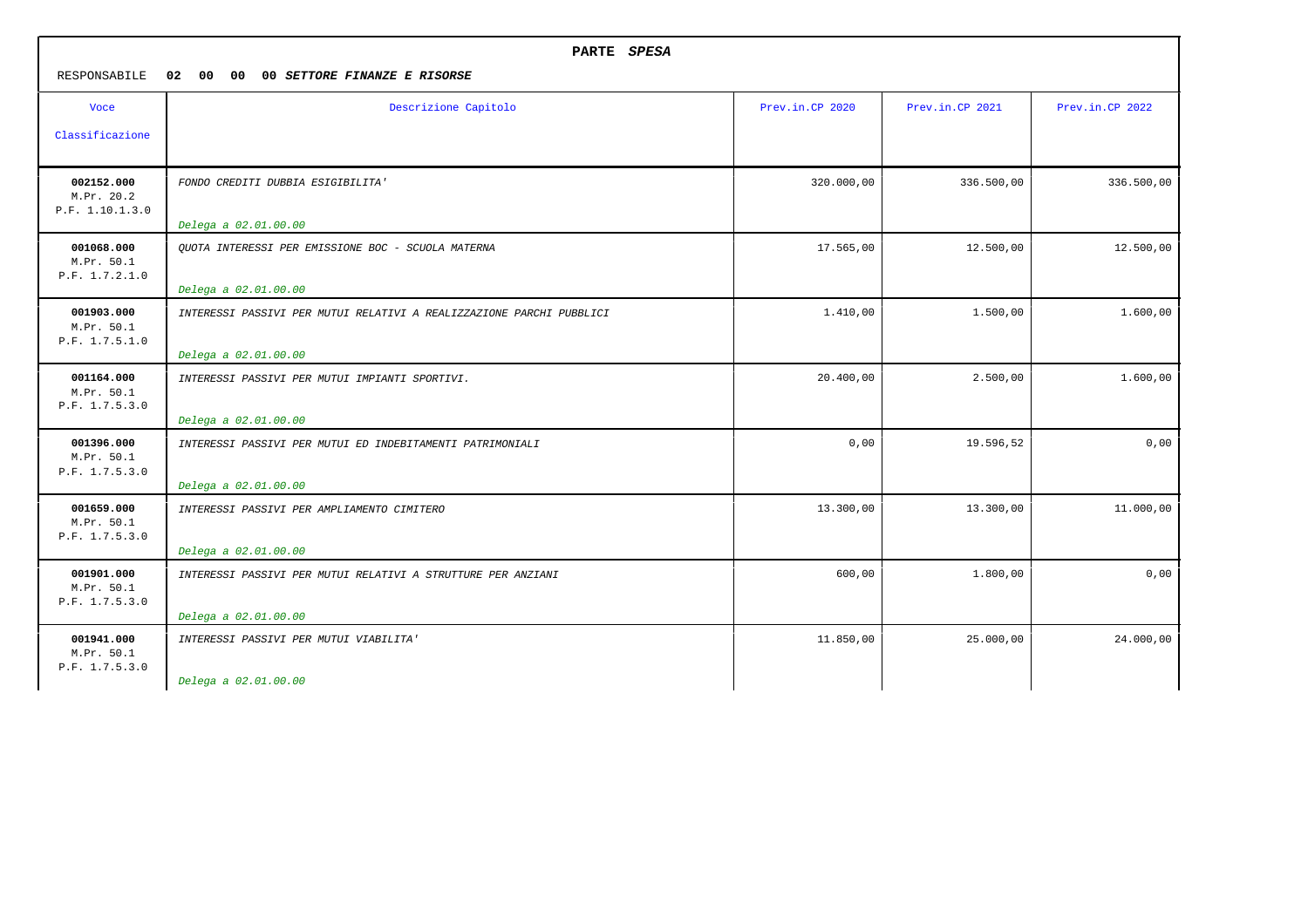|                                                | PARTE SPESA                                      |                 |                 |                 |  |
|------------------------------------------------|--------------------------------------------------|-----------------|-----------------|-----------------|--|
| RESPONSABILE                                   | 02<br>00<br>00<br>00 SETTORE FINANZE E RISORSE   |                 |                 |                 |  |
| <b>Voce</b>                                    | Descrizione Capitolo                             | Prev.in.CP 2020 | Prev.in.CP 2021 | Prev.in.CP 2022 |  |
| Classificazione                                |                                                  |                 |                 |                 |  |
| 004011.000<br>M.Pr. 50.2<br>P.F. 4.3.1.3.0     | QUOTA DI CAPITALI PER AMMORTAMENTO DI MUTUI      | 728.124,00      | 655.500,00      | 622.000,00      |  |
|                                                | Delega a 02.01.00.00                             |                 |                 |                 |  |
| 004013.000<br>M.Pr. 50.2<br>P.F. 4.3.1.4.0     | OUOTA CAPITALE PER PRESTITI OBBLIGAZIONARI (BOC) | 108.376,00      | 113.500,00      | 119.000,00      |  |
|                                                | Delega a 02.01.00.00                             |                 |                 |                 |  |
| 004001.000<br>M.Pr. 60.1<br>P.F. 5.1.1.1.1     | RIMBORSO DI ANTICIPAZIONI DI CASSA.-             | 1.000.000,00    | 1.000.000,00    | 1.000.000,00    |  |
|                                                | Delega a 02.01.00.00                             |                 |                 |                 |  |
| 007050.000<br>M.Pr. 99.1<br>P.F. 7.1.99.99.999 | ALTRE USCITE PER PARTITE DI GIRO                 | 200.000,00      | 200.000,00      | 200.000,00      |  |
|                                                | Delega a 02.01.00.00                             |                 |                 |                 |  |
|                                                | TOTALE RESPONSABILE                              | 8.271.082,83    | 8.385.896,71    | 8.273.199,92    |  |
|                                                |                                                  |                 |                 |                 |  |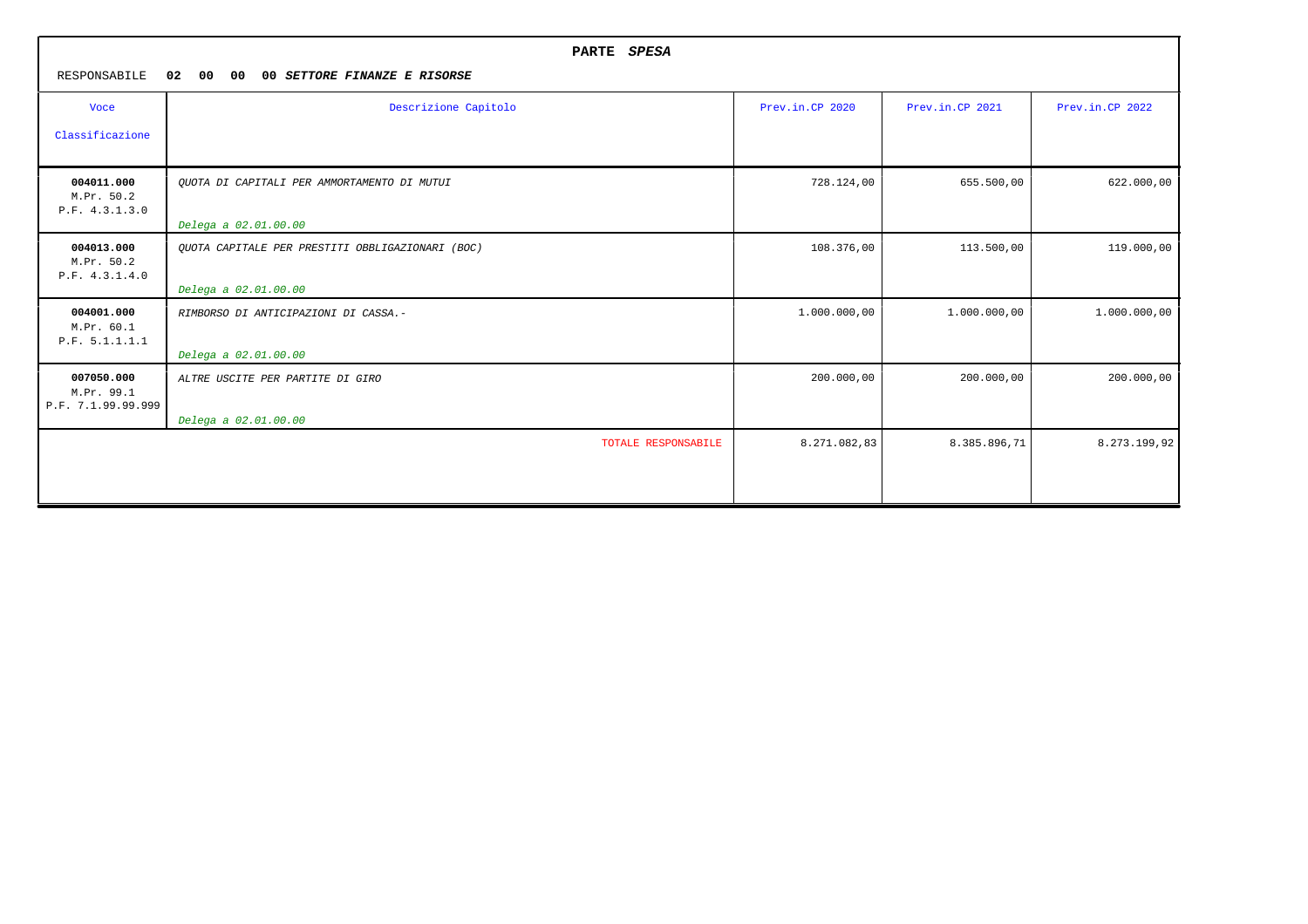|                                           | PARTE SPESA                                                                                   |                 |                 |                 |  |
|-------------------------------------------|-----------------------------------------------------------------------------------------------|-----------------|-----------------|-----------------|--|
| RESPONSABILE                              | 03 00 00<br>00 SETTORE GESTIONE E SVILUPPO DEL PATRIMONIO                                     |                 |                 |                 |  |
| <b>Voce</b>                               | Descrizione Capitolo                                                                          | Prev.in.CP 2020 | Prev.in.CP 2021 | Prev.in.CP 2022 |  |
| Classificazione                           |                                                                                               |                 |                 |                 |  |
| 001380.000<br>M.Pr. 1.2<br>P.F. 1.3.2.7.0 | AFFITTO LOCALI PER SEGRETERIA SCOLASTICA                                                      | 0,00            | 0,00            | 0,00            |  |
|                                           | Delega a 03.01.00.00                                                                          |                 |                 |                 |  |
| 003371.000<br>M.Pr. 1.5<br>P.F. 2.2.1.9.3 | AMPLIAMENTO SCUOLA ELEMENTARE DI LIMIDI                                                       | 0,00            | 0,00            | 0,00            |  |
|                                           | Delega a 03.01.00.00                                                                          |                 |                 |                 |  |
| 003371.001<br>M.Pr. 1.5<br>P.F. 2.2.1.9.3 | VARIANTE LAVORI PER AMPLIAMENTO SCUOLA ELEMENTARE DI LIMIDI                                   | 0,00            | 0,00            | 0,00            |  |
|                                           | Delega a 03.01.00.00                                                                          |                 |                 |                 |  |
| 001811.000<br>M.Pr. 1.6<br>P.F. 1.1.1.1.0 | UFFICIO TECNICO - STIPENDI ED ASSEGNI FISSI AL PERSONALE                                      | 324.378,00      | 325.228,00      | 325.228,00      |  |
|                                           | Delega a 88.00.00.00                                                                          |                 |                 |                 |  |
| 001812.000<br>M.Pr. 1.6<br>P.F. 1.1.1.1.0 | UFFICIO TECNICO - ONERI PREVIDENZIALI                                                         | 102.261,00      | 102.261,00      | 102.261,00      |  |
|                                           | Delega a 88.00.00.00                                                                          |                 |                 |                 |  |
| 001814.001<br>M.Pr. 1.6<br>P.F. 1.1.1.1.0 | COMPENSO INCENTIVANTE PER PROGETTAZIONE INTERNA OPERE PUBBLICHE.                              | 12.000,00       | 12.000,00       | 12.000,00       |  |
|                                           | Delega a 88.00.00.00                                                                          |                 |                 |                 |  |
| 001814.002<br>M.Pr. 1.6<br>P.F. 1.1.2.1.1 | COMPENSO INCENTIVANTE PER PROGETTAZIONE INTERNA OPERE PUBBLICHE. - CONTRIBUTI AL<br>PERSONALE | 3.000,00        | 3.000,00        | 3.000,00        |  |
|                                           | Delega a 88.00.00.00                                                                          |                 |                 |                 |  |
| 001819.044<br>M.Pr. 1.6<br>P.F. 1.2.1.1.0 | UFFICIO TECNICO -VERSAMENTO IMPOSTA IRAP LAVORI PUBBLICI                                      | 28.620,00       | 28.620,00       | 28.620,00       |  |
|                                           | Delega a 88.00.00.00                                                                          |                 |                 |                 |  |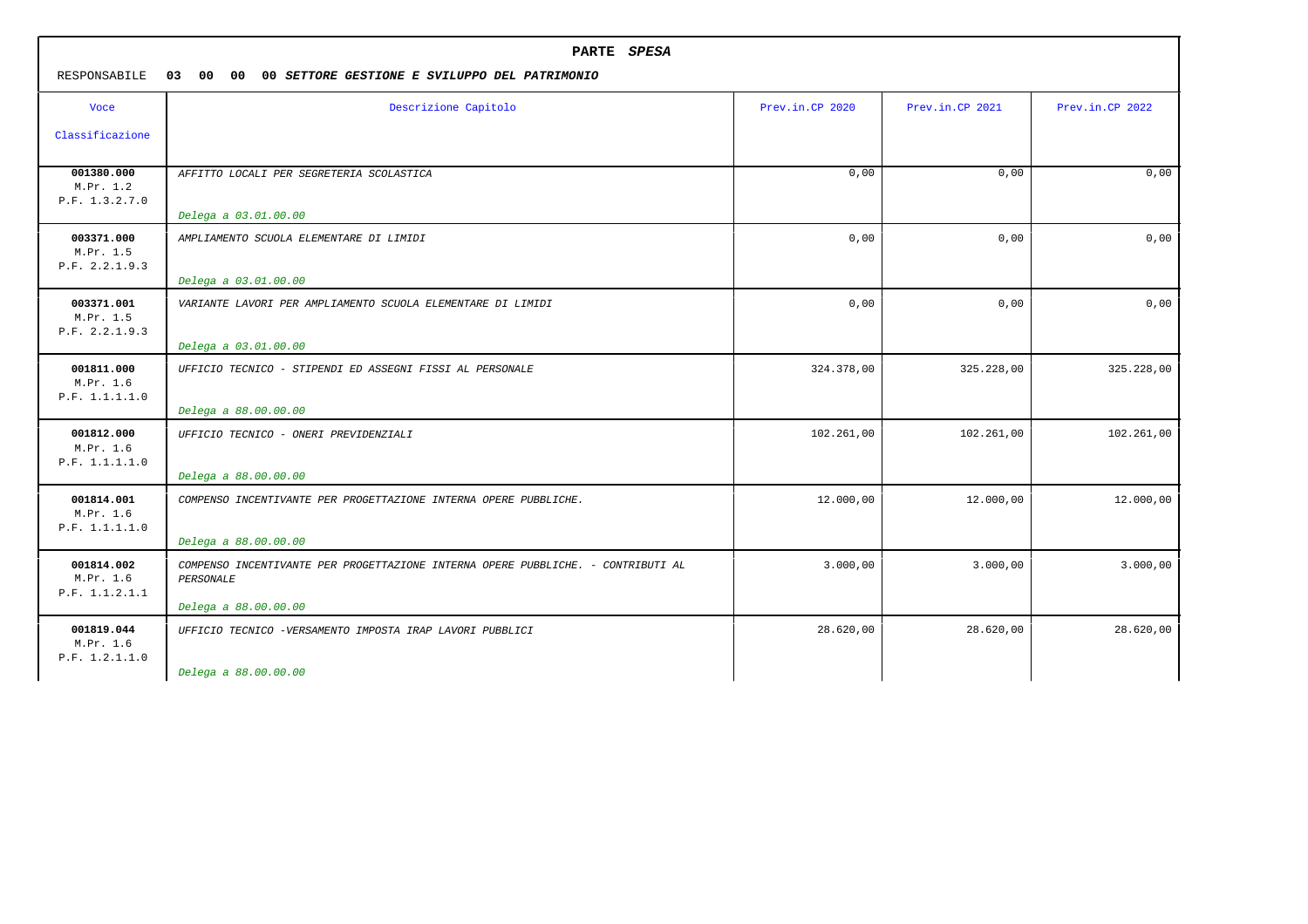| RESPONSABILE                              | PARTE SPESA<br>03 00<br>$00\,$<br>00 SETTORE GESTIONE E SVILUPPO DEL PATRIMONIO |                 |                 |                 |  |
|-------------------------------------------|---------------------------------------------------------------------------------|-----------------|-----------------|-----------------|--|
| <b>Voce</b><br>Classificazione            | Descrizione Capitolo                                                            | Prev.in.CP 2020 | Prev.in.CP 2021 | Prev.in.CP 2022 |  |
| 001814.004                                | COMPENSO INCENTIVANTE PER PROGETTAZIONE INTERNA OPERE PUBBLICHE. - IRAP         | 1.000,00        | 1.000,00        | 1.000,00        |  |
| M.Pr. 1.6<br>P.F. 1.2.1.1.1               | Delega a 88.00.00.00                                                            |                 |                 |                 |  |
| 001159.000<br>M.Pr. 1.6<br>P.F. 1.3.1.2.0 | SPESE ECONOMALI LAVORI PUBBLICI<br>Delega a 02.03.00.00                         | 500,00          | 500,00          | 500,00          |  |
| 001817.001<br>M.Pr. 1.6<br>P.F. 1.3.1.2.0 | SPESE STAMPATI E ABBONAMENTI UFFICIO LAVORI PUBBLICI<br>Delega a 02.03.00.00    | 850,00          | 850,00          | 850,00          |  |
| 001818.001<br>M.Pr. 1.6<br>P.F. 1.3.1.2.0 | SPESE VARIE UFFICI E MAGAZZINO<br>Delega a 03.03.00.00                          | 10.000,00       | 10.000,00       | 10.000,00       |  |
| 001818.002<br>M.Pr. 1.6<br>P.F. 1.3.2.5.0 | SPESE ACQUA PER IL MAGAZZENO<br>Delega a 02.01.00.00                            | 420,00          | 420,00          | 420,00          |  |
| 001818.003<br>M.Pr. 1.6<br>P.F. 1.3.2.5.0 | SPESE ENERGIA ELETTRICA MAGAZZENO<br>Delega a 02.01.00.00                       | 4.200,00        | 4.200,00        | 4.200,00        |  |
| 001818.008<br>M.Pr. 1.6<br>P.F. 1.3.2.5.0 | SPESE TELEFONICHE PER IL MAGAZZENO<br>Delega a 02.01.00.00                      | 900,00          | 900,00          | 900,00          |  |
| 001821.000<br>M.Pr. 1.6<br>P.F. 1.3.2.7.0 | CANONE AFFITTO LOCAZIONE MAGAZZINO E ARCHIVIO<br>Delega a 03.01.00.00           | 80.000,00       | 80.000,00       | 80.000,00       |  |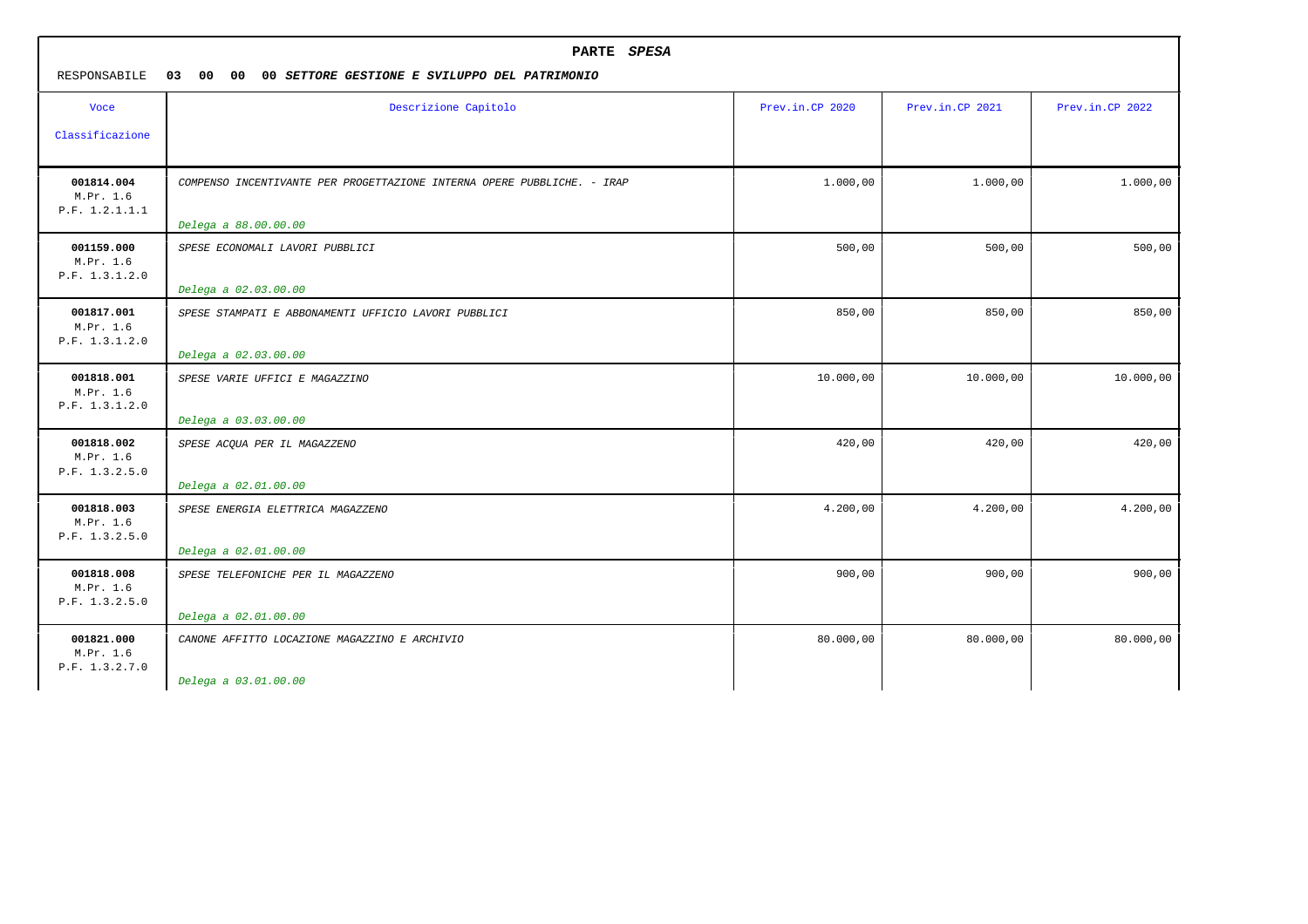| PARTE SPESA<br>RESPONSABILE<br>03<br>00 00<br>00 SETTORE GESTIONE E SVILUPPO DEL PATRIMONIO |                                                                          |                 |                 |                 |
|---------------------------------------------------------------------------------------------|--------------------------------------------------------------------------|-----------------|-----------------|-----------------|
| <b>Voce</b>                                                                                 | Descrizione Capitolo                                                     | Prev.in.CP 2020 | Prev.in.CP 2021 | Prev.in.CP 2022 |
| Classificazione                                                                             |                                                                          |                 |                 |                 |
| 001049.000<br>M.Pr. 1.6<br>P.F. 1.3.2.7.999                                                 | SPESE CONDOMINIALI IMMOBILI                                              | 6.000,00        | 6.000,00        | 6.000,00        |
|                                                                                             | Delega a 03.01.00.00                                                     |                 |                 |                 |
| 001043.001<br>M.Pr. 1.6<br>P.F. 1.3.2.9.0                                                   | MANUTENZIONE DEGLI IMMOBILI E DEGLI IMPIANTI                             | 94.940,00       | 89.735,12       | 75.000,00       |
| 001156.001                                                                                  | Delega a 03.03.00.00                                                     |                 |                 | 0,00            |
| M.Pr. 1.6<br>P.F. 1.3.2.9.0                                                                 | SPESE DI MANUTENZIONE SEDI COMUNALI E PATRIMONIO<br>Delega a 03.03.00.00 | 10.060,00       | 0,00            |                 |
| 001818.005<br>M.Pr. 1.6<br>P.F. 1.3.2.13.2                                                  | SPESE PER PULIZIE MAGAZZINO                                              | 1.050,00        | 1.050,00        | 1.050,00        |
|                                                                                             | Delega a 02.01.00.00                                                     |                 |                 |                 |
| 001556.004<br>M.Pr. 1.6<br>P.F. 1.3.2.16.0                                                  | SPESE PER GARE DI APPALTO, PUBBLICAZIONI E VARIE<br>Delega a 03.01.00.00 | 2.500,00        | 2.500,00        | 2.500,00        |
| 003505.000<br>M.Pr. 1.6<br>P.F. 2.2.1.4.0                                                   | IMPLEMENTAZIONE PUBBLICA ED ILLUMINAZIONE - FIBRA OTTICA                 | 28.000,00       | 0,00            | 0,00            |
|                                                                                             | Delega a 03.01.00.00                                                     |                 |                 |                 |
| 003004.000<br>M.Pr. 1.6<br>P.F. 2.2.1.9.0                                                   | MANUTENZIONE STRAORDINARIA EDIFICI                                       | 105.500,00      | 100.000,00      | 100.000,00      |
|                                                                                             | Delega a 03.03.00.00                                                     |                 |                 |                 |
| 003486.000<br>M.Pr. 1.6<br>P.F. 2.2.3.5.0                                                   | SPESE PER PROGETTAZIONI ED INCARICHI PROFESSIONALI.                      | 252.500,00      | 160.500,00      | 0,00            |
|                                                                                             | Delega a 03.01.00.00                                                     |                 |                 |                 |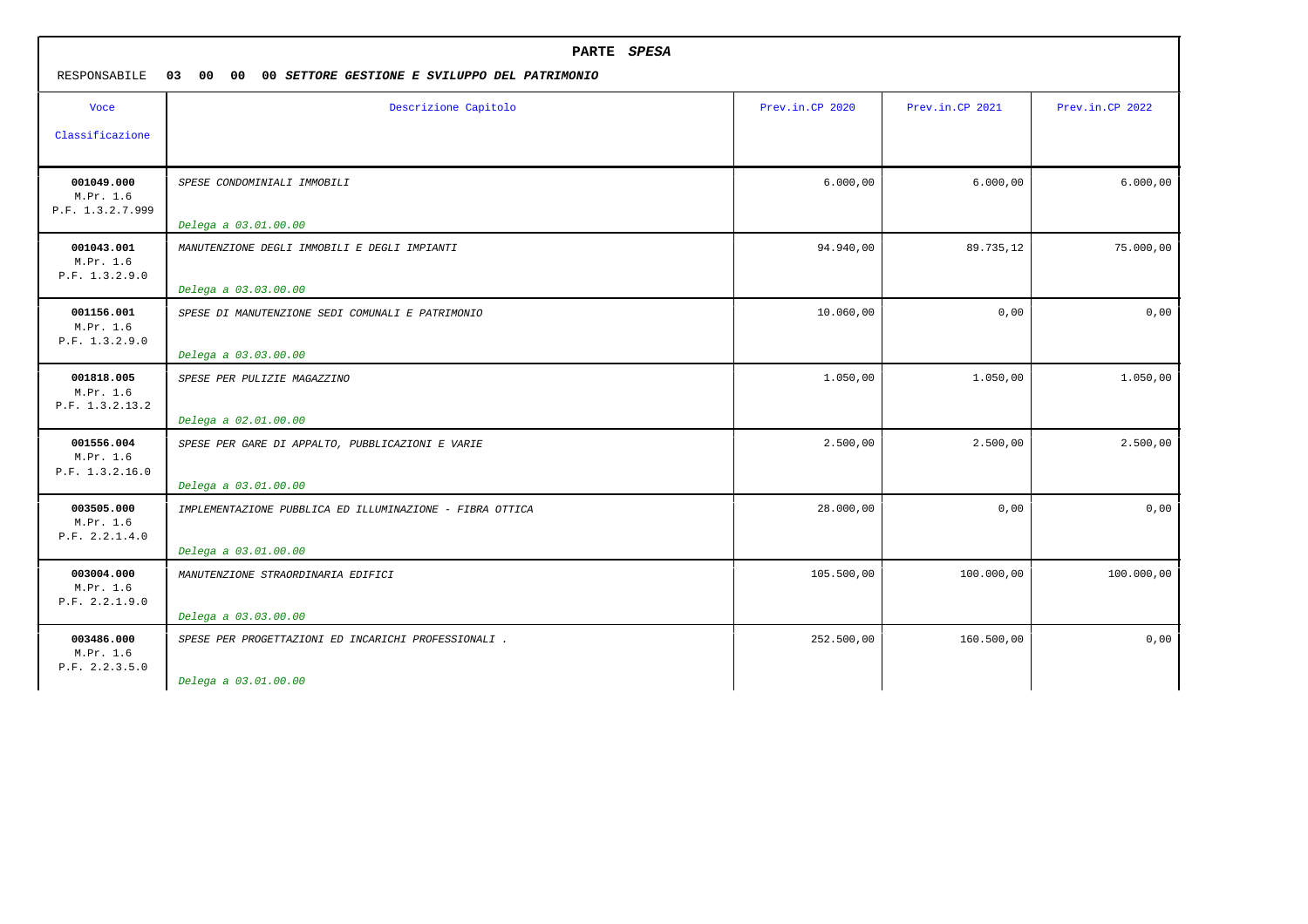| PARTE SPESA<br>RESPONSABILE<br>03 00 00<br>00 SETTORE GESTIONE E SVILUPPO DEL PATRIMONIO |                                                                                                                      |                 |                 |                 |
|------------------------------------------------------------------------------------------|----------------------------------------------------------------------------------------------------------------------|-----------------|-----------------|-----------------|
| <b>Voce</b><br>Classificazione                                                           | Descrizione Capitolo                                                                                                 | Prev.in.CP 2020 | Prev.in.CP 2021 | Prev.in.CP 2022 |
| 003586.000<br>M.Pr. 1.6<br>P.F. 2.2.3.5.1                                                | SPESE PER PROGETTAZIONI STRADE CENTRO STORICO (FIN. REG)<br>Delega a 03.01.00.00                                     | 32.000,00       | 0,00            | 0,00            |
| 003686.000<br>M.Pr. 1.6<br>P.F. 2.2.3.5.1                                                | SPESA PER PRODUZIONE PRATICA ANTINCENDIO ARCHIVIO<br>Delega a 03.01.00.00                                            | 20.000,00       | 0,00            | 0,00            |
| 001823.000<br>M.Pr. 1.10<br>P.F. 1.3.2.4.0                                               | SPESE PER CORSI DI FORMAZIONE OBBLIGATORI PER LEGGE<br>Delega a 03.01.00.00                                          | 3.000,00        | 3.000,00        | 3.000,00        |
| 001816.002<br>M.Pr. 1.10<br>P.F. 1.3.2.11.0                                              | SPESE PER INCARICHI PROFESSIONALI-RESPONSABILE SICUREZZA.-E SPESE PER LA<br><b>SICUREZZA</b><br>Delega a 03.01.00.00 | 8.000,00        | 8.000,00        | 8.000,00        |
| 001931.044<br>M.Pr. 1.11<br>P.F. 1.2.1.9.0                                               | TASSA DI CIRCOLAZIONE PER AUTOMEZZI ADDETTI ALLA VIABILITA'<br>Delega a 02.01.00.00                                  | 1.600,00        | 1.600,00        | 1,600,00        |
| 001815.044<br>M.Pr. 1.11<br>P.F. 1.3.2.4.0                                               | SPESE FORMAZIONE DEL PERSONALE SERVIZIO LAVORI PUBBLICI<br>Delega a 03.01.00.00                                      | 1.500,00        | 1.500,00        | 1.500,00        |
| 001156.002<br>M.Pr. 1.11<br>P.F. 1.3.2.5.0                                               | SPESE RISCALDAMENTO URP E SEDI COMUNALI<br>Delega a 02.01.00.00                                                      | 13.500,00       | 13.500,00       | 13.500,00       |
| 001156.005<br>M.Pr. 1.11<br>P.F. 1.3.2.5.5                                               | SPESE ACQUA IDRANTI<br>Delega a 02.01.00.00                                                                          | 440,00          | 440,00          | 440,00          |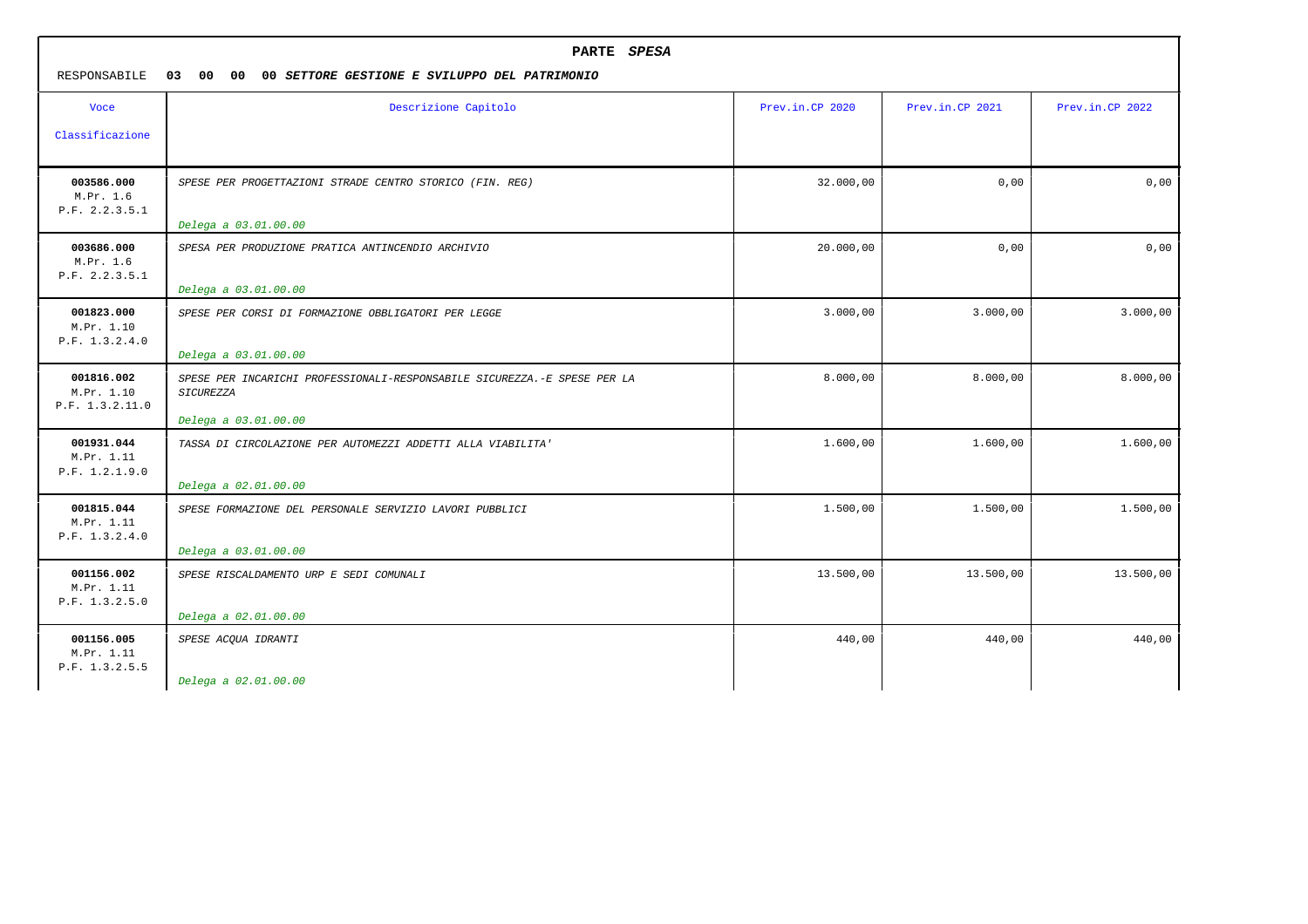| PARTE SPESA<br>RESPONSABILE<br>03<br>00<br>00<br>00 SETTORE GESTIONE E SVILUPPO DEL PATRIMONIO |                                                                                                     |                 |                 |                 |
|------------------------------------------------------------------------------------------------|-----------------------------------------------------------------------------------------------------|-----------------|-----------------|-----------------|
| <b>Voce</b><br>Classificazione                                                                 | Descrizione Capitolo                                                                                | Prev.in.CP 2020 | Prev.in.CP 2021 | Prev.in.CP 2022 |
| 001816.001<br>M.Pr. 1.11<br>P.F. 1.3.2.11.0                                                    | SPESE PER INCARICHI LEGALI SETTORE PATRIMONIO<br>Delega a 03.01.00.00                               | 18.000,00       | 18.000,00       | 18.000,00       |
| 001621.044<br>M.Pr. 1.11<br>P.F. 1.3.2.15.0                                                    | CONTRIBUTI A COMUNI PER SERVIZIO GESTIONE CANILE E GATTILE<br>Delega a 03.02.00.00                  | 23.500,00       | 23.500,00       | 23.500,00       |
| 003000.000<br>M.Pr. 1.11<br>P.F. 2.2.1.9.7                                                     | REALIZZAZIONE CASA DELLA SALUTE<br>Delega a 03.01.00.00                                             | 0,00            | 457.000,00      | 0,00            |
| 003088.000<br>M.Pr. 1.11<br>P.F. 2.2.1.9.999                                                   | LAVORI MESSA IN SICUREZZA PATRIMONIO LEGGE 145/2018 (VEDI CAP ENTRATA 4088)<br>Delega a 03.01.00.00 | 0,00            | 0,00            | 0,00            |
| 001155.040<br>M.Pr. 4.2<br>P.F. 1.3.2.5.0                                                      | ENERGIA ELETTRICA EDIFICI SCOLASTICI E COGENERATORE<br>Delega a 02.01.00.00                         | 22.000,00       | 22.000,00       | 22.000,00       |
| 001155.044<br>M.Pr. 4.2<br>P.F. 1.3.2.9.0                                                      | MANUTENZIONE ORDINARIA EDIFICI SCOLASTICI.<br>Delega a 03.01.00.00                                  | 20.000,00       | 20.000,00       | 15.000,00       |
| 003132.002<br>M.Pr. 4.2<br>P.F. 2.2.1.9.0                                                      | MANUTENZIONE STRAORDINARIA DI EDIFICI SCOLASTICI<br>Delega a 03.03.00.00                            | 20.000,00       | 0,00            | 0,00            |
| 003133.000<br>M.Pr. 4.2<br>P.F. 2.2.1.9.0                                                      | ADEGUAMENTO SISMICO ED EFFICIENTAMENTO ENERGETICO SCUOLA MEDIA SASSI<br>Delega a 03.01.00.00        | 0,00            | 0,00            | 0,00            |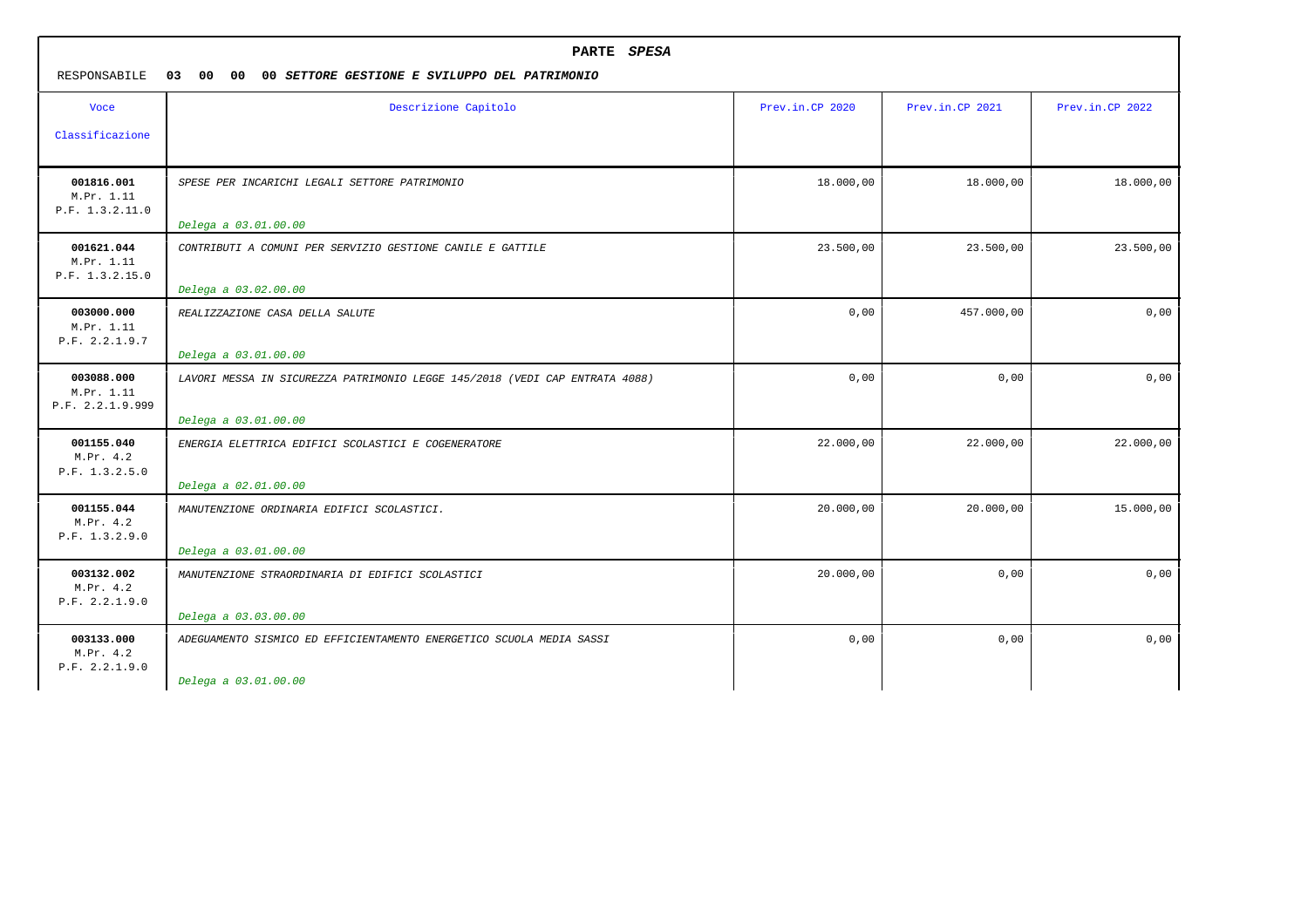| RESPONSABILE                                | PARTE SPESA<br>03 00 00<br>00 SETTORE GESTIONE E SVILUPPO DEL PATRIMONIO |                 |                 |                 |  |
|---------------------------------------------|--------------------------------------------------------------------------|-----------------|-----------------|-----------------|--|
| <b>Voce</b>                                 | Descrizione Capitolo                                                     | Prev.in.CP 2020 | Prev.in.CP 2021 | Prev.in.CP 2022 |  |
| Classificazione                             |                                                                          |                 |                 |                 |  |
| 003089.000<br>M.Pr. 4.2<br>P.F. 2.2.1.9.3   | UTILIZZO CONTRIBUTI STATALI PER INTERVENTI NELLE SCUOLE                  | 0,00            | 0,00            | 0,00            |  |
|                                             | Delega a 03.01.00.00                                                     |                 |                 |                 |  |
| 003467.000<br>M.Pr. 4.2<br>P.F. 2.2.1.9.3   | ADEGUAMENTO SISMICO SCUOLA ELEMENTARE GARIBALDI                          | 0,00            | 0,00            | 2.865.000,00    |  |
|                                             | Delega a 03.01.00.00                                                     |                 |                 |                 |  |
| 003468.000<br>M.Pr. 4.2<br>P.F. 2.2.1.9.3   | RIQUALIFICAZIONE SCUOLE DI VIA NASSIRIYA                                 | 0,00            | 0,00            | 0,00            |  |
|                                             | Delega a 03.01.00.00                                                     |                 |                 |                 |  |
| 003052.000<br>M.Pr. 5.1<br>P.F. 2.2.1.9.0   | RISTRUTTURAZIONE CASTELLO CAMPORI A SEGUITO SISMA 2012                   | 0,00            | 0,00            | 0,00            |  |
|                                             | Delega a 03.01.00.00                                                     |                 |                 |                 |  |
| 003119.000<br>M.Pr. 5.1<br>P.F. 2.3.3.3.999 | CONTRIBUTI A PRIVATI PER RIVITALIZZAZIONE CENTRO STORICO                 | 0,00            | 0,00            | 0,00            |  |
|                                             | Delega a 03.01.00.00                                                     |                 |                 |                 |  |
| 003245.000<br>M.Pr. 5.2<br>P.F. 2.2.1.9.999 | MANUTENZIONE STRAORDINARIA MULINO                                        | 0,00            | 0,00            | 0,00            |  |
|                                             | Delega a 03.01.00.00                                                     |                 |                 |                 |  |
| 003272.000<br>M.Pr. 5.2<br>P.F. 2.3.1.4.1   | CONTRIBUTO A FONDAZIONE CULTURALE CAMPORI                                | 0,00            | 0,00            | 0,00            |  |
|                                             | Delega a 03.01.00.00                                                     |                 |                 |                 |  |
| 001829.000<br>M.Pr. 6.1<br>P.F. 1.3.2.9.0   | SPESE MANUTENZIONE GESTIONE IMPIANTI SPORTIVI                            | 0,00            | 0,00            | 0,00            |  |
|                                             | Delega a 03.03.00.00                                                     |                 |                 |                 |  |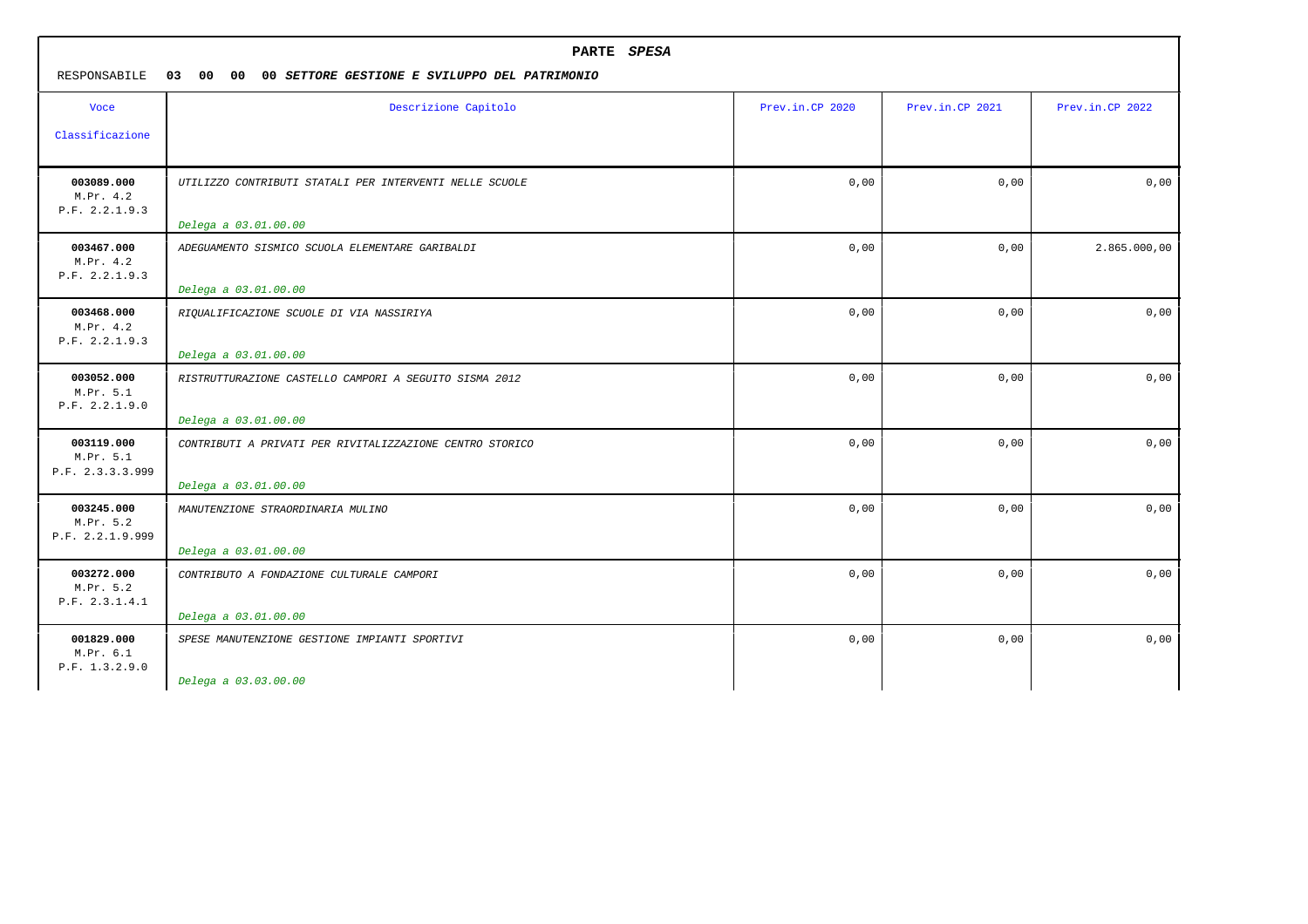| RESPONSABILE                               | PARTE SPESA<br>03 00<br>00<br>00 SETTORE GESTIONE E SVILUPPO DEL PATRIMONIO                 |                 |                 |                 |  |
|--------------------------------------------|---------------------------------------------------------------------------------------------|-----------------|-----------------|-----------------|--|
| <b>Voce</b><br>Classificazione             | Descrizione Capitolo                                                                        | Prev.in.CP 2020 | Prev.in.CP 2021 | Prev.in.CP 2022 |  |
| 003405.005<br>M.Pr. 6.1<br>P.F. 2.2.1.9.0  | RIQUALIFICAZIONE DEL COMPLESSO SPORTIVO STADIO STEFANINI                                    | 0,00            | 0,00            | 0,00            |  |
| 003406.000<br>M.Pr. 6.1<br>P.F. 2.2.1.9.0  | MANUTENZIONE STRAORDINARIA CENTRI SPORTIVI.<br>Delega a 03.03.00.00                         | 92.000,00       | 0,00            | 0,00            |  |
| 003407.000<br>M.Pr. 6.1<br>P.F. 2.2.1.9.0  | ADEGUAMENTO SISMICO E PAVIMENTAZIONE PALESTRA LOSCHI<br>Delega a 03.03.00.00                | 61.000,00       | 0,00            | 0,00            |  |
| 001816.004<br>M.Pr. 8.1<br>P.F. 1.3.2.11.0 | SPESE PER ALTRI INCARICHI PROFESSIONALI.<br>Delega a 03.01.00.00                            | 0,00            | 0,00            | 0,00            |  |
| 003471.004<br>M.Pr. 8.1<br>P.F. 2.2.2.1.0  | PROGETTAZIONE STRADE<br>Delega a 03.04.00.00                                                | 20.000,00       | 0,00            | 0,00            |  |
| 003475.000<br>M.Pr. 8.1<br>P.F. 2.2.2.1.0  | INSTALLAZIONE MOMUMENTO IN VIA PAPOTTI E RIQUALIFICAZIONE DELL'AREA<br>Delega a 03.03.00.00 | 0,00            | 0,00            | 0,00            |  |
| 003366.000<br>M.Pr. 8.2<br>P.F. 2.2.1.9.1  | INTERVENTI DI EDILIZIA RESIDENZIALE PUBBLICA<br>Delega a 03.01.00.00                        | 443.336,00      | 0,00            | 0,00            |  |
| 001570.000<br>M.Pr. 9.1<br>P.F. 1.3.2.9.0  | INTERVENTI DI DISINFESTAZIONE E BONIFICA DEL TERRITORIO<br>Delega a 03.02.00.00             | 16.000,00       | 16.000,00       | 16.000,00       |  |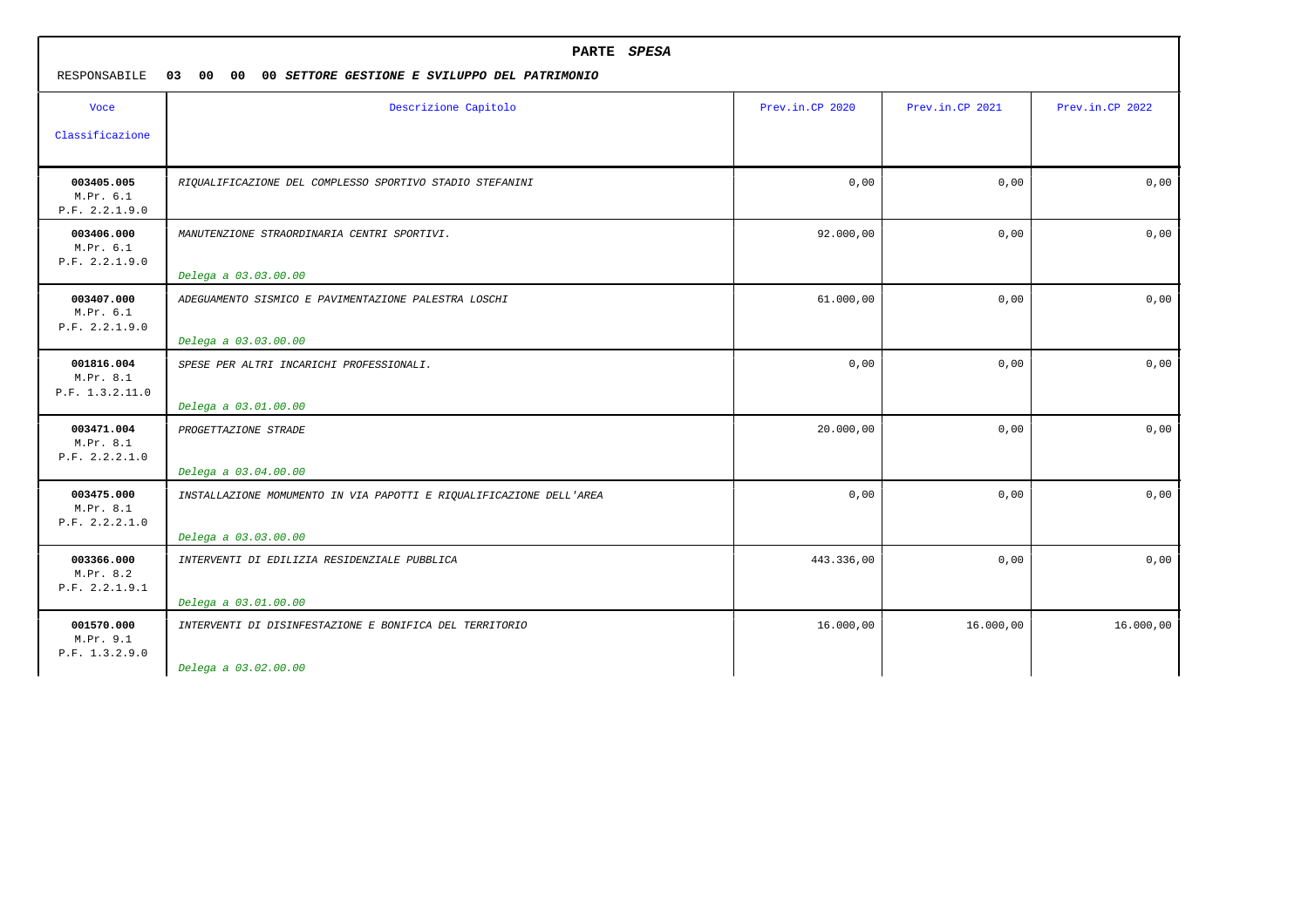| PARTE SPESA<br>RESPONSABILE<br>03<br>00 00<br>00 SETTORE GESTIONE E SVILUPPO DEL PATRIMONIO |                                                                                                                   |                 |                 |                 |  |
|---------------------------------------------------------------------------------------------|-------------------------------------------------------------------------------------------------------------------|-----------------|-----------------|-----------------|--|
| <b>Voce</b><br>Classificazione                                                              | Descrizione Capitolo                                                                                              | Prev.in.CP 2020 | Prev.in.CP 2021 | Prev.in.CP 2022 |  |
| 001855.000<br>M.Pr. 9.2<br>P.F. 1.3.1.3.2                                                   | UTILIZZO CONTRIBUTI PER PIANTUMAZIONE<br>Delega a 03.02.00.00                                                     | 20.000,00       | 20.000,00       | 20.000,00       |  |
| 001807.002<br>M.Pr. 9.2<br>P.F. 1.3.2.5.0                                                   | SPESE ACQUA PARCHI E FONTANE<br>Delega a 02.01.00.00                                                              | 11.100,00       | 11.100,00       | 11.100,00       |  |
| 001807.003<br>M.Pr. 9.2<br>P.F. 1.3.2.5.0                                                   | SPESA ENERGIA ELETTRICA PARCHI E GIARDINI<br>Delega a 02.01.00.00                                                 | 6.300,00        | 6.300,00        | 6.300,00        |  |
| 001576.000<br>M.Pr. 9.2<br>P.F. 1.3.2.9.0                                                   | ALTRE SPESE PER LA TUTELA DELL'AMBIENTE<br>Delega a 03.02.00.00                                                   | 10.500,00       | 10.500,00       | 10.500,00       |  |
| 001803.000<br>M.Pr. 9.2<br>P.F. 1.3.2.9.0                                                   | SPESA PER MANUTENZIONE ATTREZZATURE E ARREDI PARCHI PUBBLICI<br>Delega a 03.03.00.00                              | 30.000,00       | 30.000,00       | 30.000,00       |  |
| 001810.001<br>M.Pr. 9.2<br>P.F. 1.3.2.9.0                                                   | SPESE PER SFALCI<br>Delega a 03.03.00.00                                                                          | 215.000,00      | 215.000,00      | 215.000,00      |  |
| 001825.000<br>M.Pr. 9.2<br>P.F. 1.3.2.9.0                                                   | INTERVENTI PER LA MANUTENZIONE DEL VERDE, DEGLI ARREDI E DEGLI SPAZI URBANI<br>COLLETTIVI<br>Delega a 03.03.00.00 | 0,00            | 0,00            | 0,00            |  |
| 001810.002<br>M.Pr. 9.2<br>P.F. 1.3.2.9.1                                                   | SPESE PER POTATURE E VERDE<br>Delega a 03.03.00.00                                                                | 22.000,00       | 22.000,00       | 22.000,00       |  |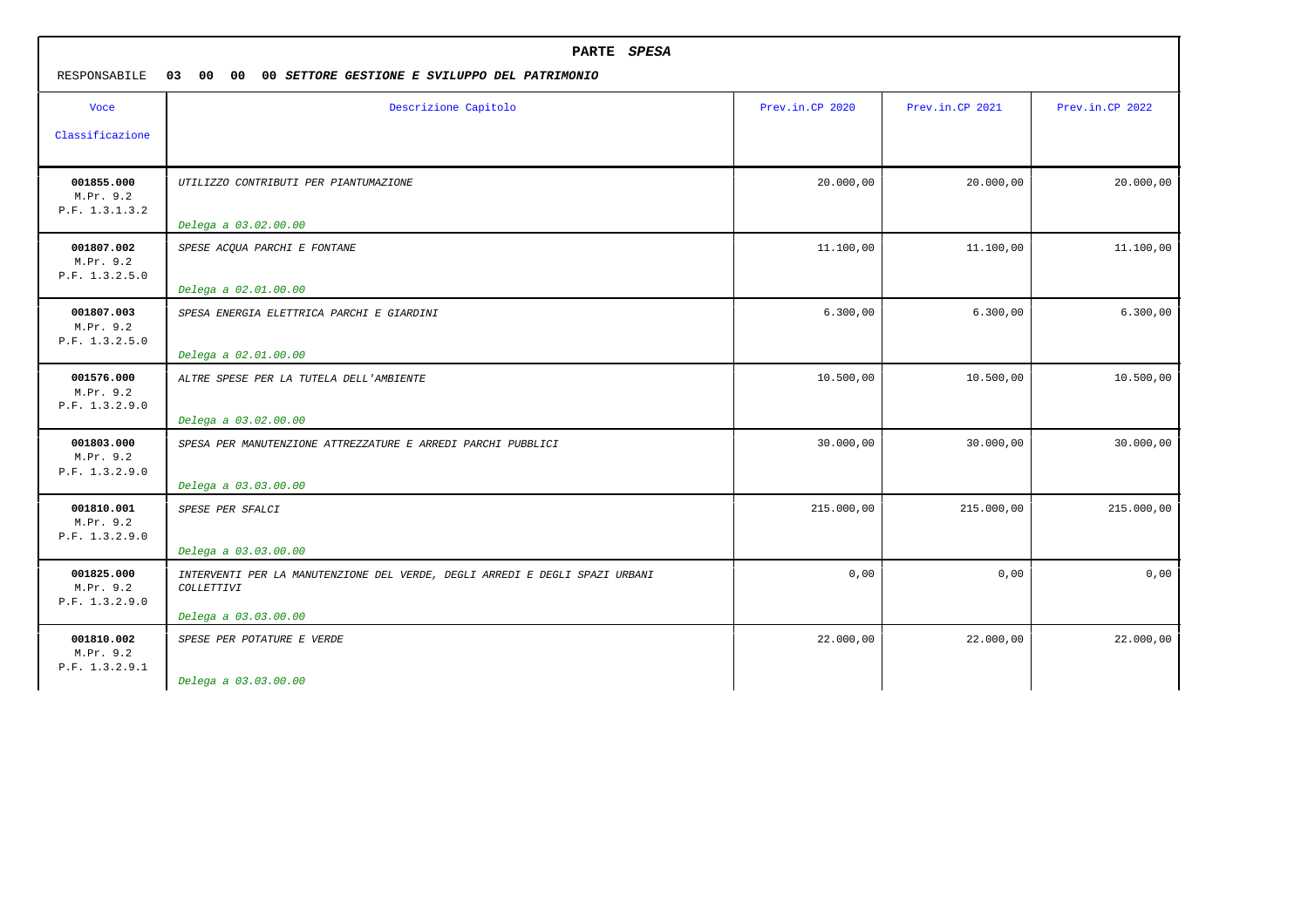| PARTE SPESA<br>RESPONSABILE<br>03<br>00<br>00<br>00 SETTORE GESTIONE E SVILUPPO DEL PATRIMONIO |                                                                    |                 |                 |                 |
|------------------------------------------------------------------------------------------------|--------------------------------------------------------------------|-----------------|-----------------|-----------------|
| <b>Voce</b>                                                                                    | Descrizione Capitolo                                               | Prev.in.CP 2020 | Prev.in.CP 2021 | Prev.in.CP 2022 |
| Classificazione                                                                                |                                                                    |                 |                 |                 |
| 001809.000<br>M.Pr. 9.2<br>P.F. 1.3.2.15.0                                                     | SPESA PER INTERVENTI FITOSANITARI                                  | 0,00            | 0,00            | 0,00            |
|                                                                                                | Delega a 03.02.00.00                                               |                 |                 |                 |
| 001535.000<br>M.Pr. 9.2<br>P.F. 1.4.1.2.17                                                     | CONTRIBUTO AD AMO PER PROGETTO MOBILITA'<br>Delega a 03.02.00.00   | 6.000,00        | 6.000,00        | 6.000,00        |
| 001866.000<br>M.Pr. 9.2<br>P.F. 1.4.2.5.999                                                    | CONTRIBUTI PER MANUTENZIONE VERDE<br>Delega a 03.02.00.00          | 3.000,00        | 3.000,00        | 3.000,00        |
| 003393.001<br>M.Pr. 9.2<br>P.F. 2.2.1.5.999                                                    | FORNITURA E MANUTENZIONE GIOCHI NEI PARCHI<br>Delega a 03.02.00.00 | 25.000,00       | 0,00            | 0,00            |
| 003363.000<br>M.Pr. 9.2<br>P.F. 2.2.2.1.0                                                      | REALIZZAZIONE AREA SGAMBAMENTO CANI<br>Delega a 03.02.00.00        | 20.000,00       | 0,00            | 0,00            |
| 003844.000<br>M.Pr. 9.2<br>P.F. 2.2.2.1.999                                                    | SPESA PER ACQUISIZIONE TERRENO<br>Delega a 03.02.00.00             | 0,00            | 0,00            | 0,00            |
| 003888.000<br>M.Pr. 9.2<br>P.F. 2.2.2.1.999                                                    | SPESE PER LAVORI DI BONIFICA AMBIENTALE<br>Delega a 03.02.00.00    | 0,00            | 0,00            | 0,00            |
| 003388.000<br>M.Pr. 9.2<br>P.F. 2.2.2.2.0                                                      | RIQUALIFICAZIONE DEL VERDE PUBBLICO (PIANTUMAZIONI)                | 30.000,00       | 30.000,00       | 30.000,00       |
|                                                                                                | Delega a 03.02.00.00                                               |                 |                 |                 |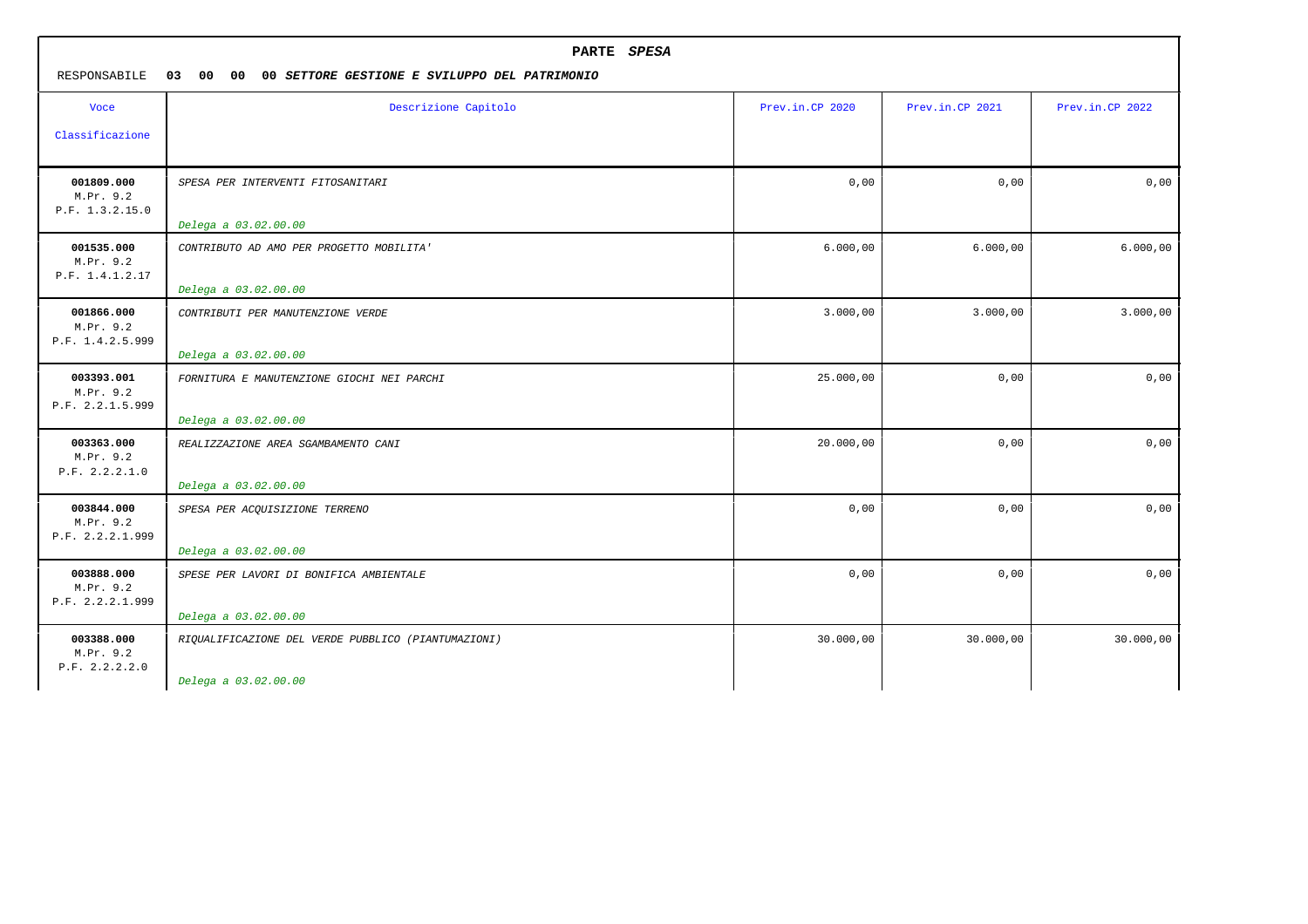| PARTE SPESA<br>RESPONSABILE<br>03<br>00<br>00<br>00 SETTORE GESTIONE E SVILUPPO DEL PATRIMONIO |                                                                              |                 |                 |                 |
|------------------------------------------------------------------------------------------------|------------------------------------------------------------------------------|-----------------|-----------------|-----------------|
| <b>Voce</b><br>Classificazione                                                                 | Descrizione Capitolo                                                         | Prev.in.CP 2020 | Prev.in.CP 2021 | Prev.in.CP 2022 |
|                                                                                                |                                                                              |                 |                 |                 |
| 003392.000<br>M.Pr. 9.2<br>P.F. 2.2.2.2.0                                                      | MANUTENZIONE E SISTEMAZIONE STRAORDINARIA PARCHI, VERDE PUBBLICO, P.I        | 0,00            | 0,00            | 0,00            |
|                                                                                                | Delega a 03.03.00.00                                                         |                 |                 |                 |
| 003395.000<br>M.Pr. 9.2<br>P.F. 2.2.2.2.0                                                      | REALIZZAZIONE 1º STRALCIO PARCO CASA DELLA CULTURA                           | 0,00            | 0,00            | 0,00            |
|                                                                                                | Delega a 03.02.00.00                                                         |                 |                 |                 |
| 001844.000<br>M.Pr. 9.4<br>P.F. 1.4.4.1.1                                                      | CONTRIBUTO AD AUSER PER GESTIONE CASA DELL'ACQUA                             | 500,00          | 500,00          | 500,00          |
|                                                                                                | Delega a 03.02.00.00                                                         |                 |                 |                 |
| 003399.000<br>M.Pr. 9.4<br>P.F. 2.2.1.9.10                                                     | REALIZZAZIONE POZZO                                                          | 0,00            | 0,00            | 0,00            |
|                                                                                                | Delega a 03.01.00.00                                                         |                 |                 |                 |
| 001572.000<br>M.Pr. 9.8<br>P.F. 1.4.2.5.0                                                      | CONTRIBUTI OER INCENTIVARE LA CONVERSIONE A COMBUSTIBILI MENO INQUINANTI     | 3.000,00        | 3.000,00        | 3.000,00        |
|                                                                                                | Delega a 03.02.00.00                                                         |                 |                 |                 |
| 001750.000<br>M.Pr. 9.8<br>P.F. 1.4.2.5.999                                                    | CONTRIBUTI PER RIMOZIONE AMIANTO                                             | 20.000,00       | 20.000,00       | 20.000,00       |
|                                                                                                | Delega a 03.01.00.00                                                         |                 |                 |                 |
| 001160.000<br>M.Pr. 9.8<br>P.F. 1.4.4.1.0                                                      | CONTRIBUTI AD ASSOCIAZIONI AMBIENTALI                                        | 6.500,00        | 6.500,00        | 6.500,00        |
|                                                                                                | Delega a 03.02.00.00                                                         |                 |                 |                 |
| 001921.000<br>M.Pr. 10.5<br>P.F. 1.1.1.1.0                                                     | VIABILITA'ED ILLUMINAZIONE PUBBLICA - STIPENDI ED ASSEGNI FISSI AL PERSONALE | 91.891,00       | 91.891,00       | 91.891,00       |
|                                                                                                | Delega a 88.00.00.00                                                         |                 |                 |                 |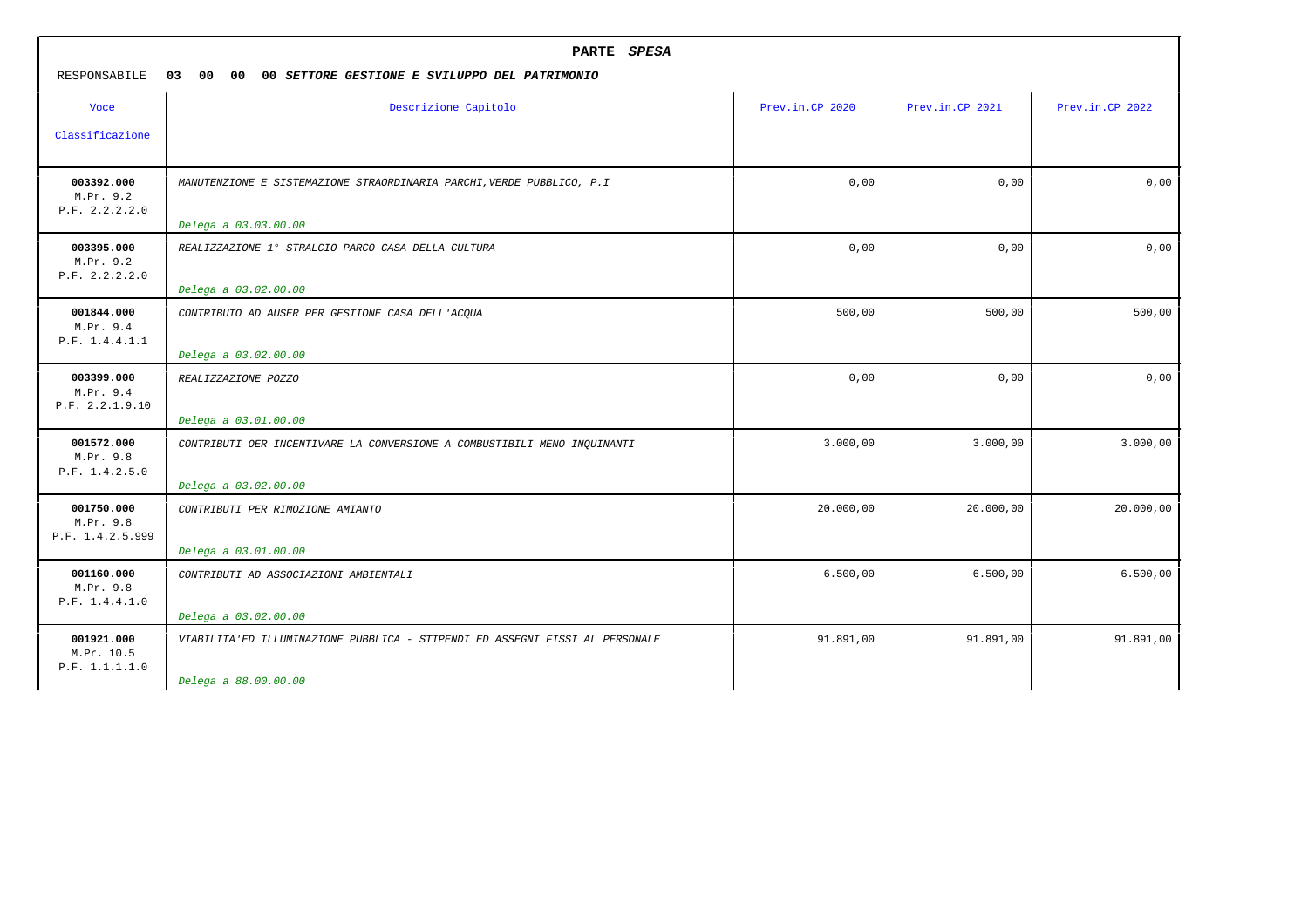| PARTE SPESA<br>RESPONSABILE<br>03<br>00<br>00<br>00 SETTORE GESTIONE E SVILUPPO DEL PATRIMONIO |                                                                                                   |                 |                 |                 |
|------------------------------------------------------------------------------------------------|---------------------------------------------------------------------------------------------------|-----------------|-----------------|-----------------|
| <b>Voce</b><br>Classificazione                                                                 | Descrizione Capitolo                                                                              | Prev.in.CP 2020 | Prev.in.CP 2021 | Prev.in.CP 2022 |
| 001922.010<br>M.Pr. 10.5<br>P.F. 1.1.2.1.0                                                     | VIABILITA' ED ILLUMINAZIONE PUBBLICA - ONERI PREVIDENZIALI, ASSISTENZIALI<br>Delega a 88.00.00.00 | 28.329,00       | 28.329,00       | 28.329,00       |
| 001920.000<br>M.Pr. 10.5<br>P.F. 1.2.1.1.0                                                     | VERSAMENTO IMPOSTA IRAP VIABILITA'<br>Delega a 88.00.00.00                                        | 7.973,00        | 7.973,00        | 7.973,00        |
| 001925.000<br>M.Pr. 10.5<br>P.F. 1.3.1.2.0                                                     | SPESE PER IL VESTIARIO DI SERVIZIO AL PERSONALE<br>Delega a 03.03.00.00                           | 2.000,00        | 2.000,00        | 2.000,00        |
| 001933.000<br>M.Pr. 10.5<br>P.F. 1.3.1.2.0                                                     | SPESE CARBURANTI E LUBRIFICANTI AUTOMEZZI VIABILITA'<br>Delega a 02.03.00.00                      | 8.000,00        | 8.000,00        | 8.000,00        |
| 001567.000<br>M.Pr. 10.5<br>P.F. 1.3.2.5.0                                                     | SPESE ENERGIA ELETTRICA PONTE UCCELLINO<br>Delega a 02.01.00.00                                   | 800,00          | 800,00          | 800,00          |
| 001930.000<br>M.Pr. 10.5<br>P.F. 1.3.2.5.4                                                     | SPESA PER ENERGIA ELETTRICA VIDEOSORVEGLIANZA E PUNTI LUCE ESTERNI<br>Delega a 02.01.00.00        | 9.500,00        | 9.500,00        | 9.500,00        |
| 001928.003<br>M.Pr. 10.5<br>P.F. 1.3.2.7.0                                                     | SPESE PER LA RIMOZIONE DELLA NEVE<br>Delega a 03.03.00.00                                         | 51.000,00       | 51.000,00       | 51.000,00       |
| 001927.003<br>M.Pr. 10.5<br>P.F. 1.3.2.9.0                                                     | SPESE MANUTENZIONE AUTOMEZZI ADDETTI ALLA VIABILITA'<br>Delega a 03.03.00.00                      | 20.000,00       | 20.000,00       | 20.000,00       |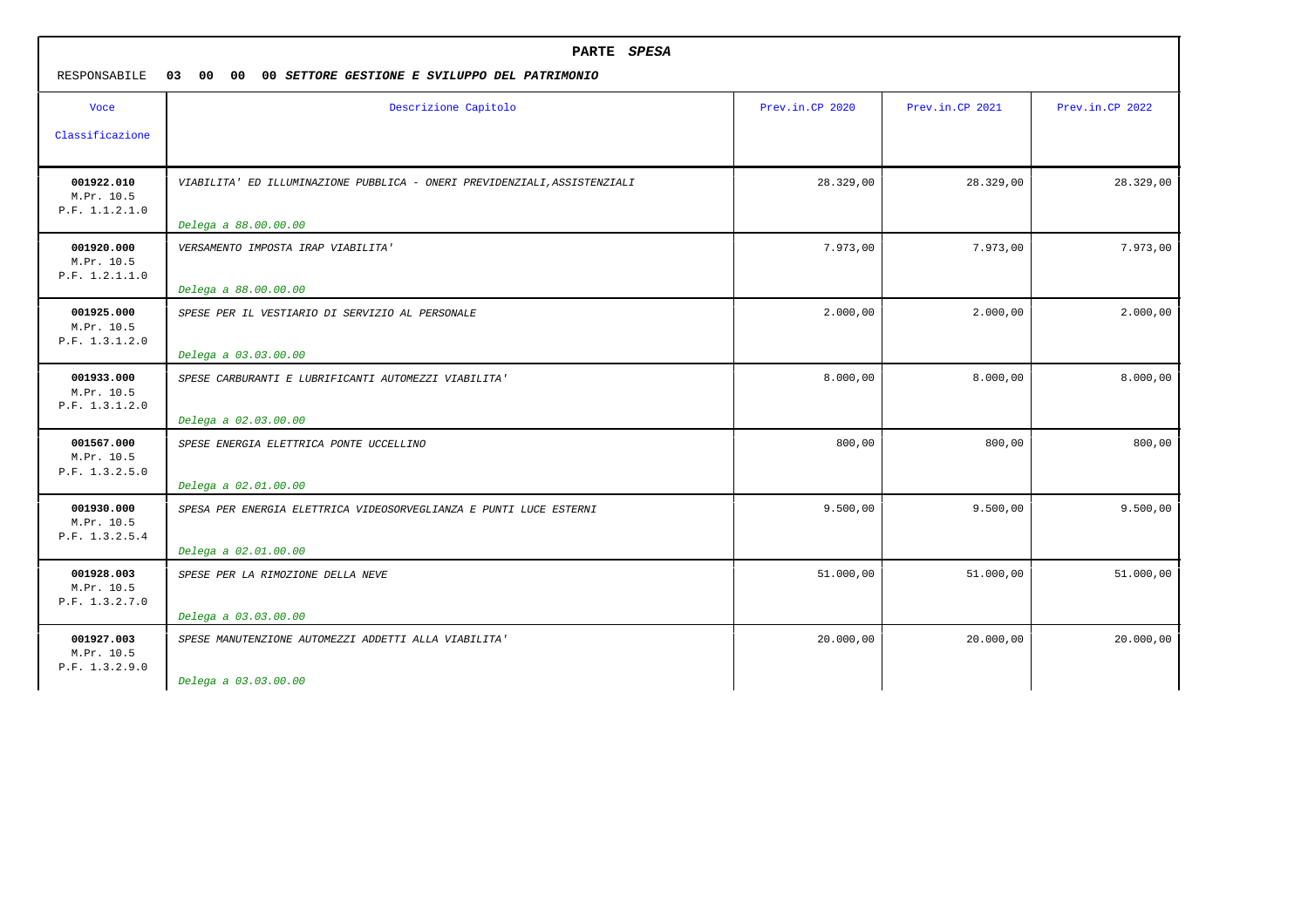| RESPONSABILE                                | PARTE SPESA<br>03<br>00<br>00<br>00 SETTORE GESTIONE E SVILUPPO DEL PATRIMONIO |                 |                 |                 |  |
|---------------------------------------------|--------------------------------------------------------------------------------|-----------------|-----------------|-----------------|--|
| <b>Voce</b>                                 | Descrizione Capitolo                                                           | Prev.in.CP 2020 | Prev.in.CP 2021 | Prev.in.CP 2022 |  |
| Classificazione                             |                                                                                |                 |                 |                 |  |
| 001928.001<br>M.Pr. 10.5<br>P.F. 1.3.2.9.0  | MANUTENZIONE ORDINARIA DELLE STRADE COMUNALI                                   | 29.710,00       | 62.380,00       | 62.380,00       |  |
|                                             | Delega a 03.04.00.00                                                           |                 |                 |                 |  |
| 001928.002<br>M.Pr. 10.5<br>P.F. 1.3.2.9.0  | SPESE PER LA SEGNALETICA ORIZZONTALE E VERTICALE                               | 35.130,00       | 51.470,00       | 51.470,00       |  |
|                                             | Delega a 03.04.00.00                                                           |                 |                 |                 |  |
| 001900.000<br>M.Pr. 10.5<br>P.F. 1.3.2.9.8  | SPESA PER MANUTENZIONE E GESTIONE ROTATORIE<br>Delega a 03.02.00.00            | 44.000,00       | 44.000,00       | 44.000,00       |  |
| 001997.000<br>M.Pr. 10.5<br>P.F. 1.3.2.10.3 | INCARICO PER SETTORE MOBILITA                                                  | 6.500,00        | 6.500,00        | 6.500,00        |  |
|                                             | Delega a 03.04.00.00                                                           |                 |                 |                 |  |
| 001936.000<br>M.Pr. 10.5<br>P.F. 1.3.2.15.0 | SPESE APPALTO SERVIZIO PUBBLICA ILLUMINAZIONE<br>Delega a 03.03.00.00          | 355.000,00      | 355.000,00      | 355.000,00      |  |
| 001927.002<br>M.Pr. 10.5<br>P.F. 1.10.4.1.0 | SPESE PER ASSICURAZIONI PER AUTOMEZZI ADDETTI ALLA VIABILITA'                  | 9.000,00        | 9.000,00        | 9.000,00        |  |
|                                             | Delega a 02.01.00.00                                                           |                 |                 |                 |  |
| 003466.000<br>M.Pr. 10.5<br>P.F. 2.2.1.9.0  | REALIZZAZIONE VIA BERLINGUER                                                   | 0,00            | 0,00            | 0,00            |  |
|                                             | Delega a 03.04.00.00                                                           |                 |                 |                 |  |
| 003471.003<br>M.Pr. 10.5<br>P.F. 2.2.1.9.0  | MANUTENZIONE STRADE ED INTERVENTI DI ELIMINAZIONE BARRIERE ARCHITETTONICHE     | 380.000,00      | 474.500,00      | 474.500,00      |  |
|                                             | Delega a 03.04.00.00                                                           |                 |                 |                 |  |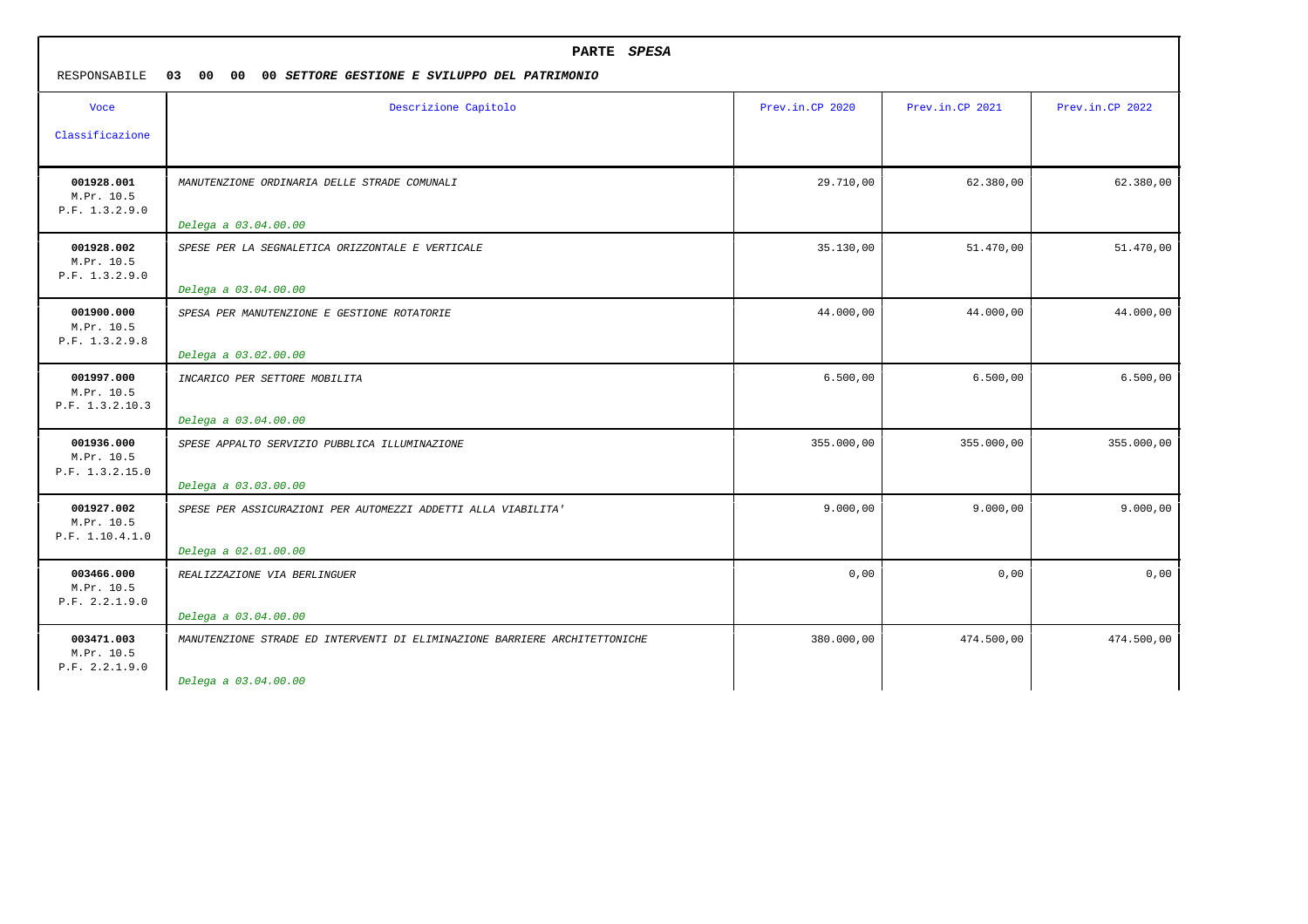| PARTE SPESA<br>RESPONSABILE<br>00<br>00<br>00 SETTORE GESTIONE E SVILUPPO DEL PATRIMONIO<br>03 |                                                                          |                 |                 |                 |
|------------------------------------------------------------------------------------------------|--------------------------------------------------------------------------|-----------------|-----------------|-----------------|
| Voce                                                                                           | Descrizione Capitolo                                                     | Prev.in.CP 2020 | Prev.in.CP 2021 | Prev.in.CP 2022 |
| Classificazione                                                                                |                                                                          |                 |                 |                 |
| 003471.005<br>M.Pr. 10.5<br>P.F. 2.2.1.9.0                                                     | RIQUALIFICAZIONE DI VIA PRIMO MAGGIO                                     | 0,00            | 0,00            | 0,00            |
|                                                                                                | Delega a 03.04.00.00                                                     |                 |                 |                 |
| 003471.006<br>M.Pr. 10.5<br>P.F. 2.2.1.9.0                                                     | REALIZZAZIONE ROTATORIA IN VIA CORTE-VIA GAMBISA-                        | 0,00            | 0,00            | 0,00            |
|                                                                                                | Delega a 03.04.00.00                                                     |                 |                 |                 |
| 003471.007<br>M.Pr. 10.5<br>P.F. 2.2.1.9.0                                                     | RIQUALIFICAZIONE STRADE CENTRO STORICO<br>Delega a 03.04.00.00           | 0,00            | 568.000,00      | 0,00            |
| 003473.002<br>M.Pr. 10.5<br>P.F. 2.2.1.9.0                                                     | RIQUALIFICAZIONE URBANA DELL'ABITATO DI SECCHIA                          | 0,00            | 0,00            | 0,00            |
|                                                                                                | Delega a 03.03.00.00                                                     |                 |                 |                 |
| 003477.000<br>M.Pr. 10.5<br>P.F. 2.2.1.9.0                                                     | INTERVENTI PER LA SICUREZZA VEICOLARE E PEDONALE<br>Delega a 03.04.00.00 | 0,00            | 0,00            | 0,00            |
| 003489.000<br>M.Pr. 10.5<br>P.F. 2.2.1.9.0                                                     | MANUTENZIONE STRAORDINARIA IMPIANTI PUBBLICA ILLUMINAZIONE               | 100.000,00      | 100.000,00      | 100.000,00      |
|                                                                                                | Delega a 03.03.00.00                                                     |                 |                 |                 |
| 003478.000<br>M.Pr. 10.5<br>P.F. 2.2.1.9.12                                                    | REALIZZAZIONE DI PISTE CICLABILI.                                        | 0,00            | 920.000,00      | 0,00            |
|                                                                                                | Delega a 03.04.00.00                                                     |                 |                 |                 |
| 003473.003<br>M.Pr. 10.5<br>P.F. 2.2.2.1.0                                                     | SISTEMAZIONE AREA CENTRO STORICO-PIAZZA F.LLI SASSI-                     | 200.000,00      | 0,00            | 0,00            |
|                                                                                                | Delega a 03.01.00.00                                                     |                 |                 |                 |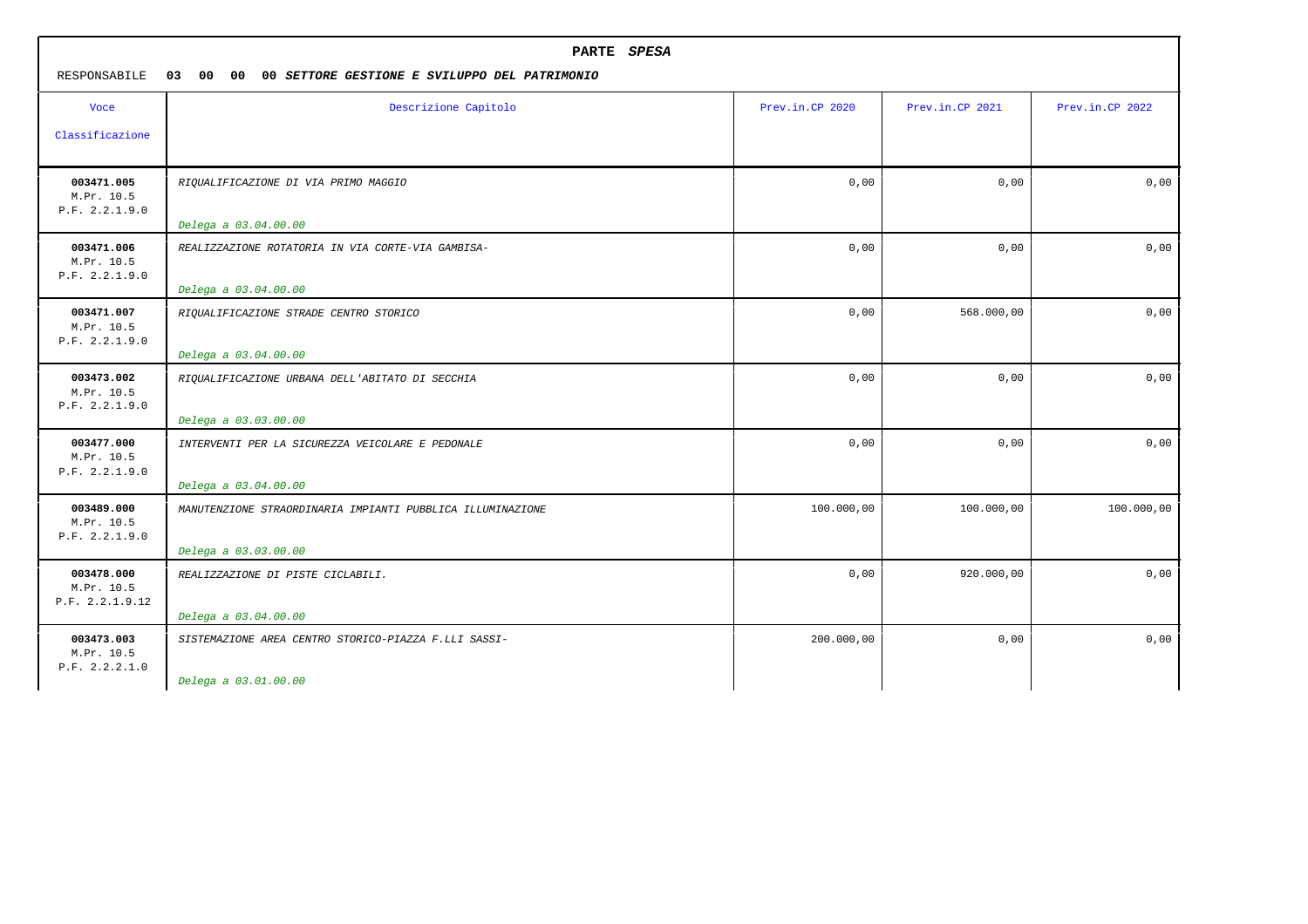| RESPONSABILE                               | PARTE SPESA<br>03 00<br>00 <sub>o</sub><br>00 SETTORE GESTIONE E SVILUPPO DEL PATRIMONIO                                                      |                 |                 |                 |  |
|--------------------------------------------|-----------------------------------------------------------------------------------------------------------------------------------------------|-----------------|-----------------|-----------------|--|
| <b>Voce</b><br>Classificazione             | Descrizione Capitolo                                                                                                                          | Prev.in.CP 2020 | Prev.in.CP 2021 | Prev.in.CP 2022 |  |
| 003506.044<br>M.Pr. 10.5<br>P.F. 2.2.2.1.0 | REALIZZAZIONE FERMATA AUTOBUS LIMIDI CENTRO COMMERCIALE                                                                                       | 0,00            | 0,00            | 0,00            |  |
| 001924.002<br>M.Pr. 11.2<br>P.F. 1.1.1.1.0 | Delega a 03.04.00.00<br>LAVORO STRAORDINARIO EVENTI IMPREVEDIBILI E CALAMITA' NATURALI.-ART.39<br>$C.C.N.L.14-9-2000$<br>Delega a 88.00.00.00 | 6.000,00        | 6.000,00        | 6.000,00        |  |
| 001924.003<br>M.Pr. 11.2<br>P.F. 1.1.2.1.0 | CONTRIBUTI AL PERSONALE PER COMPENSO LAVORO STRAORDINARIO CALAMITA'<br>Delega a 88.00.00.00                                                   | 1.500,00        | 1.500,00        | 1.500,00        |  |
| 001924.004<br>M.Pr. 11.2<br>P.F. 1.2.1.1.1 | VERSAMENTO IRAP STRAORDINARI PER CALAMITA'<br>Delega a 88.00.00.00                                                                            | 510,00          | 510,00          | 510,00          |  |
| 001911.000<br>M.Pr. 12.3<br>P.F. 1.3.2.5.0 | SPESE ENERGIA ELETTRICA CENTRALE TERMICA CASA PROTETTA<br>Delega a 02.01.00.00                                                                | 9.000,00        | 9.000,00        | 9.000,00        |  |
| 001902.000<br>M.Pr. 12.3<br>P.F. 1.3.2.5.5 | SPESE ACQUA CENTRALE TERMICA CASA PROTETTA<br>Delega a 02.01.00.00                                                                            | 8.900,00        | 8.900,00        | 8.900,00        |  |
| 003441.000<br>M.Pr. 12.3<br>P.F. 2.2.1.9.0 | RIQUALIFICAZIONE CASA DI RIPOSO<br>Delega a 03.01.00.00                                                                                       | 0,00            | 0,00            | 0,00            |  |
| 001656.002<br>M.Pr. 12.9<br>P.F. 1.3.2.5.0 | SPESE ACQUA PER CIMITERI<br>Delega a 02.01.00.00                                                                                              | 1.700,00        | 1.700,00        | 1.700,00        |  |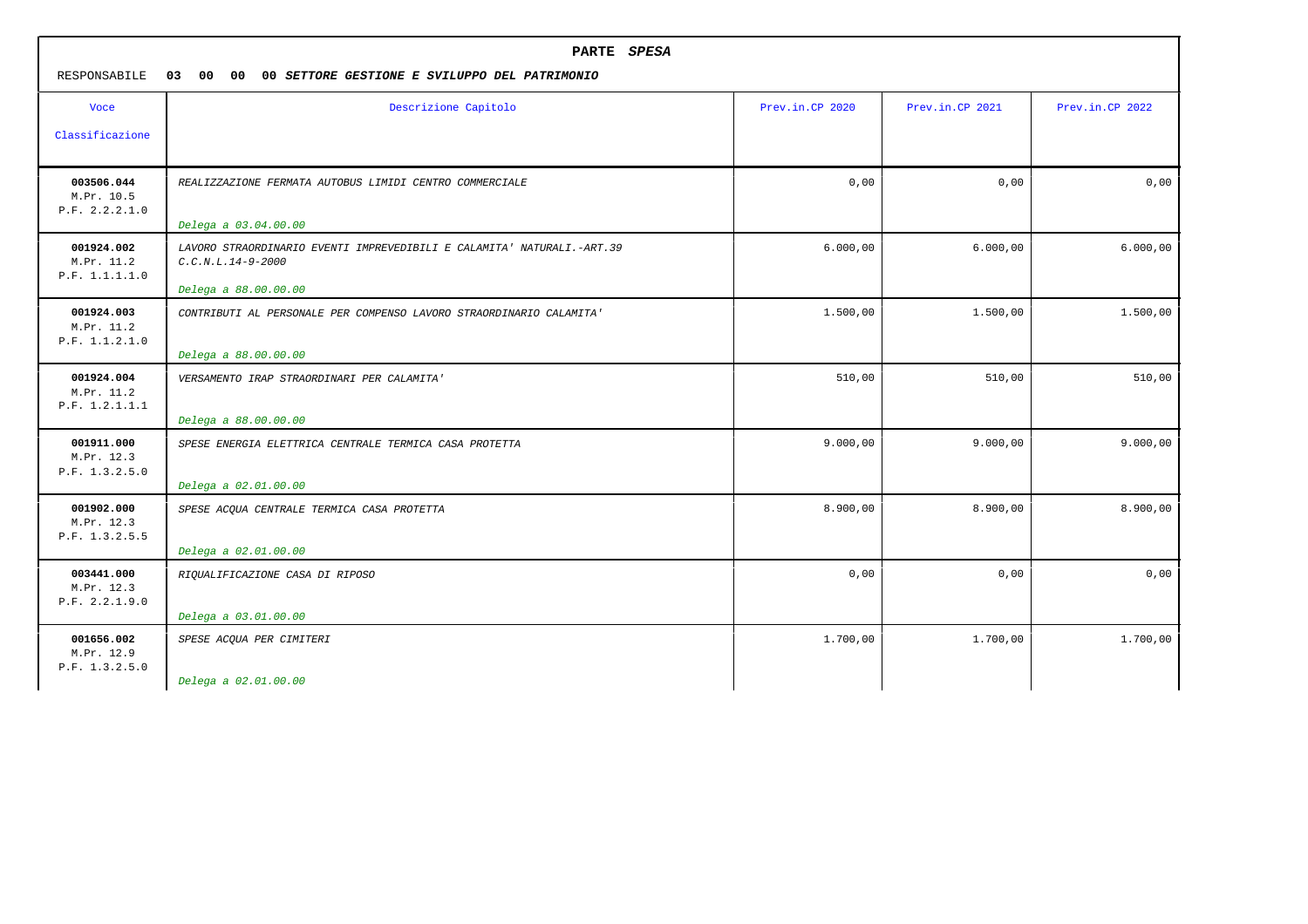| PARTE SPESA<br>RESPONSABILE<br>03<br>00<br>00<br>00 SETTORE GESTIONE E SVILUPPO DEL PATRIMONIO |                                                                                              |                 |                 |                 |
|------------------------------------------------------------------------------------------------|----------------------------------------------------------------------------------------------|-----------------|-----------------|-----------------|
| <b>Voce</b>                                                                                    | Descrizione Capitolo                                                                         | Prev.in.CP 2020 | Prev.in.CP 2021 | Prev.in.CP 2022 |
| Classificazione                                                                                |                                                                                              |                 |                 |                 |
| 001656.003<br>M.Pr. 12.9<br>P.F. 1.3.2.5.0                                                     | SPESE ENERGIA ELETTRICA CIMITERI<br>Delega a 02.01.00.00                                     | 1.500,00        | 1,500,00        | 1.500,00        |
| 001657.000<br>M.Pr. 12.9<br>P.F. 1.3.2.5.0                                                     | SPESE ENERGIA ELETTRICA LAMPADE VOTIVE<br>Delega a 02.01.00.00                               | 6.000,00        | 6.000,00        | 6.000,00        |
| 001608.000<br>M.Pr. 12.9<br>P.F. 1.3.2.9.8                                                     | MANUTENZIONE ORDINARIA CIMITERI<br>Delega a 03.03.00.00                                      | 25.000,00       | 25.000,00       | 20.000,00       |
| 003037.000<br>M.Pr. 12.9<br>P.F. 2.2.1.9.0                                                     | INTERVENTI DI MIGLIORAMENTO SISMICO DEL CIMITERO DI SOLIERA<br>Delega a 03.01.00.00          | 0,00            | 0,00            | 420.000,00      |
| 003303.000<br>M.Pr. 12.9<br>P.F. 2.2.1.9.0                                                     | MANUTENZIONE STRAORDINARIA DEI CIMITERI<br>Delega a 03.01.00.00                              | 0,00            | 0,00            | 0,00            |
| 003304.000<br>M.Pr. 12.9<br>P.F. 2.2.1.9.0                                                     | COSTRUZIONE DI LOCULI CIMITERIALI NUOVI CINERARI E OSSARI SOZZIGALLI<br>Delega a 03.01.00.00 | 0,00            | 0,00            | 0,00            |
| 003308.000<br>M.Pr. 12.9<br>P.F. 2.2.1.9.0                                                     | AMPLIAMENTO NUOVO CIMITERO DI LIMIDI<br>Delega a 03.01.00.00                                 | 0,00            | 0,00            | 0,00            |
| 003066.000<br>M.Pr. 12.9<br>P.F. 2.2.1.9.15                                                    | MIGLIORAMENTO SISMICO CIMITERO DI LIMIDI<br>Delega a 03.01.00.00                             | 500.000,00      | 0,00            | 0,00            |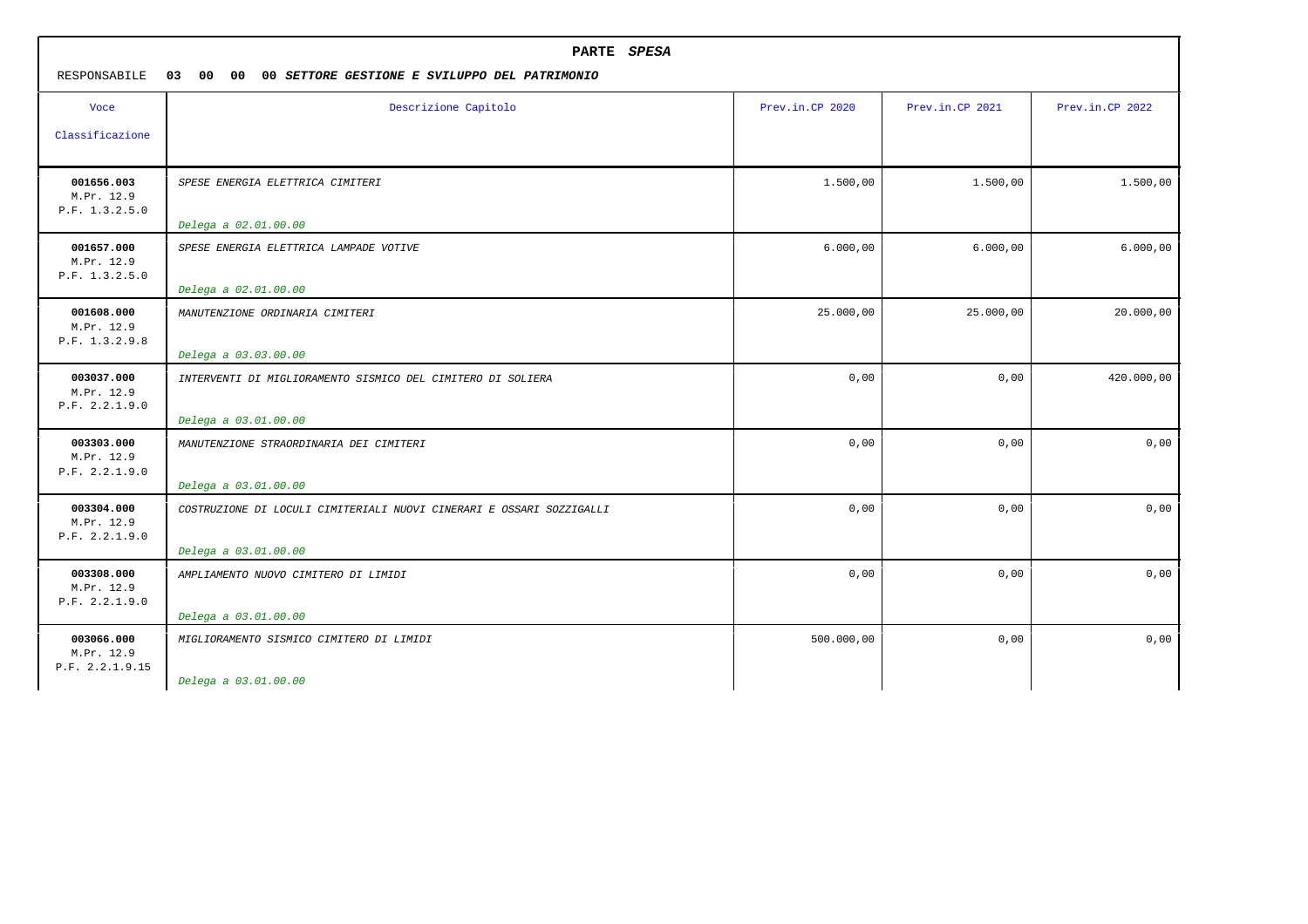|                                               | PARTE SPESA                                                     |                 |                 |                 |  |
|-----------------------------------------------|-----------------------------------------------------------------|-----------------|-----------------|-----------------|--|
| RESPONSABILE                                  | 03<br>00<br>00<br>00 SETTORE GESTIONE E SVILUPPO DEL PATRIMONIO |                 |                 |                 |  |
| <b>Voce</b>                                   | Descrizione Capitolo                                            | Prev.in.CP 2020 | Prev.in.CP 2021 | Prev.in.CP 2022 |  |
| Classificazione                               |                                                                 |                 |                 |                 |  |
| 003306.000<br>M.Pr. 12.9<br>P.F. 2.2.1.9.15   | MIGLIORAMENTO SISMICO CIMITERO DI SOZZIGALLI                    | 750.000,00      | 0,00            | 0,00            |  |
|                                               | Delega a 03.01.00.00                                            |                 |                 |                 |  |
| 002111.000<br>M.Pr. 14.2<br>P.F. 1.3.2.99.999 | SPESE PER ATTIVITA' NATALIZIE                                   | 15.000,00       | 15.000,00       | 15.000,00       |  |
|                                               | Delega a 03.03.00.00                                            |                 |                 |                 |  |
| 001577.000<br>M.Pr. 17.1<br>P.F. 1.3.2.13.0   | SPESE PER GESTIONE IMPIANTI FOTOVOLTAICI.                       | 18.000,00       | 18.000,00       | 18.000,00       |  |
|                                               | Delega a 03.02.00.00                                            |                 |                 |                 |  |
| 001574.000<br>M.Pr. 17.1<br>P.F. 1.4.3.1.0    | CONTRIBUTO ALL'AGENZIA PER L'ENERGIA-                           | 600,00          | 600,00          | 600,00          |  |
|                                               | Delega a 03.02.00.00                                            |                 |                 |                 |  |
|                                               | TOTALE RESPONSABILE                                             | 5.035.998,00    | 4.801.257,12    | 5.956.022,00    |  |
|                                               |                                                                 |                 |                 |                 |  |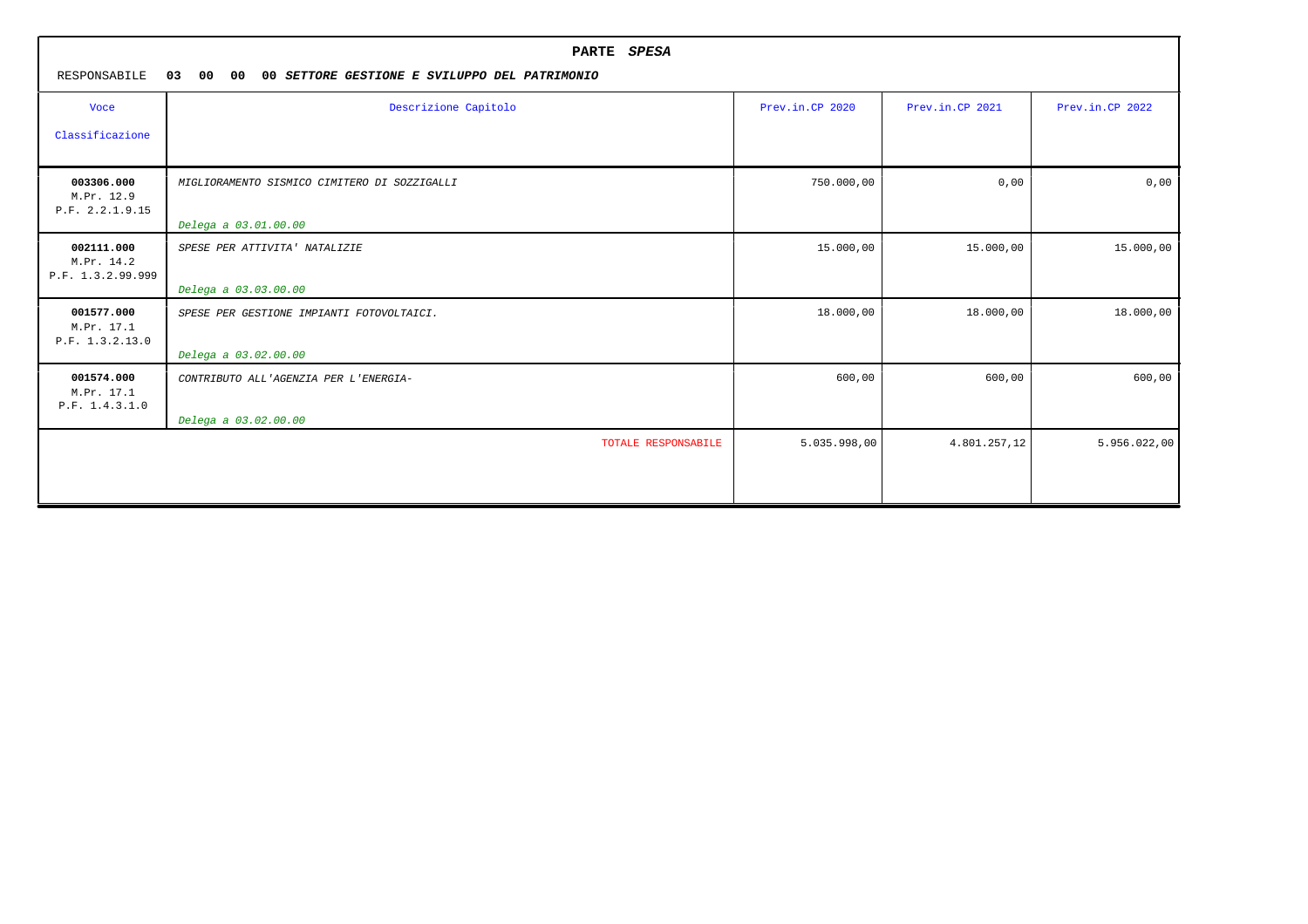|                 | PARTE SPESA                                                   |                 |                 |                 |  |
|-----------------|---------------------------------------------------------------|-----------------|-----------------|-----------------|--|
| RESPONSABILE    | 04 00 00<br>00 SETTORE SERVIZI ALLA PERSONA (SERVIZI SOCIALI) |                 |                 |                 |  |
| Voce            | Descrizione Capitolo                                          | Prev.in.CP 2020 | Prev.in.CP 2021 | Prev.in.CP 2022 |  |
| Classificazione |                                                               |                 |                 |                 |  |
|                 |                                                               |                 |                 |                 |  |
| 001585.000      | CONTRIBUTI PER AUTONOMA SISTEMAZIONE POST- SISMA              | 50.000,00       | 50.000,00       | 50.000,00       |  |
| M.Pr. 11.2      |                                                               |                 |                 |                 |  |
| P.F. 1.4.2.5.0  |                                                               |                 |                 |                 |  |
|                 | Delega a 04.01.00.00                                          |                 |                 |                 |  |
|                 | TOTALE RESPONSABILE                                           | 50.000,00       | 50.000,00       | 50.000,00       |  |
|                 |                                                               |                 |                 |                 |  |
|                 |                                                               |                 |                 |                 |  |
|                 |                                                               |                 |                 |                 |  |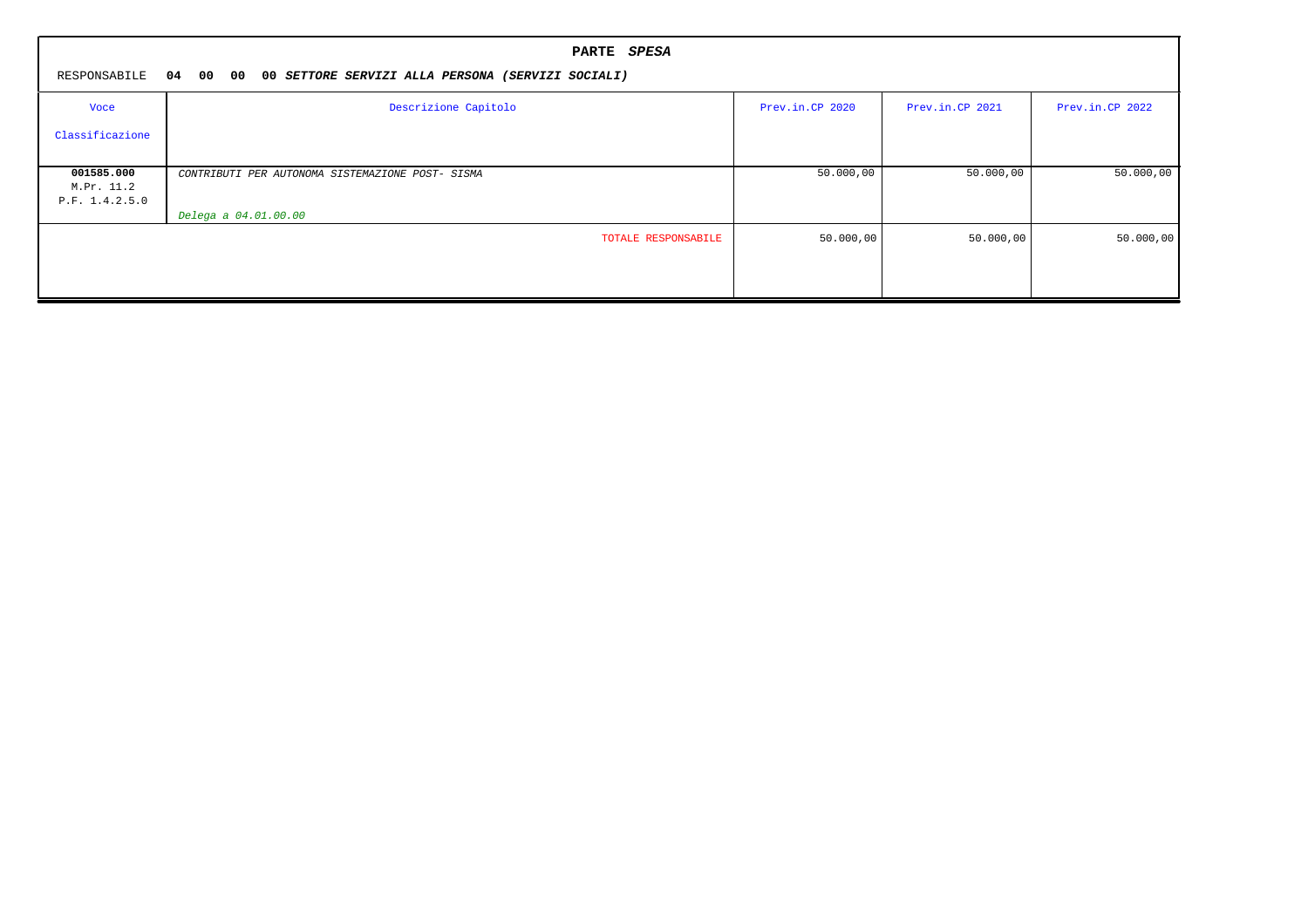| PARTE SPESA                                |                                                |                 |                 |                 |
|--------------------------------------------|------------------------------------------------|-----------------|-----------------|-----------------|
| RESPONSABILE                               | 05 00<br>$00\,$<br>00 FARMACIA COMUNALE        |                 |                 |                 |
| Voce                                       | Descrizione Capitolo                           | Prev.in.CP 2020 | Prev.in.CP 2021 | Prev.in.CP 2022 |
| Classificazione                            |                                                |                 |                 |                 |
| 001131.000<br>M.Pr. 14.4<br>P.F. 1.1.1.1.0 | FARMACIA COMUNALE STIPENDI FISSI ED ASSEGNI    | 140.593,00      | 140.593,00      | 140.593,00      |
|                                            | Delega a 88.00.00.00                           |                 |                 |                 |
| 001131.001<br>M.Pr. 14.4<br>P.F. 1.1.1.1.0 | FARMACIA COMUNALEONERI PREVIDENZIALI           | 41.719,00       | 41.719,00       | 41.719,00       |
|                                            | Delega a 88.00.00.00                           |                 |                 |                 |
| 001131.002<br>M.Pr. 14.4<br>P.F. 1.2.1.1.0 | VERSAMENTO IMPOSTA IRAP FARMACIA COMUNALE      | 12.161,00       | 12.161,00       | 12.161,00       |
|                                            | Delega a 88.00.00.00                           |                 |                 |                 |
| 001135.000<br>M.Pr. 14.4<br>P.F. 1.3.1.5.0 | FARMACIA COMUNALE - SPESA PER ACQUISTO FARMACI | 1.050.000,00    | 1.050.000,00    | 1.050.000,00    |
|                                            | Delega a 05.10.00.00                           |                 |                 |                 |
| 001134.000<br>M.Pr. 14.4<br>P.F. 1.3.2.5.0 | SPESE RISCALDAMENTO E ACQUA FARMACIA COMUNALE  | 3.300,00        | 3.300,00        | 3.300,00        |
|                                            | Delega a 02.01.00.00                           |                 |                 |                 |
| 001134.001<br>M.Pr. 14.4<br>P.F. 1.3.2.5.0 | SPESA ENERGIA ELETTRICA FARMACIA COMUNALE      | 7.000,00        | 7.000,00        | 4.968,91        |
|                                            | Delega a 02.01.00.00                           |                 |                 |                 |
| 001134.002<br>M.Pr. 14.4<br>P.F. 1.3.2.5.0 | SPESE TELEFONICHE PER FARMACIA COMUNALE        | 1.200,00        | 1.200,00        | 1.200,00        |
|                                            | Delega a 02.01.00.00                           |                 |                 |                 |
| 001133.000<br>M.Pr. 14.4<br>P.F. 1.3.2.7.0 | FARMACIA COMUNALE - AFFITTO LOCALI             | 32.300,00       | 32.300,00       | 32.300,00       |
|                                            | Delega a 05.10.00.00                           |                 |                 |                 |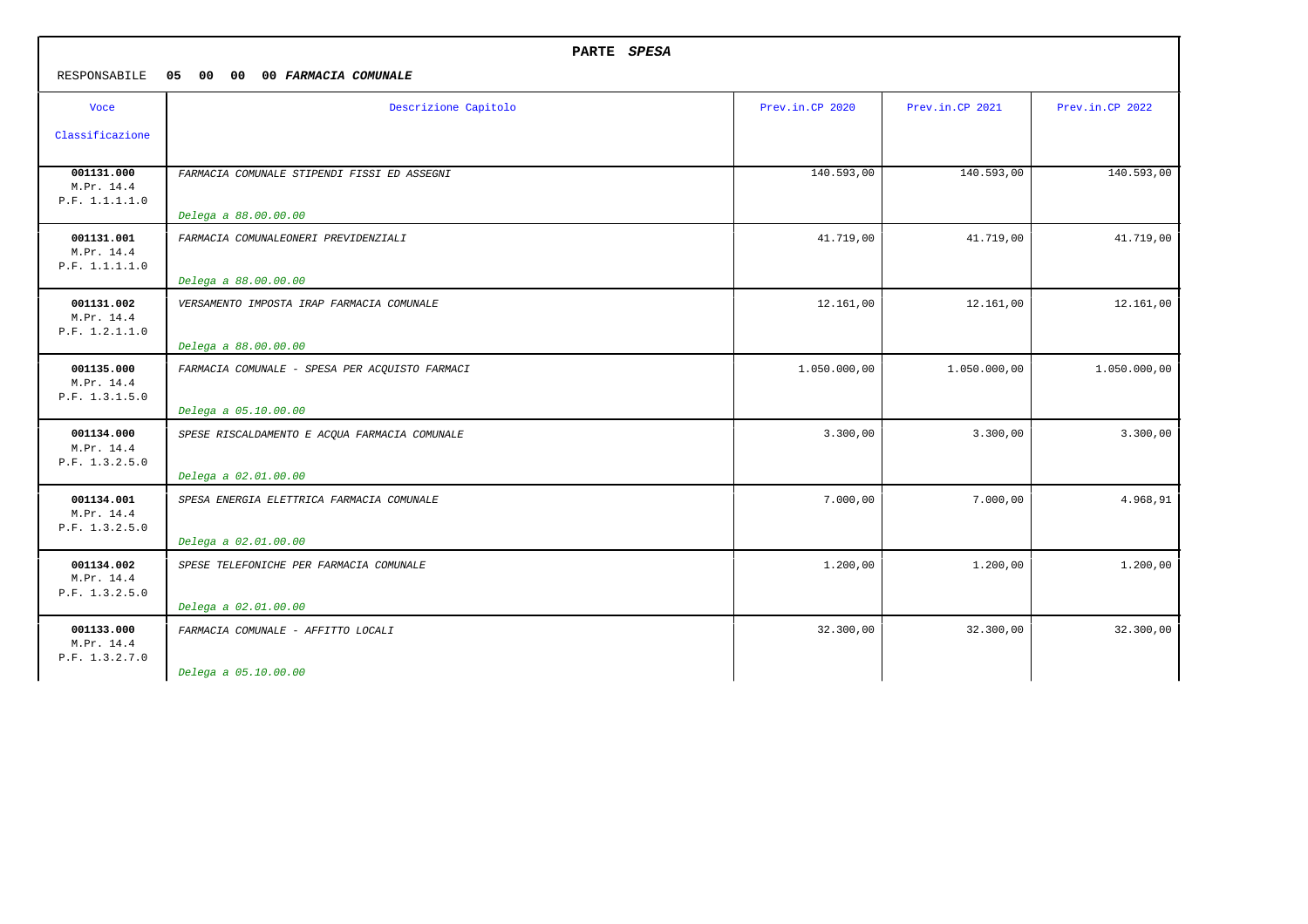|                                             | PARTE SPESA                            |                 |                 |                 |
|---------------------------------------------|----------------------------------------|-----------------|-----------------|-----------------|
| RESPONSABILE                                | 05<br>00<br>00<br>00 FARMACIA COMUNALE |                 |                 |                 |
| Voce                                        | Descrizione Capitolo                   | Prev.in.CP 2020 | Prev.in.CP 2021 | Prev.in.CP 2022 |
| Classificazione                             |                                        |                 |                 |                 |
| 001136.000<br>M.Pr. 14.4<br>P.F. 1.3.2.18.0 | SPESA PER CONVENZIONE CON F.C.R        | 19.500,00       | 19.500,00       | 19.500,00       |
|                                             | Delega a 05.10.00.00                   |                 |                 |                 |
| 001138.000<br>M.Pr. 14.4<br>P.F. 1.3.2.99.0 | ALTRE SPESE GESTIONE FARMACIA COMUNALE | 10.000,00       | 10.000,00       | 10.000,00       |
|                                             | Delega a 05.10.00.00                   |                 |                 |                 |
|                                             | TOTALE RESPONSABILE                    | 1.317.773,00    | 1.317.773,00    | 1.315.741,91    |
|                                             |                                        |                 |                 |                 |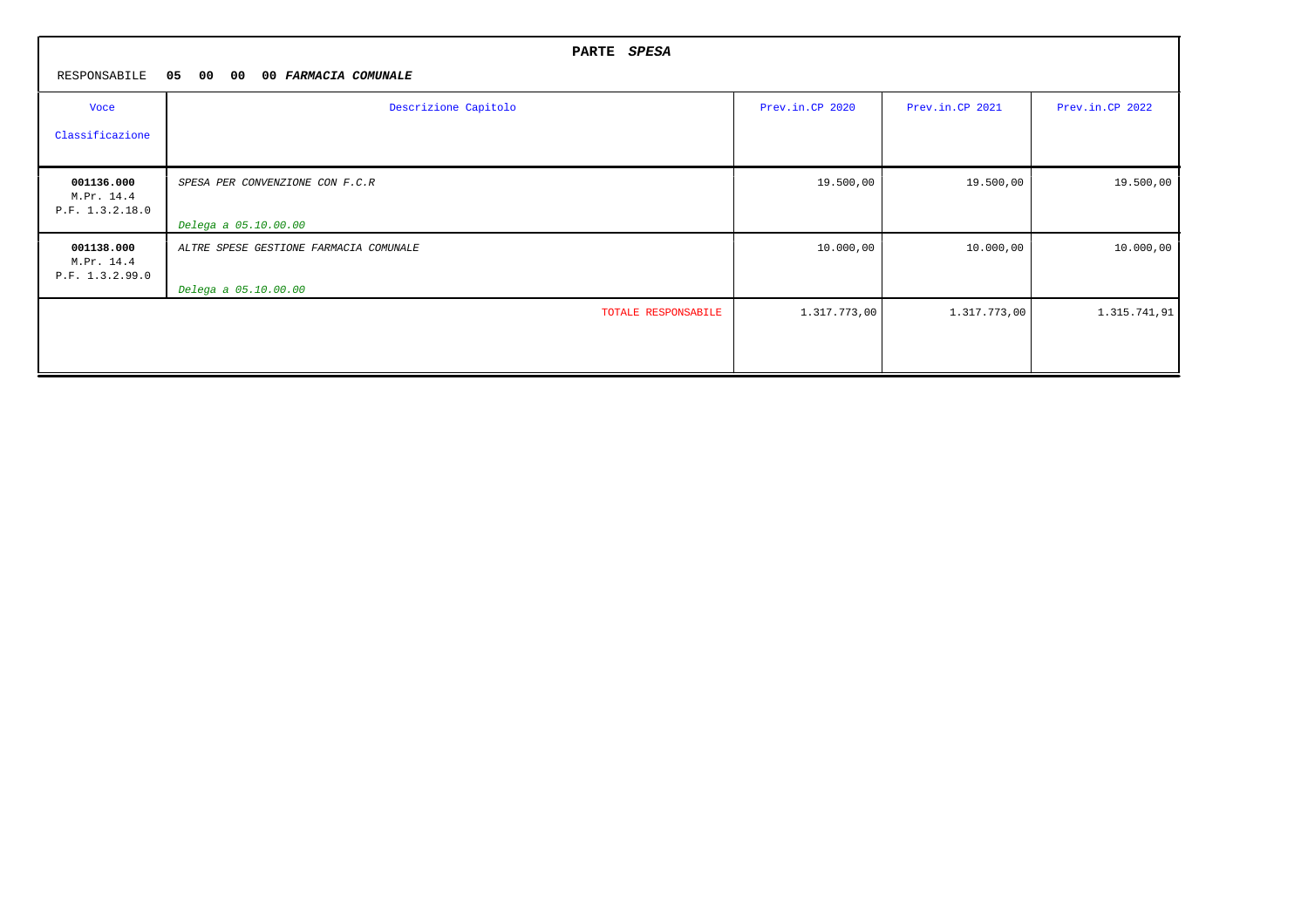| RESPONSABILE                               | PARTE SPESA<br>06 00<br>00 <sub>o</sub><br>00 SETTORE PIANIFICAZIONE E SVILUPPO DEL TERRITORIO |                 |                 |                 |  |
|--------------------------------------------|------------------------------------------------------------------------------------------------|-----------------|-----------------|-----------------|--|
| <b>Voce</b>                                | Descrizione Capitolo                                                                           | Prev.in.CP 2020 | Prev.in.CP 2021 | Prev.in.CP 2022 |  |
| Classificazione                            |                                                                                                |                 |                 |                 |  |
| 003488.000<br>M.Pr. 1.6<br>P.F. 2.2.3.5.0  | INCARICHI PROFESSIONALI PER IL SETTORE PIANIFICAZIONE E SVILUPPO DEL TERRITORIO                | 0,00            | 0,00            | 0.00            |  |
|                                            | Delega a 06.01.00.00                                                                           |                 |                 |                 |  |
| 001555.044<br>M.Pr. 1.10<br>P.F. 1.3.2.4.0 | SPESE FORMAZIONE DEL PERSONALE                                                                 | 1.000,00        | 1.000,00        | 1.000,00        |  |
|                                            | Delega a 06.01.00.00                                                                           |                 |                 |                 |  |
| 002123.000<br>M.Pr. 7.1<br>P.F. 1.4.3.99.0 | CONTRIBUTI PER INIZIATIVE DI PROMOZIONE TURISTICA                                              | 10.000,00       | 10.000,00       | 10.000,00       |  |
|                                            | Delega a 06.02.00.00                                                                           |                 |                 |                 |  |
| 001551.000<br>M.Pr. 8.1<br>P.F. 1.1.1.1.0  | UFFICIO URBANISTICA - ASSEGNI FISSI AL PERSONALE                                               | 116.504,00      | 116.504,00      | 116.504,00      |  |
|                                            | Delega a 88.00.00.00                                                                           |                 |                 |                 |  |
| 001552.000<br>M.Pr. 8.1<br>P.F. 1.1.2.1.0  | UFFICIO URBANISTICA ONERI PREVIDENZIALI                                                        | 34.802,00       | 34.802,00       | 34.802,00       |  |
|                                            | Delega a 88.00.00.00                                                                           |                 |                 |                 |  |
| 001550.000<br>M.Pr. 8.1<br>P.F. 1.2.1.1.0  | VERSAMENTO IMPOSTA IRAP UFFICIO URBANISTICA                                                    | 8.100,00        | 8.100,00        | 8.100,00        |  |
|                                            | Delega a 88.00.00.00                                                                           |                 |                 |                 |  |
| 001557.001<br>M.Pr. 8.1<br>P.F. 1.3.1.2.0  | SPESE STAMPATI E CANCELLERIA PER UFFICIO URBANISTICA                                           | 1.000,00        | 1.000,00        | 1.000,00        |  |
|                                            | Delega a 02.03.00.00                                                                           |                 |                 |                 |  |
| 001560.000<br>M.Pr. 8.1<br>P.F. 1.3.1.2.0  | SPESE ECONOMALI SETTORE URBANISTICA                                                            | 500,00          | 500,00          | 500,00          |  |
|                                            | Delega a 02.03.00.00                                                                           |                 |                 |                 |  |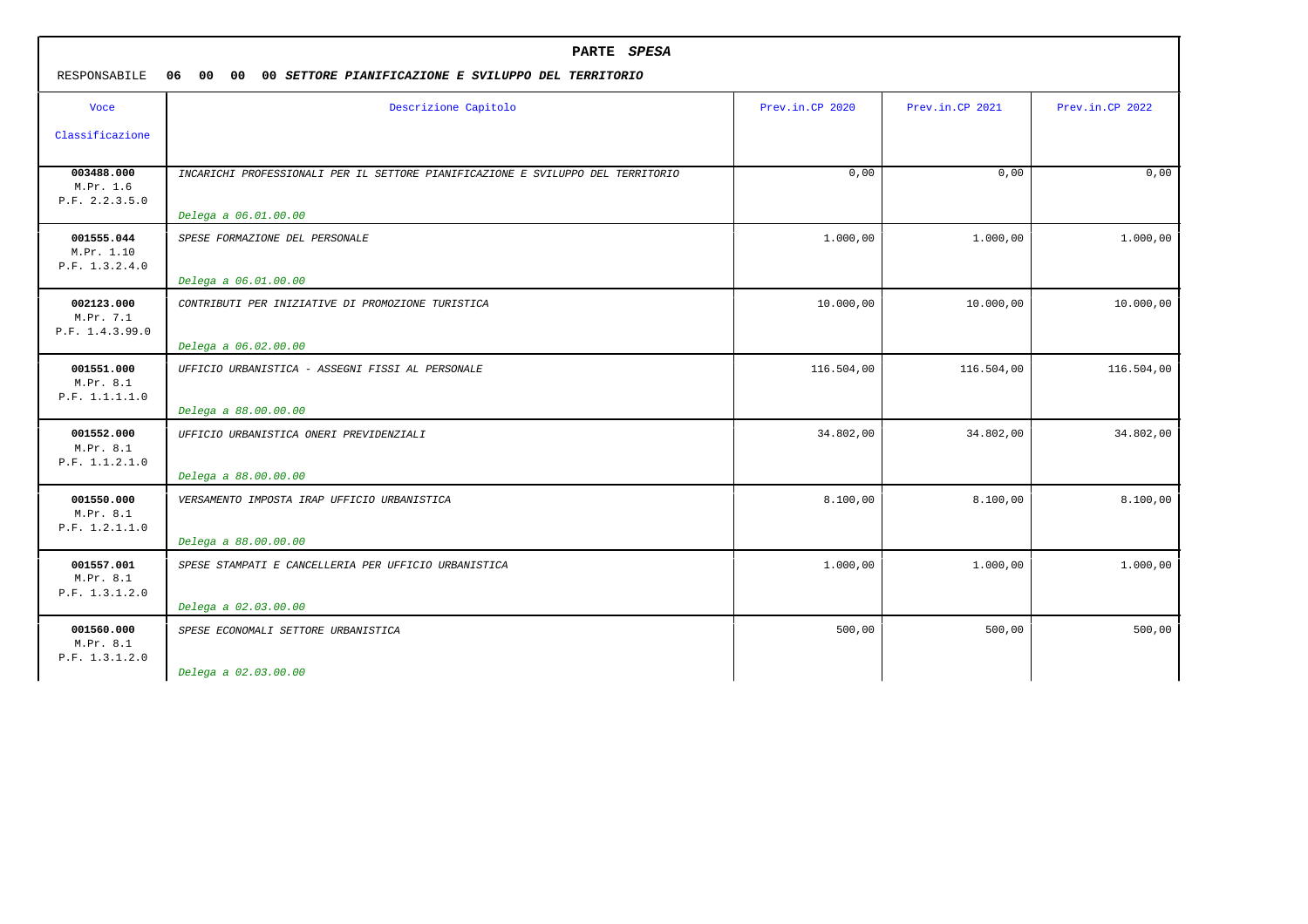| PARTE SPESA<br>06<br>00<br>00<br>RESPONSABILE<br>00 SETTORE PIANIFICAZIONE E SVILUPPO DEL TERRITORIO |                                                                                                        |                 |                 |                 |
|------------------------------------------------------------------------------------------------------|--------------------------------------------------------------------------------------------------------|-----------------|-----------------|-----------------|
| <b>Voce</b>                                                                                          | Descrizione Capitolo                                                                                   | Prev.in.CP 2020 | Prev.in.CP 2021 | Prev.in.CP 2022 |
| Classificazione                                                                                      |                                                                                                        |                 |                 |                 |
| 001565.000<br>M.Pr. 8.1<br>P.F. 1.3.2.15.0                                                           | SPESE PER GESTIONE SERVIZIO TOPONOMASTICA (NUMERI CIVICI)                                              | 1.000,00        | 1,000,00        | 1,000,00        |
|                                                                                                      | Delega a 06.01.00.00                                                                                   |                 |                 |                 |
| 001557.003<br>M.Pr. 8.1<br>P.F. 1.3.2.16.0                                                           | PUBBLICAZIONE ATTI E ALTRE SPESE SERVIZIO URBANISTICA                                                  | 0,00            | 0,00            | 0,00            |
|                                                                                                      | Delega a 06.01.00.00                                                                                   |                 |                 |                 |
| 001008.000<br>M.Pr. 8.1<br>P.F. 1.3.2.99.0                                                           | LIQUIDAZIONE INDENNITA' DI PRESENZA COMMISSIONE QUALITA'                                               | 500,00          | 500,00          | 500,00          |
|                                                                                                      | Delega a 06.01.00.00                                                                                   |                 |                 |                 |
| 003604.000<br>M.Pr. 8.1<br>P.F. 2.5.4.4.0                                                            | RESTITUZIONE ONERI PER PERMESSI DI COSTRUIRE                                                           | 3.000,00        | 0,00            | 0,00            |
|                                                                                                      | Delega a 06.01.00.00                                                                                   |                 |                 |                 |
| 003470.000<br>M.Pr. 12.2<br>P.F. 2.3.2.1.0                                                           | CONTRIBUTI A PRIVATI PER SUPERAMENTO BARRIERE ARCHITETTONICHE LEGGE 13/89                              | 6.000,00        | 6.000,00        | 6.000,00        |
|                                                                                                      | Delega a 06.01.00.00                                                                                   |                 |                 |                 |
| 002158.000<br>M.Pr. 12.7<br>P.F. 1.4.3.99.0                                                          | CONTRIBUTO PER ELIMINAZIONE "SLOT MACHINE" DA ESERCIZI COMMERCIALI                                     | 2.000,00        | 2,000,00        | 2.000,00        |
|                                                                                                      | Delega a 06.02.00.00                                                                                   |                 |                 |                 |
| 002122.000<br>M.Pr. 14.1<br>P.F. 1.4.3.99.0                                                          | CONTRIBUTI RIQUALIFICAZIONE APPARATO PRODUTTIVO (AGRICOLTURA - ARTIGIANATO -<br>INDUSTRIA E COMMERCIO) | 3.000,00        | 3.000,00        | 3.000,00        |
|                                                                                                      | Delega a 06.02.00.00                                                                                   |                 |                 |                 |
| 002131.044<br>M.Pr. 14.2<br>P.F. 1.1.1.1.0                                                           | INTERVENTI ECONOMICI - STIPENDI ED ASSEGNI FISSI AL PERSONALE                                          | 20.468,00       | 20.468,00       | 20.468,00       |
|                                                                                                      | Delega a 88.00.00.00                                                                                   |                 |                 |                 |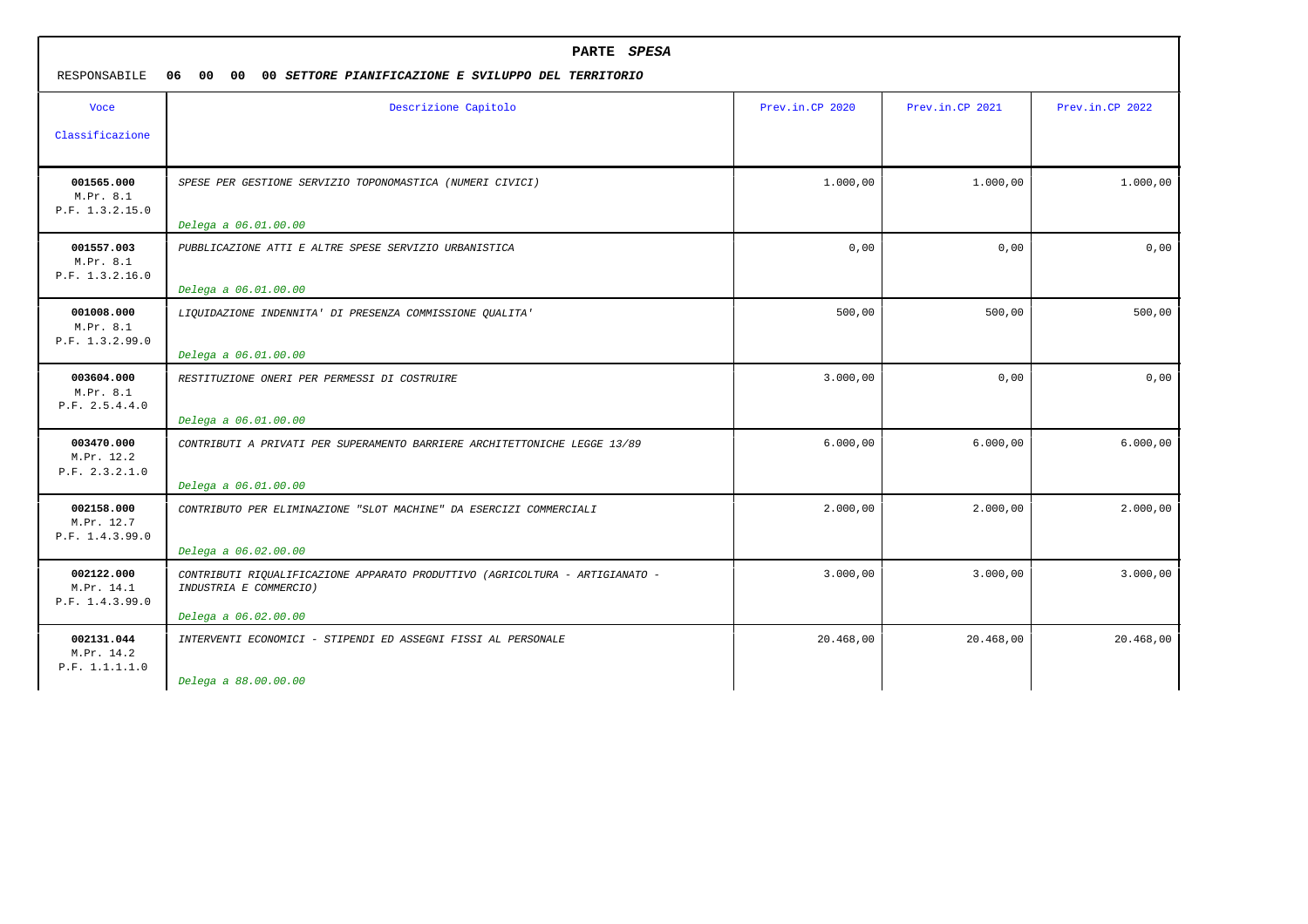| RESPONSABILE                                  | PARTE SPESA<br>00<br>06<br>00<br>00 SETTORE PIANIFICAZIONE E SVILUPPO DEL TERRITORIO |                 |                 |                 |  |
|-----------------------------------------------|--------------------------------------------------------------------------------------|-----------------|-----------------|-----------------|--|
| <b>Voce</b><br>Classificazione                | Descrizione Capitolo                                                                 | Prev.in.CP 2020 | Prev.in.CP 2021 | Prev.in.CP 2022 |  |
| 002132.044<br>M.Pr. 14.2<br>P.F. 1.1.2.1.0    | INTERVENTI ECONOMICI ONERI PREVIDENZIALI<br>Delega a 88.00.00.00                     | 5.577,00        | 5.577,00        | 5.577,00        |  |
| 002130.000<br>M.Pr. 14.2<br>P.F. 1.2.1.1.0    | VERSAMENTO IMPOSTA IRAP INTERVENTI ECONOMICI<br>Delega a 88.00.00.00                 | 1.753,00        | 1.753,00        | 1.753,00        |  |
| 002110.000<br>M.Pr. 14.2<br>P.F. 1.3.2.13.0   | SPESE PER SPORTELLO DEL CONSUMATORE ED INDAGINI SUI PREZZI.<br>Delega a 06.02.00.00  | 1.300,00        | 2.800,00        | 2.800,00        |  |
| 002009.000<br>M.Pr. 14.2<br>P.F. 1.3.2.13.999 | ATTIVAZIONE DEL PIANO DI CONTRASTO AL GIOCO D'AZZARDO<br>Delega a 06.02.00.00        | 1.500,00        | 0,00            | 0,00            |  |
| 002512.000<br>M.Pr. 15.3<br>P.F. 1.4.3.99.999 | CONTRIBUTI PER PROGETTO OCCUPAZIONI<br>Delega a 06.02.00.00                          | 0,00            | 0,00            | 0,00            |  |
|                                               | TOTALE RESPONSABILE                                                                  | 218.004,00      | 215.004,00      | 215.004,00      |  |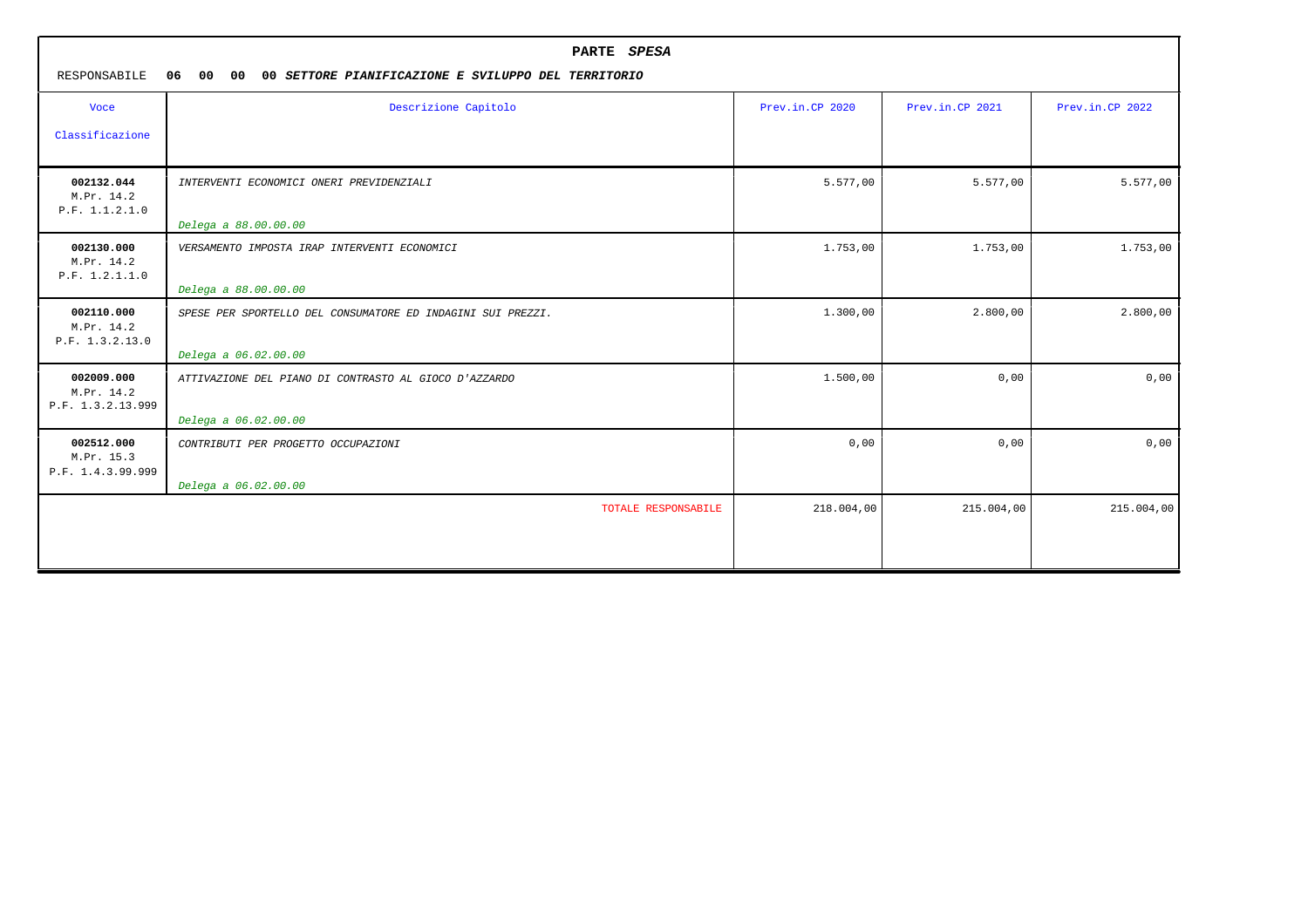|                                            | PARTE SPESA                                                  |                 |                 |                 |
|--------------------------------------------|--------------------------------------------------------------|-----------------|-----------------|-----------------|
| RESPONSABILE                               | 88 00 00<br>00 UNIONE TERRE D'ARGINE PERSONALE               |                 |                 |                 |
| <b>Voce</b>                                | Descrizione Capitolo                                         | Prev.in.CP 2020 | Prev.in.CP 2021 | Prev.in.CP 2022 |
| Classificazione                            |                                                              |                 |                 |                 |
| 001018.000<br>M.Pr. 1.10<br>P.F. 1.1.2.2.1 | ASSEGNI FAMIGLIARI                                           | 6.000,00        | 6.000,00        | 6.000,00        |
| 001078.000<br>M.Pr. 1.10<br>P.F. 1.3.2.2.0 | SPESE PER LE MISSIONI AL PERSONALE                           | 1.500,00        | 1.500,00        | 1.500,00        |
| 001080.002<br>M.Pr. 1.11<br>P.F. 1.1.1.1.0 | CONTRIBUTI AL PERSONALE PER LAVORO STRAORDINARIO             | 1.419,00        | 1.419,00        | 1.419,00        |
| 001082.000<br>M.Pr. 1.11<br>P.F. 1.1.1.1.0 | CONTRIBUTI AL PERSONALE PER FONDO PERSEO                     | 3.500,00        | 3.500,00        | 3.500,00        |
| 001080.000<br>M.Pr. 1.11<br>P.F. 1.1.1.1.3 | COMPENSI AL PERSONALE PER LAVORO STRAORDINARIO               | 5.631,00        | 5.631,00        | 5.631,00        |
| 001075.000<br>M.Pr. 1.11<br>P.F. 1.1.1.1.4 | FONDO PER LA PRODUTTIVITA' - RETRIBUZIONI                    | 88.308,00       | 88.308,00       | 88.308,00       |
| 001075.002<br>M.Pr. 1.11<br>P.F. 1.1.1.1.4 | CONTRIBUTI AL PERSONALE PER FONDO PRODUTTIVITA'              | 21.912,00       | 21.912,00       | 21.912,00       |
| 001029.000<br>M.Pr. 1.11<br>P.F. 1.1.2.2.0 | ONERI PER QUOTE PENSIONI A SEGUITO APPLICAZIONI CONTRATTUALI | 1.000,00        | 1.000,00        | 1.000,00        |
| 001027.044<br>M.Pr. 1.11<br>P.F. 1.2.1.1.0 | VERSAMENTO IRAP PER FONDO                                    | 7.526,00        | 7.526,00        | 7.526,00        |
| 001080.003<br>M.Pr. 1.11<br>P.F. 1.2.1.1.1 | VERSAMENTO IRAP LAVORO STRAORDINARIO                         | 480,00          | 480,00          | 480,00          |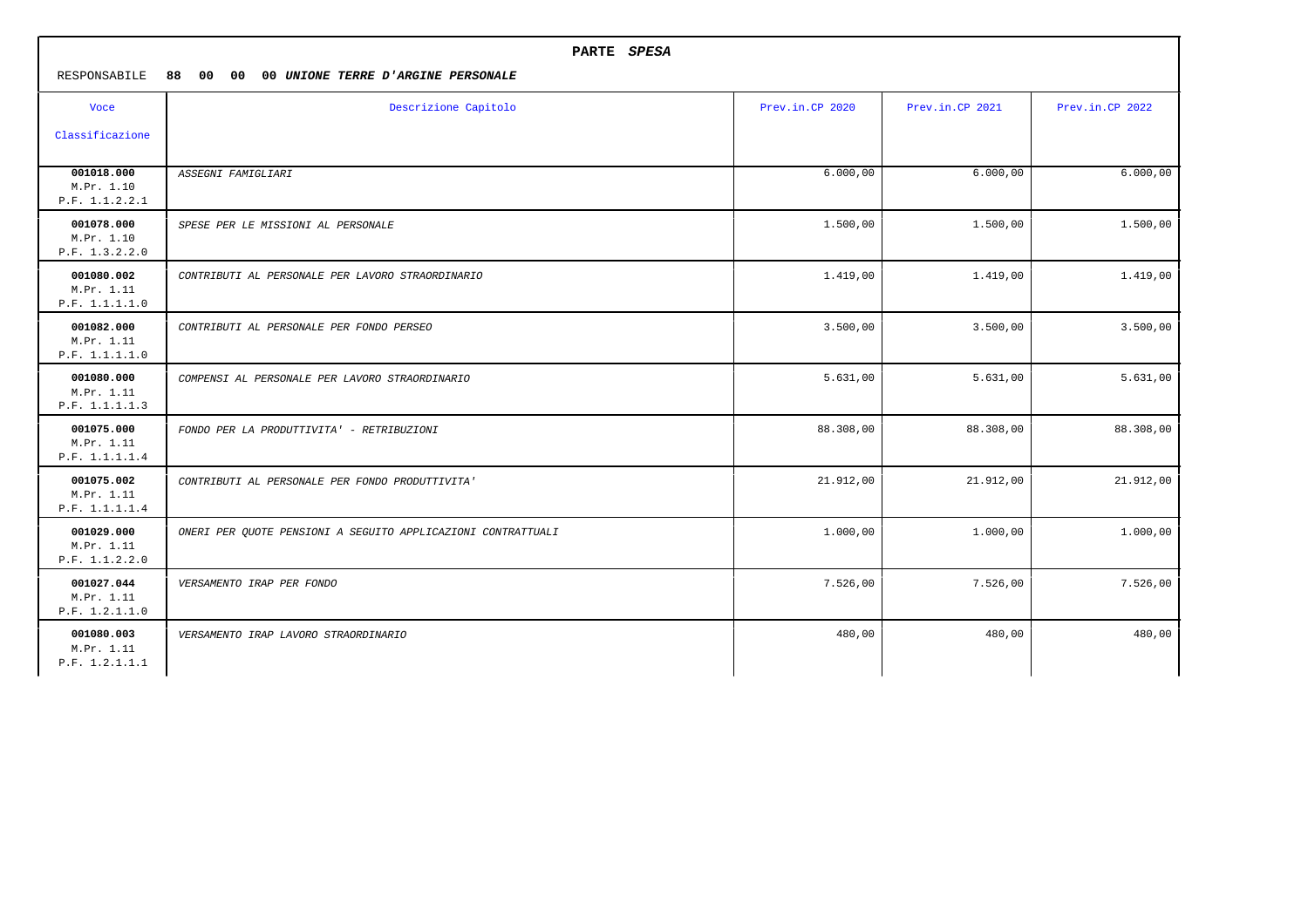|                                             | PARTE SPESA                        |                 |                 |                 |
|---------------------------------------------|------------------------------------|-----------------|-----------------|-----------------|
| RESPONSABILE 88 00 00                       | 00 UNIONE TERRE D'ARGINE PERSONALE |                 |                 |                 |
| Voce                                        | Descrizione Capitolo               | Prev.in.CP 2020 | Prev.in.CP 2021 | Prev.in.CP 2022 |
| Classificazione                             |                                    |                 |                 |                 |
| 001223.000<br>M.Pr. 20.3<br>P.F. 1.10.1.4.1 | FONDO RINNOVI CONTRATTUALI         | 33.000,00       | 33.000,00       | 33.000,00       |
|                                             | TOTALE RESPONSABILE                | 170.276,00      | 170.276,00      | 170.276,00      |
|                                             |                                    |                 |                 |                 |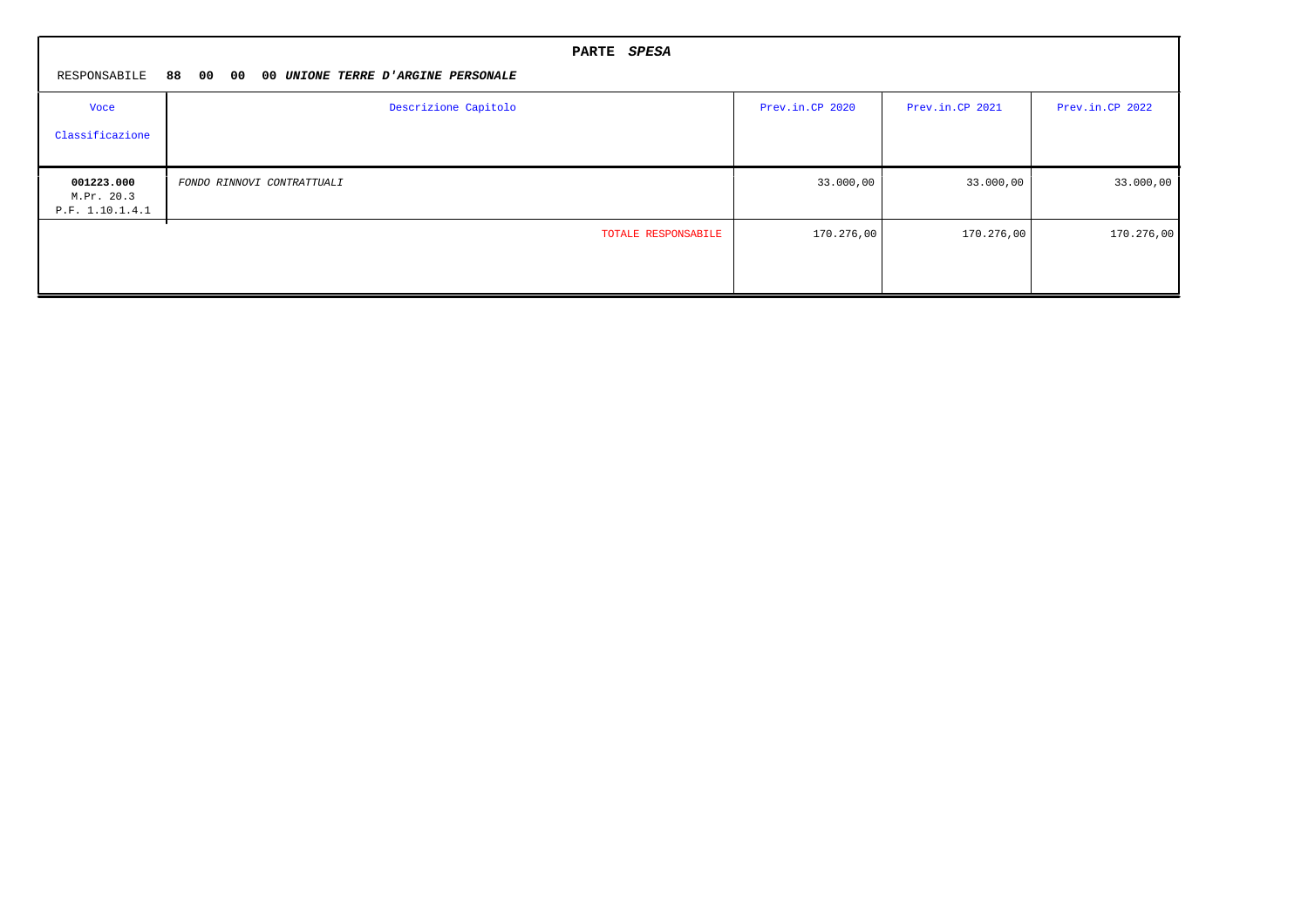| RESPONSABILE                                  | PARTE SPESA<br>99 00 00<br>00 COMUNE DI SOLIERA                                      |                 |                 |                 |  |  |  |
|-----------------------------------------------|--------------------------------------------------------------------------------------|-----------------|-----------------|-----------------|--|--|--|
| <b>Voce</b>                                   | Descrizione Capitolo                                                                 | Prev.in.CP 2020 | Prev.in.CP 2021 | Prev.in.CP 2022 |  |  |  |
| Classificazione                               |                                                                                      |                 |                 |                 |  |  |  |
| 007002.002<br>M.Pr. 99.1<br>P.F. 7.1.1.1.1    | VERSAMENTO DELLE RITENUTE IRPEG SUI CONTRATTI PUBBLICI                               | 15.000,00       | 15.000,00       | 15.000,00       |  |  |  |
| 007012.000<br>M.Pr. 99.1<br>P.F. 7.1.1.2.1    | VERSAMENTO ALL'ERARIO RITENUTE IVA SPLIT PAYMENT                                     | 900.000,00      | 900.000,00      | 900.000,00      |  |  |  |
| 007002.001<br>M.Pr. 99.1<br>P.F. 7.1.2.1.1    | VERSAMENTI DI RITENUTE ERARIALI SU REDDITI DA LAVORO DIPENDENTI                      | 500.000,00      | 500.000,00      | 500.000,00      |  |  |  |
| 007001.001<br>M.Pr. 99.1<br>P.F. 7.1.2.2.1    | VERSAMENTI RITENUTE PREVIDENZIALI E ASSISTENZIALI LAVORO DIPENDENTE (CPDEL)          | 210.000,00      | 210.000,00      | 210.000,00      |  |  |  |
| 007001.002<br>M.Pr. 99.1<br>P.F. 7.1.2.2.1    | VERSAMENTI RITENUTE PREVIDENZIALI E ASSISTENZIALI LAVORO DIPENDENTE (INADEL)         | 20.000,00       | 20.000,00       | 20.000,00       |  |  |  |
| 007001.003<br>M.Pr. 99.1<br>P.F. 7.1.2.2.1    | VERSAMENTI RITENUTE PREVIDENZIALI E ASSISTENZIALI LAVORO DIPENDENTE (INAIL)          | 5.000,00        | 5.000,00        | 5.000,00        |  |  |  |
| 007001.005<br>M.Pr. 99.1<br>P.F. 7.1.2.2.1    | VERSAMENTI RITENUTE PREVIDENZIALI E ASSISTENZIALI LAVORO DIPENDENTE<br>(0.N.A.0.S.I) | 1.000,00        | 1,000,00        | 1,000,00        |  |  |  |
| 007001.006<br>M.Pr. 99.1<br>P.F. 7.1.2.2.1    | VERSAMENTI RITENUTE PREVIDENZIALI E ASSISTENZIALI LAVORO DIPENDENTE (PERSEO)         | 15.000,00       | 15.000,00       | 15.000,00       |  |  |  |
| 007003.001<br>M.Pr. 99.1<br>P.F. 7.1.2.99.999 | VERSAMENTO QUOTE SINDACALI PERSONALE DIPENDENTE                                      | 4.000,00        | 4.000,00        | 4.000,00        |  |  |  |
| 007003.002<br>M.Pr. 99.1<br>P.F. 7.1.2.99.999 | VERSAMENTO QUOTE CESSIONE STIPENDIO PERSONALE DIPENDENTE                             | 10.000,00       | 10.000,00       | 10.000,00       |  |  |  |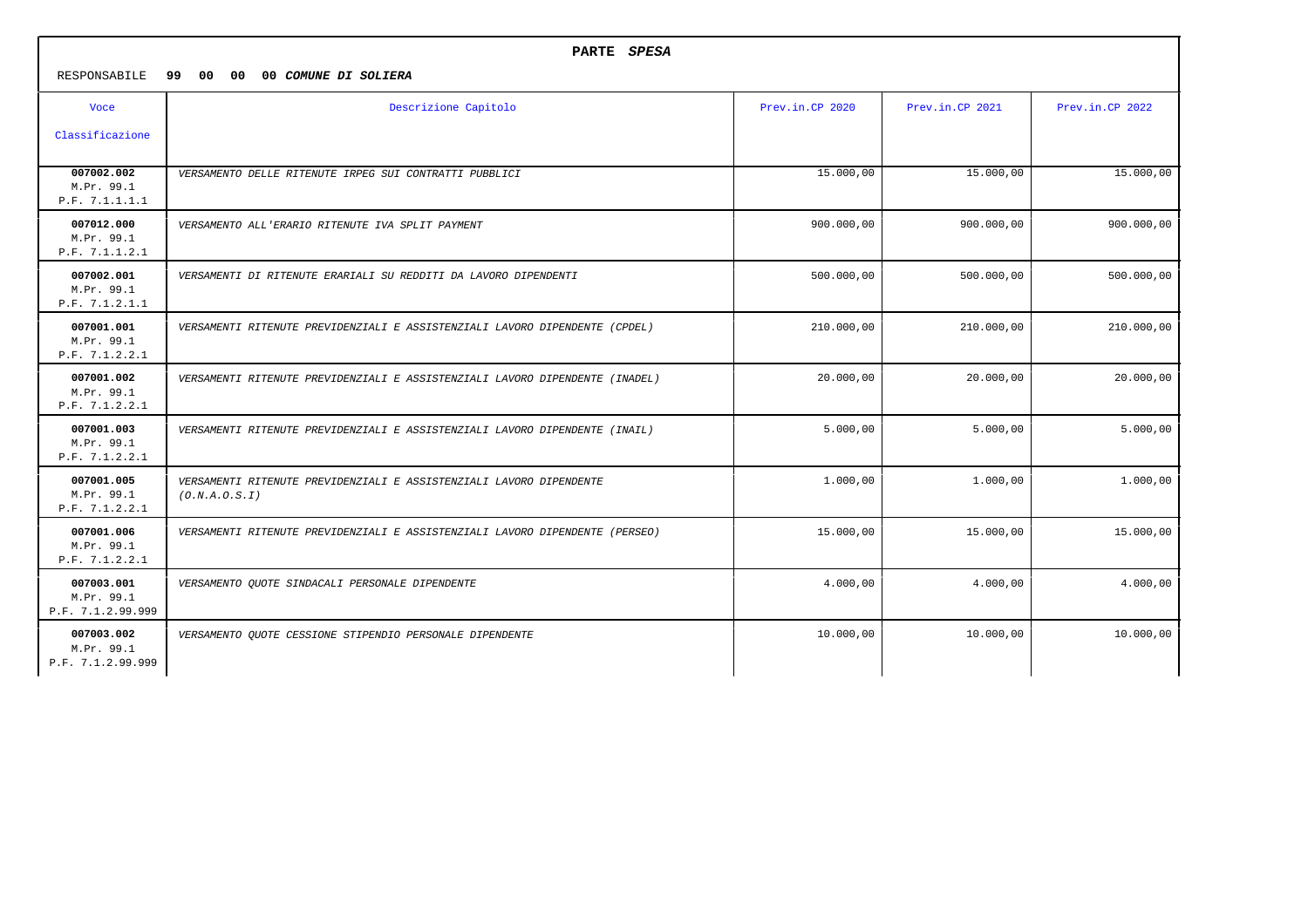|                                                | PARTE SPESA                                                              |                 |                 |                 |
|------------------------------------------------|--------------------------------------------------------------------------|-----------------|-----------------|-----------------|
| RESPONSABILE                                   | 99<br>00<br>00<br>00 COMUNE DI SOLIERA                                   |                 |                 |                 |
| <b>Voce</b>                                    | Descrizione Capitolo                                                     | Prev.in.CP 2020 | Prev.in.CP 2021 | Prev.in.CP 2022 |
| Classificazione                                |                                                                          |                 |                 |                 |
| 007003.003<br>M.Pr. 99.1<br>P.F. 7.1.2.99.999  | VERSAMENTI PER ASSICURAZIONI VOLONTARIE PERSONALE DIPENDENTE             | 5.000,00        | 5.000,00        | 5.000,00        |
| 007002.003<br>M.Pr. 99.1<br>P.F. 7.1.3.1.0     | VERSAMENTI RITENUTE ERARIALI SU REDDITI DA LAVORO AUTONOMO               | 100.000,00      | 100.000,00      | 100.000,00      |
| 007001.004<br>M.Pr. 99.1<br>P.F. 7.1.3.2.1     | VERSAMENTI RITENUTE PREVIDENZIALI E ASSISTENZIALI LAVORO AUTONOMO (INPS) | 2.000,00        | 2,000,00        | 2.000,00        |
| 007006.000<br>M.Pr. 99.1<br>P.F. 7.1.99.3.1    | VERSAMENTO ANTICIPAZIONE FONDI PER SERVIZIO ECONOMATO                    | 10.000,00       | 10.000,00       | 10.000,00       |
| 007004.000<br>M.Pr. 99.1<br>P.F. 7.2.4.2.1     | RESTITUZIONE DEPOSITI CAUZIONALI PER GARE                                | 10.000,00       | 10.000,00       | 10.000,00       |
| 007008.000<br>M.Pr. 99.1<br>P.F. 7.2.4.2.1     | RESTITUZIONE DEPOSITI CONTRATTUALI DIVERSI                               | 3.000,00        | 3.000,00        | 3.000,00        |
| 007007.000<br>M.Pr. 99.1<br>P.F. 7.2.5.1.1     | VERSAMENTI IMPOSTE PER SPESE CONTRATTUALI                                | 10.000,00       | 10.000,00       | 10.000,00       |
| 007011.000<br>M.Pr. 99.1<br>P.F. 7.2.5.1.1     | VERSAMENTO PER ACQUISTO VALORI BOLLATI                                   | 10.000,00       | 10.000,00       | 10.000,00       |
| 007005.000<br>M.Pr. 99.1<br>P.F. 7.2.99.99.999 | RIMBORSO PER SERVIZI PER CONTO TERZI                                     | 200.000,00      | 200.000,00      | 200.000,00      |
|                                                | TOTALE RESPONSABILE                                                      | 2.030.000,00    | 2.030.000,00    | 2.030.000,00    |